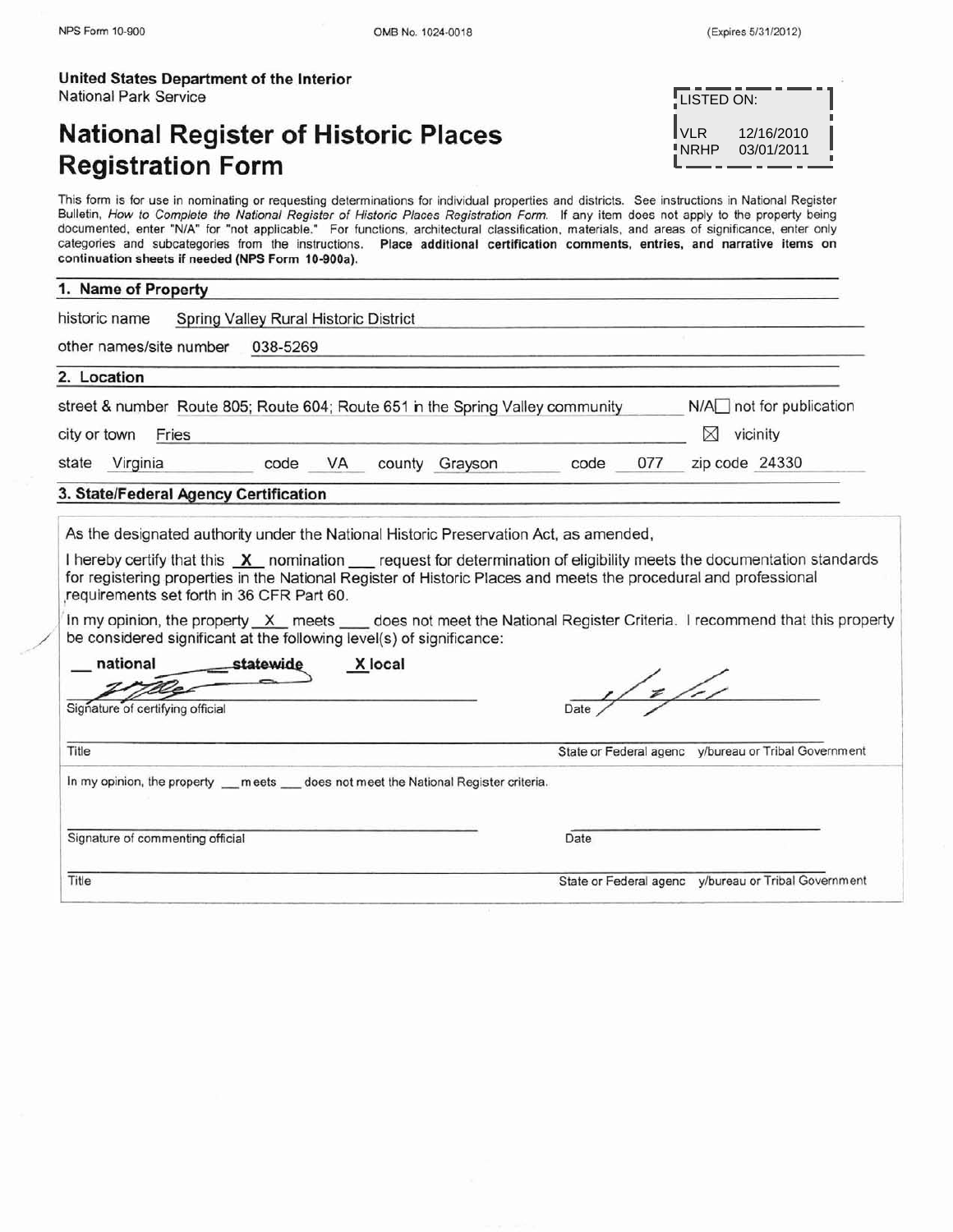| 4. National Park Service Certification            |                                               |  |
|---------------------------------------------------|-----------------------------------------------|--|
| I, hereby, certify that this property is:         |                                               |  |
| entered in the National Register                  | determined eligible for the National Register |  |
| determined not eligible for the National Register | removed from the National Register            |  |
| ___ other (explain:)                              |                                               |  |
| Signature of the Keeper                           | Date of Action                                |  |
| 5. Classification                                 |                                               |  |

#### **Ownership of Property**  (Check as many boxes as apply) **Category of Property**  (Check only **one** box) **Number of Resources within Property**  (Do not include previously listed resources in the count.) **Contributing Noncontributing**  private **building(s) 50 19** Buildings (primary) public - Local  $\begin{array}{ccc} \mid & X \mid \text{distinct} & & 3 & 1 \end{array}$  Sites (secondary) public - State site 0 0 structures public - Federal Texture 1 1 attribution of the structure 1 1 complex 1 Objects (secondary) **building(s)** 134 11 Buildings (secondary) object **188 32 Total**

## **Name of related multiple property listing**

(Enter "N/A" if property is not part of a multiple property listing)

## **Number of contributing resources previously listed in the National Register**

| N/A                                                               |                                                                  |
|-------------------------------------------------------------------|------------------------------------------------------------------|
| <b>6. Function or Use</b>                                         |                                                                  |
| <b>Historic Functions</b><br>(Enter categories from instructions) | <b>Current Functions</b><br>(Enter categories from instructions) |
| DOMESTIC/single dwelling                                          | DOMESTIC/single dwelling/vacant                                  |
| DOMESTIC/secondary structure                                      | DOMESTIC/secondary structure/vacant                              |
| AGRICULTURE/storage                                               | AGRICULTURE/storage                                              |
| EDUCATION/schoolhouse                                             | EDUCATION/vacant                                                 |
| <b>COMMERCE/general store</b>                                     | COMMERCE/vacant                                                  |
| RELIGION/religious facility                                       | RELIGION/religious facility                                      |
| <b>FUNERARY/cemetery</b>                                          | <b>FUNERARY/cemetery</b>                                         |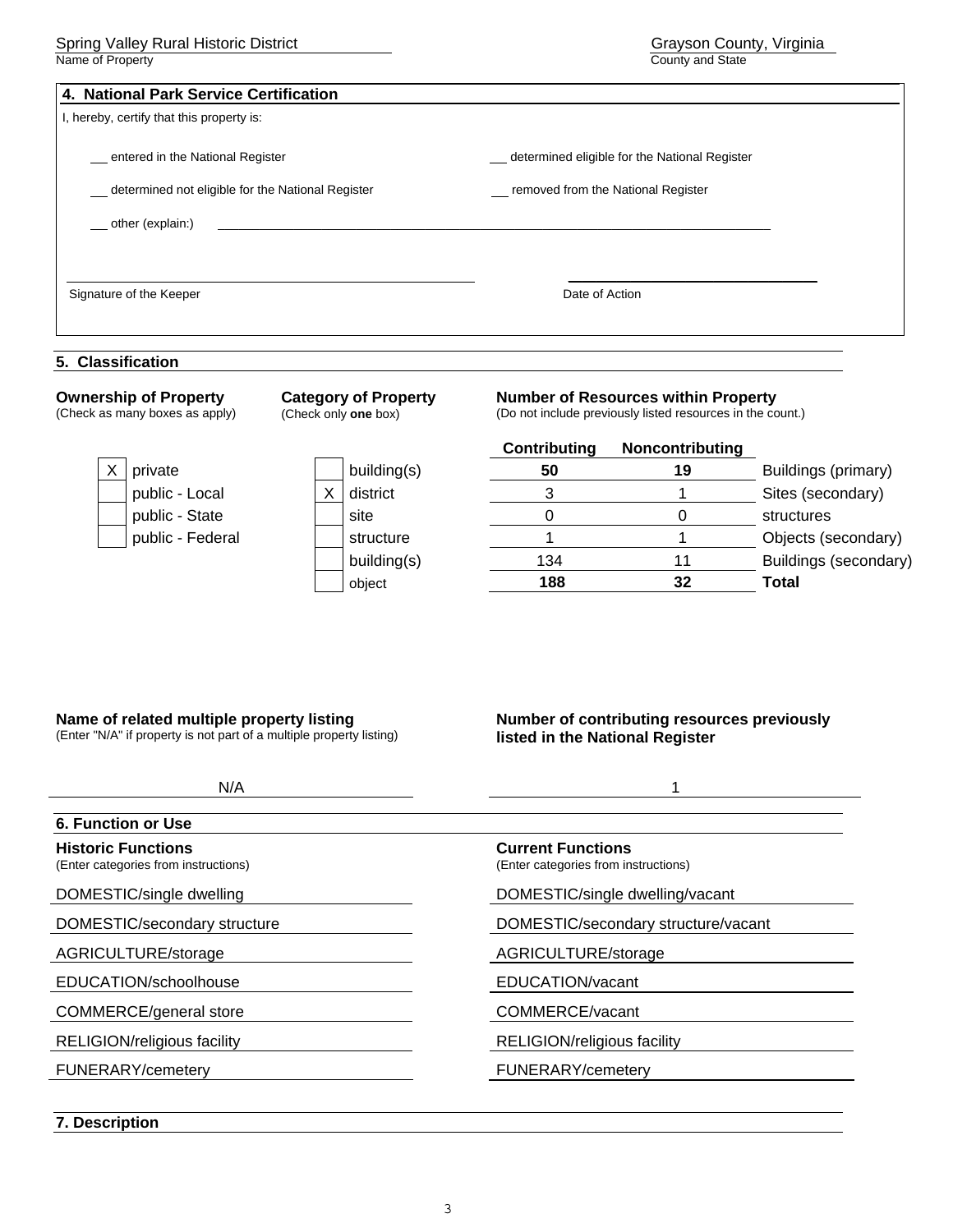| Spring Valley Rural Historic District<br>Name of Property                   | Grayson County, Virginia<br>County and State             |
|-----------------------------------------------------------------------------|----------------------------------------------------------|
| <b>Architectural Classification</b><br>(Enter categories from instructions) | <b>Materials</b><br>(Enter categories from instructions) |
| <b>Colonial Revival</b>                                                     | <b>STONE, BRICK</b><br>foundation:                       |
| <b>Ranch Style</b>                                                          | walls: WOOD, VINYL, BRICK                                |
| Bungalow/Craftsman                                                          |                                                          |
| Queen Anne                                                                  | METAL, ASPHALT<br>roof:                                  |
| <b>Greek Revival</b>                                                        | WOOD, BRICK<br>other:                                    |
|                                                                             |                                                          |
|                                                                             |                                                          |

## **Narrative Description**

(Describe the historic and current physical appearance of the property. Explain contributing and noncontributing resources if necessary. Begin with **a summary paragraph** that briefly describes the general characteristics of the property, such as its location, setting, size, and significant features.)

## **Summary Description**

The 4,220 acre Spring Valley Rural Historic District is located in the Blue Ridge Highlands of remote northeastern Grayson County. Hills and ridges, which form the valley's watershed, bound the district. The 3,600 foot Iron Mountain and Jefferson National Forest lie to the north, the 3,200 foot Brierpatch Mountain to the south. The rich, wide bottomlands of Knob Fork Creek cut northwest to southeast through the valley to the New River (outside of the district boundary). The main road that traverses the valley, Route 805, follows Knob Fork. Alluvial slopes and natural springs characterize the district, which has remained agricultural since its mid-eighteenth-century European settlement. The architecture is mostly frame or log, with a few brick buildings, and several well-preserved examples of earlynineteenth-century log dwellings still in use. Frame I-houses and Queen Anne-style houses and farmsteads dot the rolling landscape. Economic decline in the 1930s slowed development, resulting in minimal non-contributing resources, mostly one-story brick Ranch houses. Turn-of-the-twentiethcentury cattle farmsteads with barns, granaries, meathouses, and springhouses dominate the landscape. Conservation easements protect the locus of the district, which contains original land grants of working farms still held by the same families.

## Setting

The wooded and agricultural northeastern corner of Grayson County is the site of the Spring Valley Rural Historic District. The district is primarily bordered by mountain ranges: Iron Mountain forms the northern boundary; a segmented mountain ridge extending from Stevens Knob southwest to Lundy Knob, west of the Providence Community, forms the eastern boundary; the 3,200-foot Brierpatch Mountain forms the southern boundary; and the entrance of Knob Fork into Spring Valley, just east of the Fallville community, forms the western boundary. These boundaries form the watershed of Spring Valley. Knob Fork, the collector of the tributaries, flows into the New River three miles to the southeast. The primary road, Route 805, follows along Knob Fork from Route 21 southeast through the community of Fallville to the community of Providence, at Route 94, and the New River. Proximity to the New River, as well as towns on the Norfolk & Western Railway, were important economic factors in the development of Spring Valley, such as Fries, six miles to the east, and Rural Retreat and Wythville in Wythe County, more than 20 miles to the north over Iron Mountain. The community of Elk Creek, just south on Route 21, and the courthouse town of Independence, 15 miles south at the intersection of Routes 58 and 21, were important neighbors.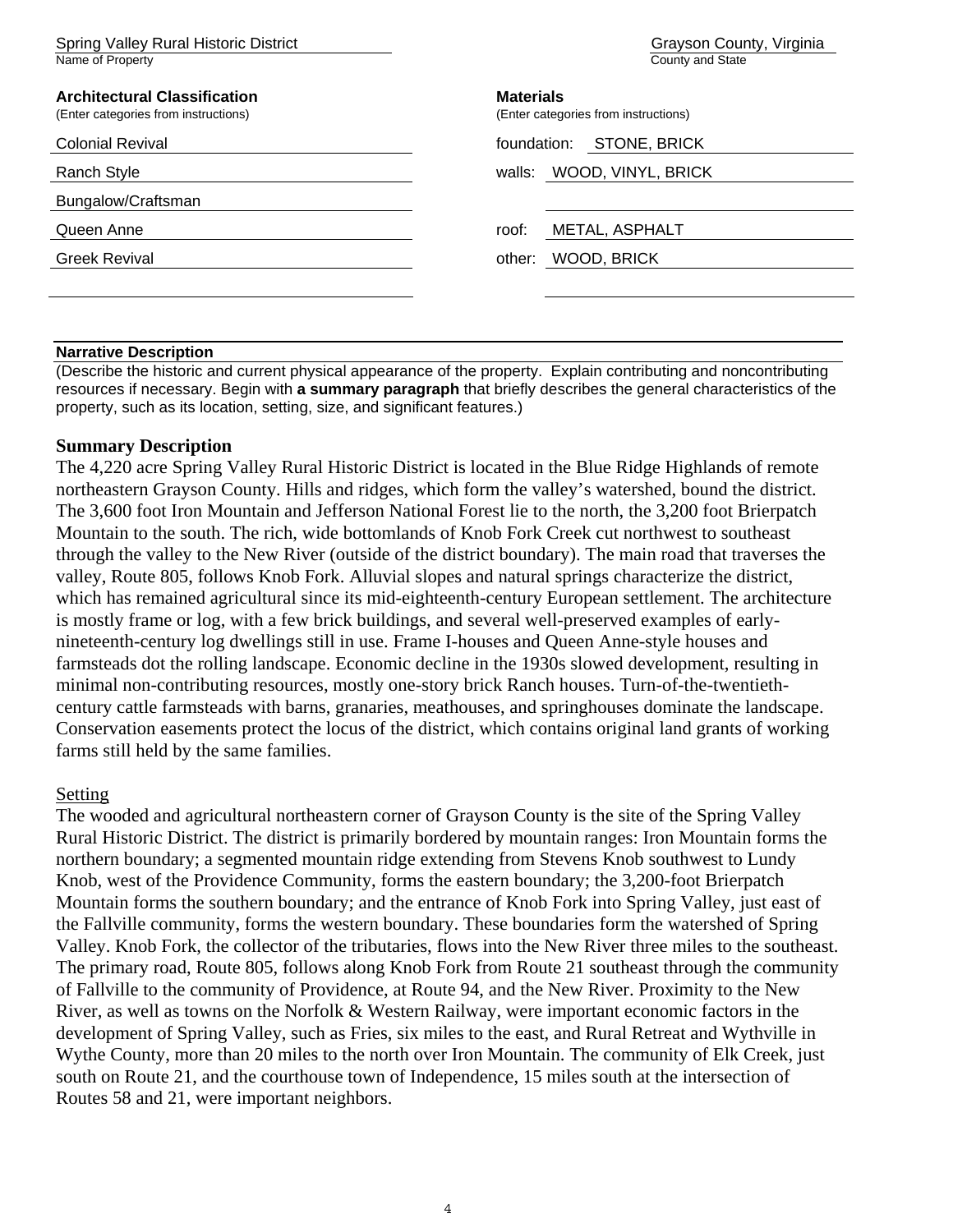Spring Valley Rural Historic District Grayson County, Virginia Name of Property **County and State** 

## **Narrative Description**

The Spring Valley Rural Historic District lies within a mountainous region that remains relatively remote. It is characterized, however, by its more gentle, fertile alluvial slopes and flowing springs that made it historically suitable for agriculture and produced a number of successful farming operations during the nineteenth and twentieth centuries. The first inhabitants of Spring Valley built simple vernacular dwellings and outbuildings, mostly of log. Barns seem to have been rare before the 1830s. But as the farms grew and the farmers became prosperous in the mid-to-late nineteenth century, they built large commodious houses of log, frame or occasionally brick, and numerous domestic and agricultural outbuildings. $<sup>1</sup>$  $<sup>1</sup>$  $<sup>1</sup>$ </sup>

The ca. 1800 former Knob Fork Primitive Baptist Church (038-5269-0029), is perhaps the earliest standing log building in the district. Rising above the north bank of Knob Fork in the eastern end of the district, the building was constructed of massive hardwood logs, up to 24 inches in diameter, with halfdovetail corner notching. Inside is evidence of early former partitioning and ghosts of lath and plaster on its framing members. The building serves as a barn with a large lean-to frame addition.

The oldest extant homes in Spring Valley were built by the original Spring Valley settler, William Bourne, and his son Stephen G. Bourne. The ca. 1790 William Bourne House "Walnut Hill" (038-5269- 0033) is a one-story three-bay house built of frame with a three-bay log side extension. A full-width front porch and three gabled dormers accent the façade. The ca. 1830 Stephen G. Bourne House "Meadowview" (038-5269-0025) (NRHP-2004) is a two-story, three-bay, log, two-room or hallchambered house with exterior-end brick chimneys (west-end replaced), replaced 6/6 vinyl windows, and a metal clad side-gable roof. Stephen G. Bourne (1779-1849) married Patsy Mays (1778-1849) in 1800, and they lived together until their death on the same day April 18, 1849. $^2$  $^2$ 

Many notable dwellings in the district date from the third quarter of the nineteenth century, including those constructed of log, timber frame, and brick. The ca. 1847 Austin King House (038-5269-0018) off of Old Colonial Road at the northwest corner of the district, is a single-pen, one-and-one-half story log house resting on a coursed fieldstone foundation with a log kitchen addition. The intact first floor features a Federal-style mantel and a corner-winder staircase. Austin King married Scynthia Vaughan in 1847, and the 1850 Federal Census lists him as a 25-year-old farmer with a \$100 building value and her as a 24 year old. The 1863 Grayson County Land Tax lists King as owning 78 acres with a \$312 building value. Also a carpenter, King served as a Spring Valley undertaker from 1884 until 1894.<sup>[3](#page-30-1)</sup>

The ca. 1851 Tomlinson House (038-5269-0046) originated as a dog-trot house consisting of two separate two-story log pens joined under a single roof, with the area between the pens later framed-in with wood and a Greek Revival entrance. William Frank Tomlinson (1809-1890) and his first wife Harriet Lovelace moved to Spring Valley from Irdell County, NC, in 1851, and by 1863 he owned 200 acres with a \$[4](#page-30-1)00 building value.<sup>4</sup> His youngest grandson, Herbert, and his wife, Mary, still reside in the house and still use an atypical 1920s poured-in-place concrete barrel-vaulted cold storage building that is built into the hillside.

The ca. 1860 O'Donnell Place (038-5269-0011) on Liberty Hill Road is a large, two-story brick house with a three-bay façade exhibiting refined Flemish bond brickwork. The single-pile, center-passage-plan dwelling with engaged end chimneys features a two-story portico and a long, two-room, brick service wing off the rear of the house that probably served as a doctor's office. A ca. 1860 log smokehouse with half-dovetail corner notching is located off the south side of the house. Dr. William A. Carson is credited with building this Greek Revival style house on top of a tall cleared hill with views of Iron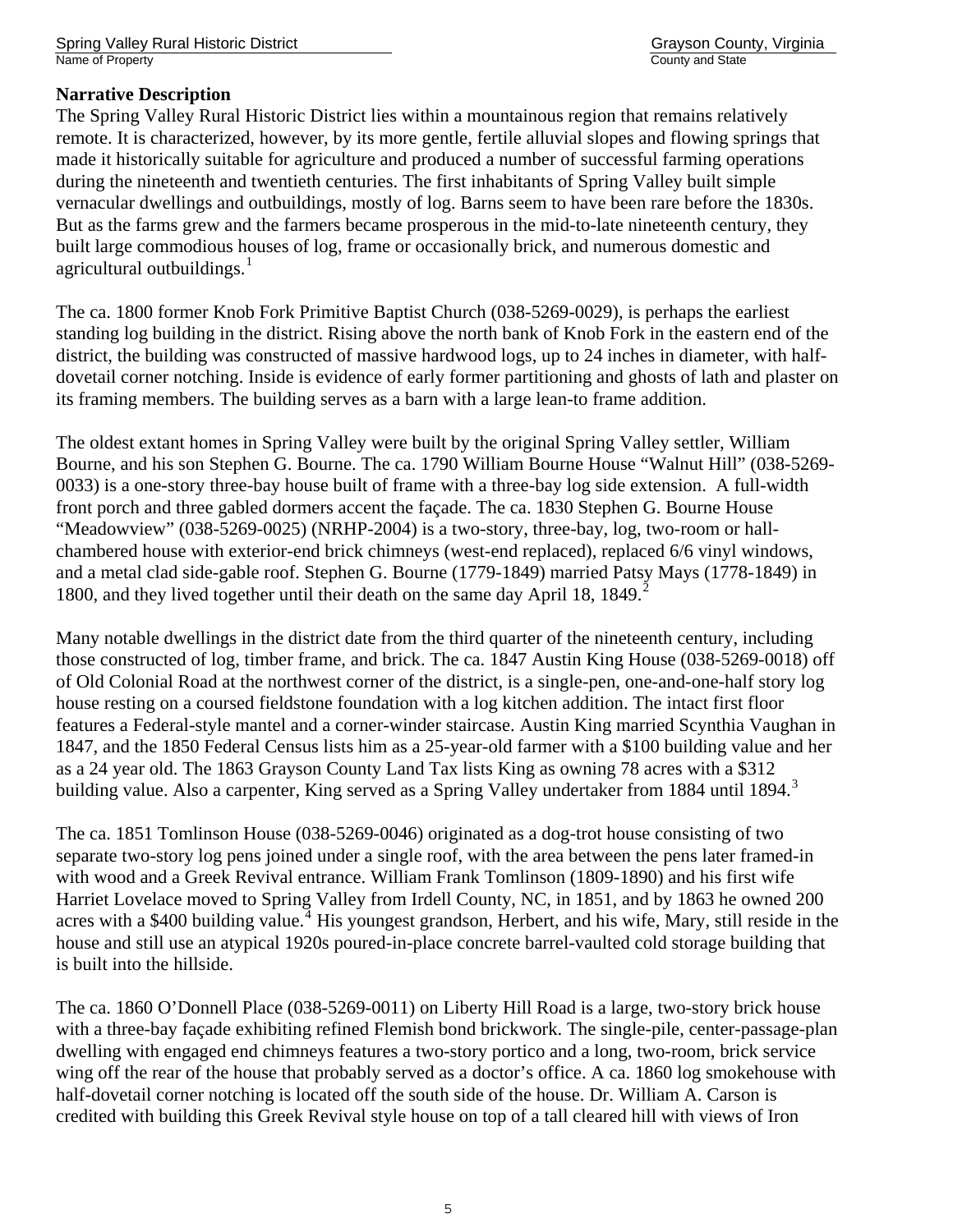Mountain. The property, also known as Rich Ridge, has a modern barn used for cattle, although the house has been vacant since 1980.<sup>[5](#page-30-1)</sup>

The ca. 1870 Ephraim Boyer House at 1008 Leafwood Lane (038-5269-0027) is a renovated and exposed two-story log house built near Knob Fork towards the southeastern end of the district. Boyer was an important figure to the local community, and among other interests, he served as Postmaster in 1875, before Thomas C. Vaughan took over as Postmaster at his new general store the same year. The *Chataigne's Virginia Gazetteer* lists Ephraim Boyer as a Principal Farmer with 270 acres from 1877 until 190[6](#page-30-1) (the years of its publication). $6$ 

Another notable house from the third quarter of the nineteenth century is the John Fielder Farmhouse (038-5269-0035). Built just east of the Fallville community, the current four-bay house was built in two campaigns: the rear ell was built first, around 1850, and the front two-room section was added ca. 1870. The entire house rests on a raised brick foundation with asbestos shingles covering its weatherboard siding. The two medium-pitched gable roofs are sheathed with standing-seam metal. The one-story, tworoom, longitudinal ca. 1850 section was heated by an exterior-end brick chimney (parged); its weatherboard-sided front gable is visible from the attic of the perpendicular added ca. 1870 section. A large brick chimney centrally divides the two-room plan of the ca. 1870 section, which was constructed with wood studs infilled with brick nogging. Its cellar has six-over-six wood windows while the first floor has replaced three-over-one wood windows. The interior features elaborate manufactured, not locally milled, wood trim. The farmstead features 1850s and 1870s intact agricultural outbuildings along Knob Fork, at the western end of the district.

While many noteworthy single dwellings were constructed during the fourth quarter of the twentieth century, important community buildings such as the extant church, school, and general store were also established during this time. However, no bank ever served the community; the residents instead banked in the Town of Fries. As a general note, the population of Spring Valley in 1906 was 25.[7](#page-30-1)

Although the Ebenezer Methodist Church and Cemetery (038-5269-0003) was established in 1846, the current church was built ca. 1884 as a simple nave-plan church before being remodeled after 1921. The frame, one-story, two-bay, church was built with nine-over-nine wood sash windows and a tower containing a vestibule. The large central window in the gable front was originally the location of two doors. The church rests on a continuous stone foundation. A polygonal apse projects from the rear and is flanked by windows. The interior has flush wainscoting with a molded chair rail, an added pressed tin ceiling, plastered walls, and molded interior window trim. Since 2003, its nine-over-nine wood windows were replaced with nine-over-nine vinyl windows and its standing-seam metal roof was replaced with asphalt shingles.

Around 1880, the timber-framed Spring Valley Academy (038-5269-0051) replaced the community's original log school building that was located east of T.C. Vaughan's House and Store, along the original road into Fries. Moved to a deeded two-acre hilltop parcel around 1898, the weatherboarded building rests on a foundation of large, coursed-stones (the largest stones seen in the district) with wide, hewn sills and timber posts, from which it appears to have been a T-shaped plan originally. An early twentieth-century, one-room addition with a concrete foundation gave it a cruciform plan of three rooms. Its steeply pitched gable roof is clad with pressed metal shingles and is accented with a centrally located pyramidal-roofed cupola sheltering the original school bell. The east school room (original) is sheathed with flush boards and is lighted by a row of five six-over-six wood sash windows on its south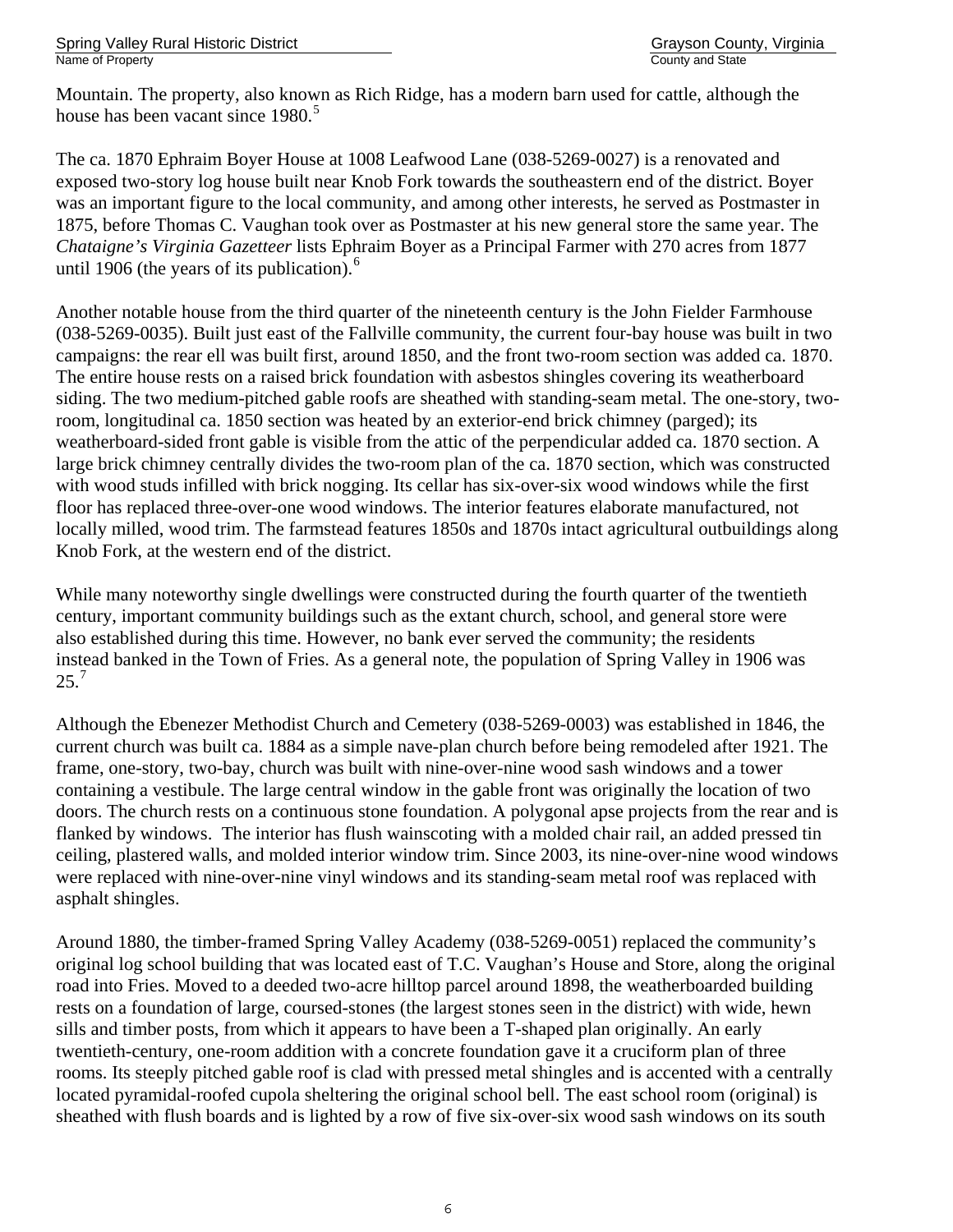Spring Valley Rural Historic District Grayson County, Virginia Name of Property County and State County and State County and State County and State County and State County and State County and State County and State County and State County and State County and State County and State C

elevation. The middle room is also sheathed with flush boards, while the west room (addition) has a lath and plaster finish with vertical tongue-and-groove wainscoting. The school functioned until 1952 when all one- and two-room schoolhouses were consolidated into public schools. The building served as a community center until the 1980s, but now stands vacant and threatened.

After continued business growth, the most successful Spring Valley merchant, Thomas C. Vaughan, replaced his first 1875 store with a second store around 1896. Both stores were located on his farm in front of his house, the T.C. Vaughan House and Store (038-5269-0002). The remaining second store is a two-story, three-bay (center double-leaf entrance) frame store with a front gable roof. Although vacant, the building remains in good condition. Weatherboard siding covers the store and new galvanized metal sheathes the steeply pitched roof. The right side storefront window has divided lights while the left side storefront window was replaced with a three-panel wood garage door. The interior is well-preserved as an open room with various merchandise compartments; the post office was located in the rear of the store. The second floor is divided into several rooms and once served as an Odd Fellows Lodge. <sup>[8](#page-30-1)</sup>

The T.C. Vaughan House is located on a 234-acre agricultural parcel at the locus of the district on a short section of Postal Lane, which is a remnant of an original road that traversed the property all the way to Fries. The well-preserved ca. 1869 T.C. Vaughan House (038-5269-0002) is a good example of a regionally popular dwelling form. The two-story, single-pile, T-shaped-plan frame dwelling was built in two sections: the ca. 1869 hall-and-parlor plan house, and the front section that was perpendicually added ca. 1895, around the same time as the construction of the second store. Remaining historic outbuildings include a springhouse, cattle barn, storage building, and chicken coop. Historic photographs depict a barn near the store, and a smokehouse and blacksmith shop near the house. which were recently demolished.<sup>[9](#page-30-1)</sup> However, along with the nearby Hale-Vaughn House (038-5269-0001), this working cattle farm remains an anchor to the community.

The valley farms continued to prosper throughout the late Victorian period, when several stylish Italianate and Queen Anne style houses were erected. One of the best preserved houses from the period is the centrally located Hale-Vaughan House (038-5269-0001), a spacious Italianate-style frame house with a wrap-around porch. This working farmstead contains the site of the ca. 1916 Spring Valley Cheese Factory that June P. Hale organized to help farmers market their milk.<sup>[10](#page-30-1)</sup> The building already operated as a general store as early as 1911 when Hill's Virginia Gazetteer lists C. R. Hale as a general store owner. Charles Reece Hale was an important farmer in the aspiring late-nineteenth century agricultural community. The intact ca. 1880 C. R. Hale/T. J. Vaughan House is a good example of a regionally popular dwelling form. The farmstead contains a barn, woodshed, granary, milking stable, and milk storage building. A concrete floor slab and stone foundation remain from the general store and Cheese Factory that operated until 1933. The farm was a central landmark in the Spring Valley community, and remain an active cattle farm in the Hale family.

Conversely, a barely accessible, yet elaborate Victorian-era house is the two-story frame Floyd "Bud" Ward House (038-5269-0010). The gable-ell plan features a one-story porch with turned and bracketed posts, a spindle frieze and bracketed eaves, exposed roof rafters and purlin ends, and gable ends decorated with highly detailed scroll and spindle work. The ca. 1890 Ward House is a unique Queen Anne style building to the district; its historic detached kitchen and stables indicate the wealth and status of the orignal family. The house and setting, now a working horse farm, maintains its original historic character. A historic photograph confirms that the house has not changed except for the replacement of the slate shingle roof with standing-seam metal.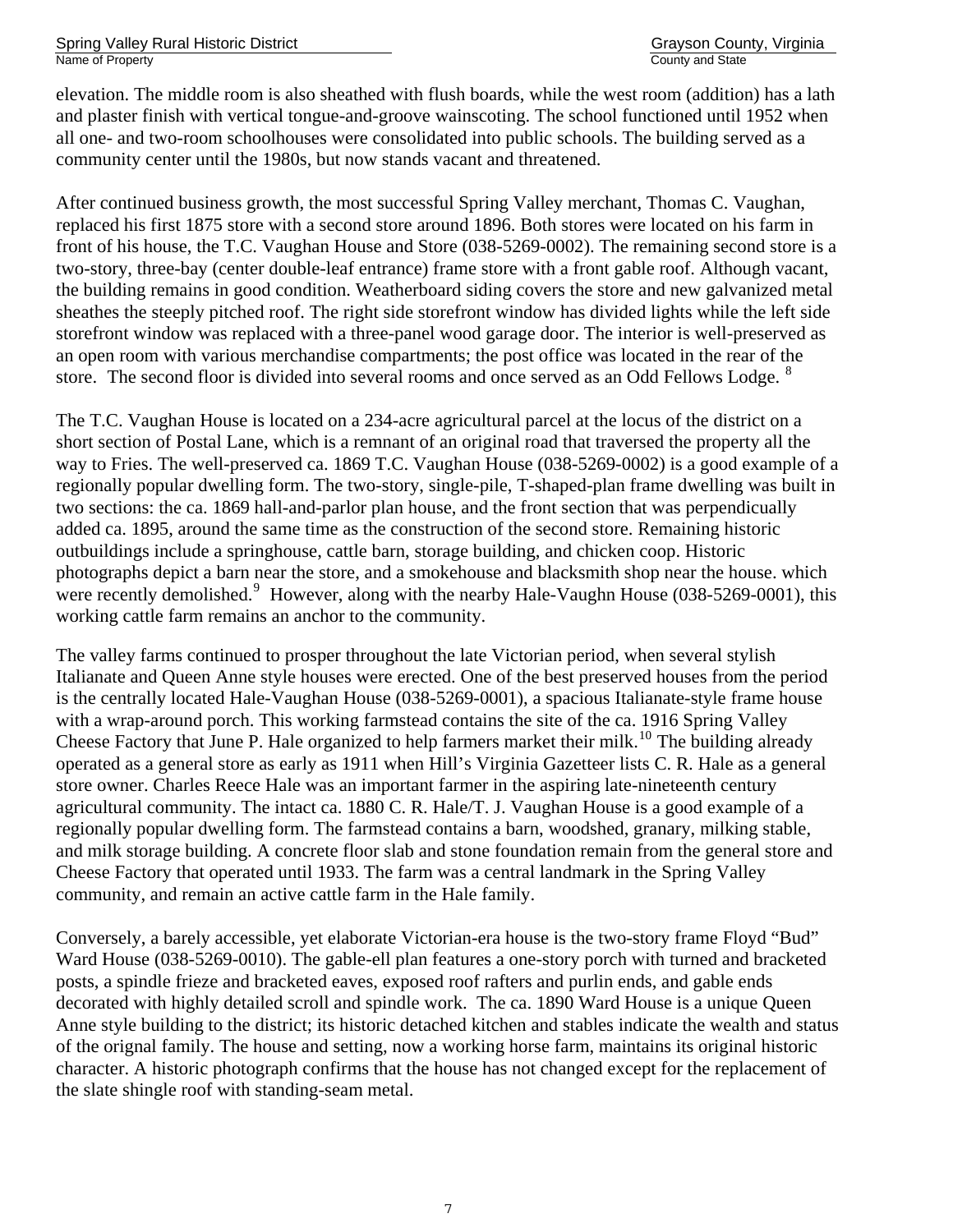Spring Valley Rural Historic District Grayson County, Virginia Grayson County, Virginia Name of Property County and State County and State County and State County and State County and State County and State County and State County and State County and State County and State County and State County and State C

Another intact example of a Queen Anne style house is the 1904 Glenn Cornett House (038-5269-0032), also known as the B.F. Friend House on a well-landscaped parcel. The two-story, cross-gabled frame Queen Anne house features a wrap-around porch and steeply-pitched gabled and hipped roofs sheathed with pressed metal shingles. The rear features a two-story porch with original turned baluster and spindle trim. Two unique ca. 1904 outbuildings served the house: a one-story, weatherboarded frame three-room pump house/springhouse/cellar that faces the rear of the house, and a frame barn/garage/granary just west of the house. Glenn Cornett was the son of the first superintendent of schools in Grayson County, Professor Fielding Raphue Cornett, who moved to Spring Valley in the late 1890s with his wife Eunice Melissa Copenhaver and purchased the then 600-acre William Bourne Farm (038-0010). Upon his marriage, Glenn built this adjoining house in 1904 for his wife Mary Agnes Phipps.<sup>[11](#page-30-1)</sup> The well-maintained Cornett House, now owned by the B.J. Friend heirs, is an excellent example of an early twentieth-century house in the project area.

The 1909 Phipps Bourne Farmstead (038-5269-0024) is a good example of a Queen Anne style farmhouse with a multitude of intact outbuildings that is strongly connected to the history of Spring Valley. Phipps Bourne was the son of Conn Bourne and the grandson of Stephen G. Bourne (1779- 1849). The two-story, three-bay, single-pile, center-passage plan frame house rests on a raised, pouredconcrete foundation. Weatherboard siding clads the house and its two-story rear ell. A five-bay porch decorates the façade with original turned columns and balustrade and a handmade swing set; stone steps with concrete posts ascend the porch. The spreading farmstead contains, among other frame domestic buildings, a kitchen, two large barns, and two large workshops. This farm is the last of three consecutive Bourne family farms that line Knob Fork along Pilot Mountain in the heart of Spring Valley: the first being the Steven Bourne House (038-0018) and the second being the Conn Bourne Farmstead (038- 5269-0023).

During the early twentieth century, a number of large houses and myriad agricultural buildings were constructed that remain in good condition. The larger houses from the period have square foot prints and hipped roofs with wide dormers; two examples are the Killinger House (038-5269-0017) off Old Colonial Road and the Harold Williams House (038-5269-0014) off Liberty Hill Road. Both houses are frame, vinyl sided, two-story, three-bay, double-pile dwellings with tall hipped roofs and twin interior brick chimneys. Garages remain with both buildings.

Beginning about 1930, the Craftsman Bungalow style influenced the design of a few new houses in the district, but thereafter the viability of small farms in Spring Valley began to decline and the economy of the area suffered. A good example of a ca. 1930 bungalow style farmhouse is the Greer House (038- 5269-0056) with a frame barn, granary, and springhouse. The two-story barn and horse stable has a large, metal-clad gable roof. Vertical boards sheath the large barn that has a center corridor flanked by double bays. The tall, one-story granary has a center corridor flanked by single bays; it is sheathed with vertical boards with a steeply pitched metal-clad front-gable roof. The spring house rests on a poured-inplace concrete foundation, and is sheathed with vertical boards, with a metal-clad gable roof. The oneand-one-half-story, brick house with extended front porch and splayed brick columns is a good example of an intact bungalow style farmstead in the historic district.

After the 1930s, virtually no construction occurred until after World War II, until the advent of the modest and affordable ca. 1950 Colonial Revival style houses and the popular 1970s Ranch style house. Most of the post World War II, one-story brick or frame houses that were built are clustered at the eastern end of the district. However, a good example of a non-contributing resource is the ca. 1975 Dixon Ranch House (038-5269-0070). The one-story brick house is four-bays wide with an extended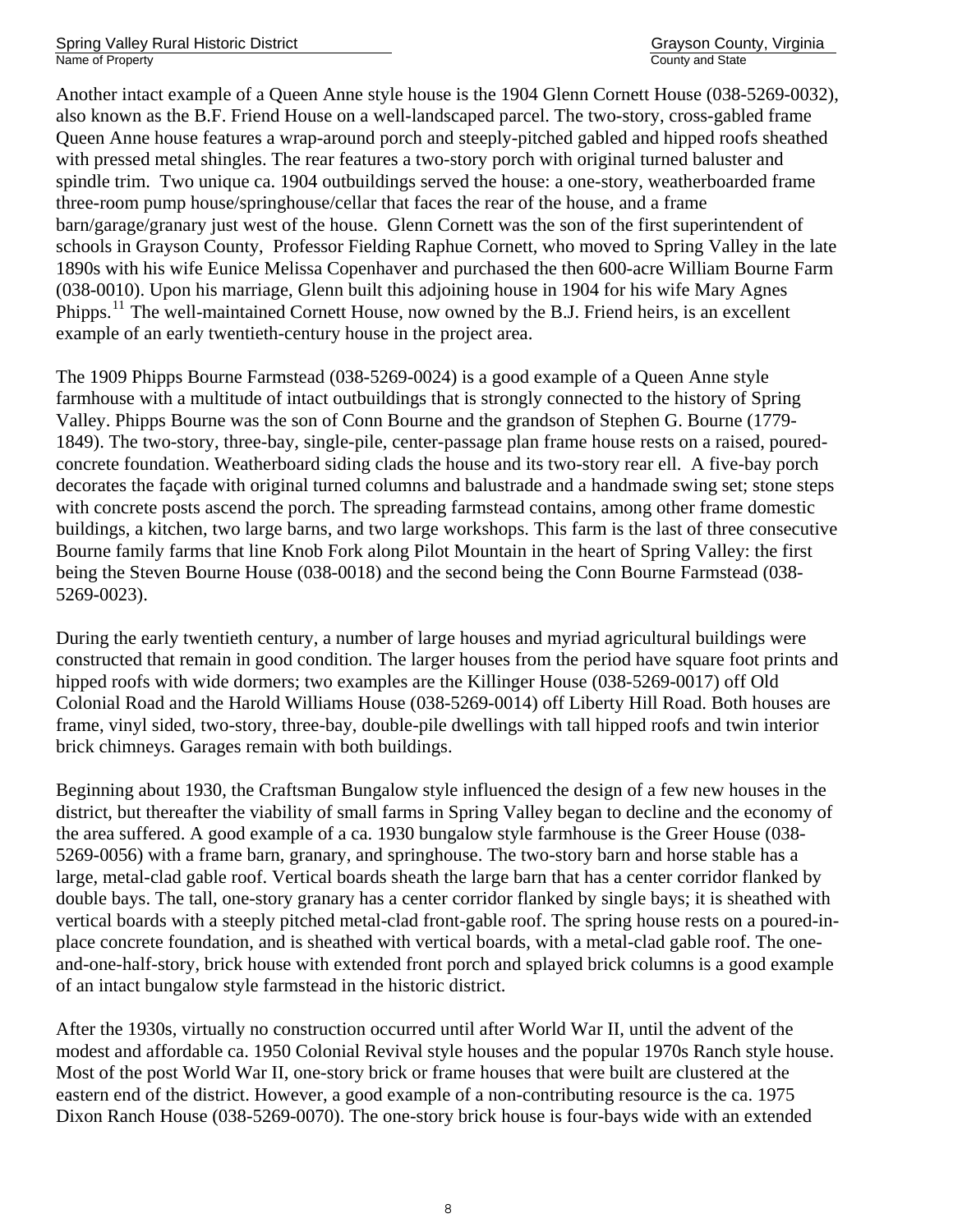Spring Valley Rural Historic District Grayson County, Virginia Name of Property **County and State** 

one-car garage. The low-pitched, extended eave, side-gable roof has new galvanized metal sheathing. Wood picture and clearstory windows light the house, which rests on a concrete slab foundation.

Over the past 20 years, six historic farmhouses have been replaced with new houses while their associated historic outbuildings and settings remain. Although these six primary resources are now considered non-contributing, their remaining historic outbuildings are considered contributing secondary resources to the historic district. One such example is the Mont Vaughan Place (038-5269- 0005) on Rabbit Hollow Lane, where the original house in the hollow was replaced by a noncontributing 1994 frame vinyl-sided house on the now cleared hilltop, and its 1920s contributing secondary resources, including a forge, springhouse, barn, and shed, remain in the hollow along a creek.

## **Inventory of Resources and Justification**

The following inventory provides architectural and historical information on contributing and noncontributing primary resources and their associated secondary resources located in the Spring Valley Rural Historic District. The entries are organized first alphabetically by street address and numerically by address, with DHR ID number. If the property has more than one ID, then both are noted. The resources have been considered either contributing or non-contributing based upon the areas of significance as listed under Criteria A and C as: AGRICULTURE, ARCHITECTURE; based upon the period of significance from ca. 1800 to 1950, and based upon their retention of physical integrity. All non-contributing resources have been constructed after 1950.

**\_\_\_\_\_\_\_\_\_\_\_\_\_\_\_\_\_\_\_\_\_\_\_\_\_\_\_\_\_\_\_\_\_\_\_\_\_\_\_\_\_\_\_\_\_\_\_\_\_\_\_\_\_\_\_\_\_\_\_\_\_\_\_\_\_\_\_\_\_\_\_\_\_\_\_\_\_\_\_** 

## **Arrowhead Lane**

*Primary Resource Information*: **Single Dwelling**, **Bowman Bungalow, Stories 1.00**, **Style: Vernacular, ca 1930 149 Arrowhead Lane 038-5269-0053** *Other DHR-ID:* 

Jan. 20 2010: The one-story, frame, and vinyl-sided house is three-bays wide with an extended full-width front porch. The medium-pitched side-gable roof is covered with galvanized metal panels. Wood 2/2 horizontal windows light the house, which rests on a coursed fieldstone foundation. Brick steps lead to the porch that is supported by 4x4 posts. *Individual Resource Status:* **Single Dwelling Contributing** *Total:* 1

*Individual Resource Status:* **Spring/Spring House Contributing** *Total:* 1

*Individual Resource Status:* **Shed Contributing** *Total:* 2

## **Briar Patch Road**

#### *Primary Resource Information*: **Single Dwelling**, **Single-Pile House, Stories 2.00**, **Style: Vernacular, ca 1910 Briar Patch Road 038-5269-0047** *Other DHR-ID:*

Feb. 25 2010: This two-story asymmetrical two-bay, single-pile frame house has a hall-and-parlor interior plan; the house and its one-story rear ell is clad with weatherboard siding. The steeply pitched side-gable roof is covered with standing-seam metal. Replaced vinyl 1/1 windows light the house; the off-centered wood door with center lights has been made non-functioning. The foundation is not visible. An off-centered interior brick chimney heated the house.

The wrap-around porch has tapered wood posts and a standing-seam metal roof.

*Individual Resource Status:* **Single Dwelling Contributing** *Total:* 1

*Individual Resource Status:* **Privy Contributing** *Total:* 1

*Individual Resource Status:* **Secondary Dwelling Contributing** *Total:* 1

*Primary Resource Information*: **Single Dwelling**, **Stories 1.00**, **Style: Rustic Revival, ca 1990** 

## **3399 Briar Patch Road 038-5269-0058** *Other DHR-ID:*

Feb. 25 2010: The cross-gable one-story frame house is four-bays wide and clad with cedar siding. The medium-pitched side-gable roof is covered with asphalt shingles. Wood 1/1 windows light the house, which rests on a raised faux-stone foundation/basement. A wood deck is on the southeast end of the house.

*Individual Resource Status:* **Single Dwelling Non-Contributing** *Total:* 1

## **Hines Branch Road**

*Primary Resource Information*: **Single Dwelling**, **Phipps Bourne House**, **Stories 2.00**, **Style: Victorian, Queen Anne, 1909 Hines Branch Road 038-5269-0024** *Other DHR-ID:*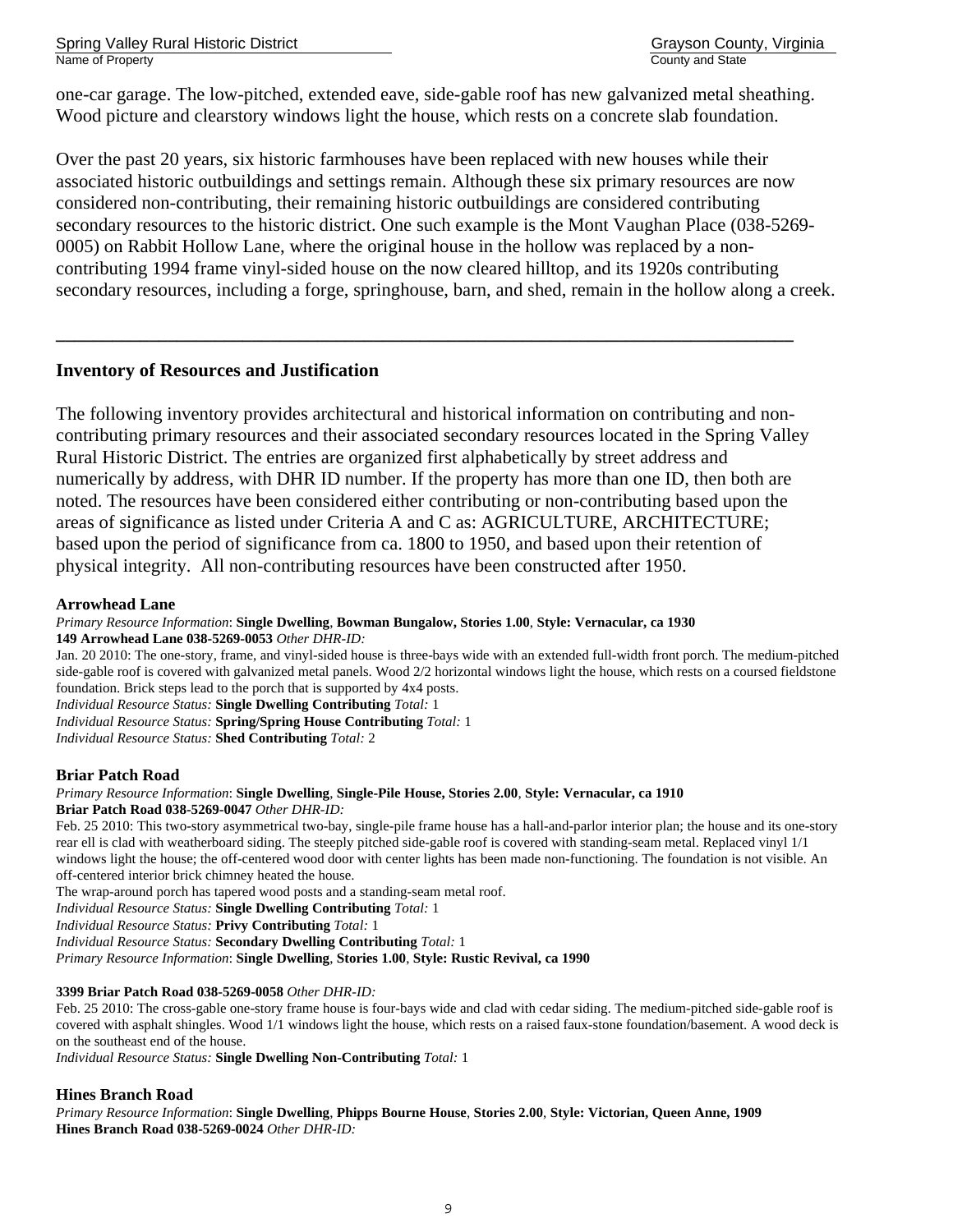Spring Valley Rural Historic District Grayson County, Virginia Name of Property **County and State** 

April 6 2010: The 1909 frame, two-story, three-bay, vernacular Queen-Anne style single-pile, centered-passage plan house rests on a raised poured concrete foundation. Weatherboard siding clads the house and its two-story rear ell. The low-pitched side gable roof with gable-end pediments and a centered gable is clad with standing-seam metal. One-over-one wood sash windows light the house, and twin central interior brick chimneys heated the house. A five-bay porch decorates the façade with original turned columns and balustrade and stone steps with concrete posts.

*Individual Resource Status:* **Single Dwelling Contributing** *Total:* 1 *Individual Resource Status:* **Kitchen Contributing** *Total:* 1 *Individual Resource Status:* **Granary Contributing** *Total:* 1 *Individual Resource Status:* **Barn Contributing** *Total:* 3 *Individual Resource Status:* **Workshop Contributing** *Total:* 3

## **Iron Mountain Road**

*Primary Resource Information*: **Single Dwelling**, **Stories 1.00**, **Style: Ranch, 1974 94 Iron Mountain Road 038-5269-0060** *Other DHR-ID:* 

Jan. 20 2010: The one-story brick ranch-style house is five-bays wide with an extended two-car open garage. The side-gable roof has a new galvanized metal sheathing. Vinyl 6/6 windows light the house, which rests on a slab foundation. *Individual Resource Status:* **Single Dwelling Non-Contributing** *Total:* 1

#### **Isaac Lane**

*Primary Resource Information*: **Single Dwelling**, **Carrico Farmstead**, **Stories 1.00**, **Style: Vernacular, 1912 Isaac Lane 038-5269-0062** *Other DHR-ID:* 

Feb. 25 2010: The one-story, four-bay, and frame shot-gun style house is clad with weatherboard siding with a three-bay front porch with square wood posts. Standing-seam metal sheathes the medium-pitched front-gable roof. Single 3/1 wood windows light the house; the foundation is not visible. Two interior concrete block flues help to heat the house.

*Individual Resource Status:* **Single Dwelling Contributing** *Total:* 1

*Individual Resource Status:* **Spring/Spring House Contributing** *Total:* 1

*Individual Resource Status:* **Granary Contributing** *Total:* 1

*Individual Resource Status:* **Smoke/Meat House Contributing** *Total:* 1

*Individual Resource Status:* **Other Contributing** *Total:* 1

#### *Primary Resource Information*: **Single Dwelling**, **Stories 2.00**, **Style: Colonial Revival, ca 1975**

#### **183 Isaac Lane 038-5269-0061** *Other DHR-ID:*

Feb. 2010: The two-story, four-bay, and brick Neo-Colonial Revival house has wide double-hung vinyl windows. Asphalt shingles cover the low-pitched side-gable roof. An off-centered, shed-roofed full-height wood posts porch accents the façade. One interior brick chimney helps to heat the house.

*Individual Resource Status:* **Single Dwelling Non-Contributing** *Total:* 1

*Individual Resource Status:* **Storage Contributing** *Total:* 1

*Individual Resource Status:* **Garage Contributing** *Total:* 1

#### *Primary Resource Information*: **Single Dwelling**, **Stories 1.00**, **Style: No Discernable Style, ca 1940**

#### **435 Isaac Lane 038-5269-0063** *Other DHR-ID:*

April 6 2010: The frame, one-story, cross-gable vernacular house is clad with flush board siding. The medium-pitched gable roofs are sheathed with asphalt shingles. The house has a recessed two-bay corner porch and is lighted by paired vinyl sash windows. Brick flues heated the house.

*Individual Resource Status:* **Single Dwelling Contributing** *Total:* 1

*Individual Resource Status:* **Dairy Contributing** *Total:* 1

## **Leafwood Lane**

#### *Primary Resource Information*: **Church**, **Knob Fork Primitive Baptist Church, Stories 1.00**, **Style: No Discernable Style, ca 1850 Leafwood Lane 038-5274** *Other DHR-ID:* **038-5269-0029**

2001: The one-story, one-bay, gable-front, single-pen log church has huge, tightly spaced logs with half-dovetailed joints and mud chinking; weatherboarded gable ends; corrugated metal roof; stone foundation; single window in each side; and heavy overhanging log plate supported on three cross logs with the rafters let into the top of the plate. A window in the rear end has a door added below and the centrally placed main entry has been widened as the building has been used as a barn for many years. The interior has regular hewn ceiling joists (most gone) with lath marks for plaster ceiling. There is no sign of plastered walls. Built ca 1850 and in poor condition. 2007: The log barn is of a substantial size, roughly 30 feet by 30 feet. The logs appear to be chestnut, and are generally enormous, spanning the entire length of the walls and measuring up to 2 feet in diameter. They are hewn flat on the sides but left round on top and bottom, with bark intact. Broad axe marks are clearly distinct on some of them. The logs are half-dovetail notched at the corners. The west elevation has a possibly original window cut into the upper logs at the center of the wall. It has a somewhat refined window surround on the interior (see photo). Ghosts of lath and plaster are seen on some of the structural members, indicating the structure once had a higher, non-agricultural use. The lack of evidence for a chimney would tend to rule out its use as a dwelling. The entire roof structure is a modern replacement.

*Individual Resource Status:* **Church/Chapel Contributing** *Total:* 1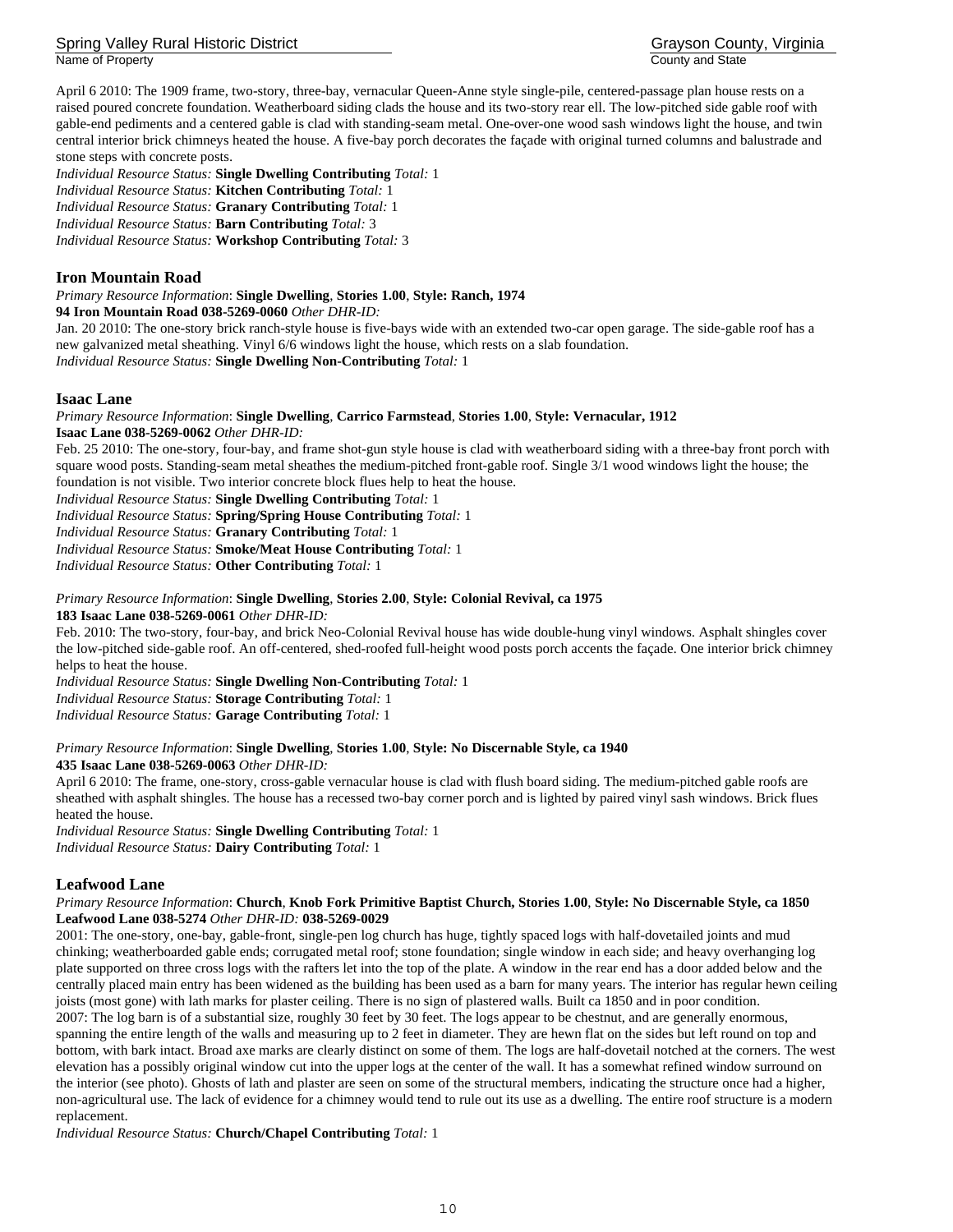Spring Valley Rural Historic District Grayson County, Virginia Name of Property **County and State** County and State County and State

#### *Primary Resource Information*: **Single Dwelling**, **Tenant House, Stories 1.00**, **Style: Vernacular, ca 1930 Leafwood Lane 038-5269-0030** *Other DHR-ID:*

Feb. 25 2010: The one-story, three-bay, and frame shot-gun style bungalow is clad with asbestos shingles with a three-bay front porch with square wood posts. Standing-seam metal sheathes the medium-pitched front-gable roof. Single and paired 3/1 wood windows light the house, which rests on a concrete block foundation. Two interior concrete block flues help to heat the house.

*Individual Resource Status:* **Single Dwelling Contributing** *Total:* 1

*Individual Resource Status:* **Shed Contributing** *Total:* 1

### *Primary Resource Information*: **Single Dwelling**, **Hale/Ward Farm, Stories 2.00**, **Style: Vernacular, 1903 394 Leafwood Lane 038-5269-0026** *Other DHR-ID:*

Feb. 25 2010: The 1903 frame, two-story, three-bay, vernacular style single-pile, and centered-passage plan rests on a raised coursed stone foundation. Vinyl siding clads the house and its two-story rear ell; standing-seam metal sheathes the medium-pitched side-gable roof and ell. Two-over-two wood sash windows light the house, and twin central interior brick chimneys heated the house. A smaller three-bay, one-story porch decorates the façade with original turned columns and balustrade; its frame foundation has been replaced with cinder blocks.

*Individual Resource Status:* **Single Dwelling Contributing** *Total:* 1

*Individual Resource Status:* **Smoke/Meat House Contributing** *Total:* 1 *Individual Resource Status:* **Kitchen Contributing** *Total:* 1

*Individual Resource Status:* **Garage Contributing** *Total:* 1

*Primary Resource Information*: **Single Dwelling**, **Shaffner Farm, Stories 1.00**, **Style: Ranch, ca 1985 815 Leafwood Lane 038-5269-0065** *Other DHR-ID:* 

Feb. 25 2010: The one-story brick house is four-bays wide with an extended brick garage section. The medium-pitched side-gable roof is sheathed with ribbed metal panels. Wood 1/1 windows light the house, which rests on a concrete slab foundation. The roof extends out to create a four-bay front porch.

*Individual Resource Status:* **Single Dwelling Non-Contributing** *Total:* 1

*Individual Resource Status:* **Barn, Dairy Contributing** *Total:* 1

*Individual Resource Status:* **Shed, Vehicle/Equipment Non-Contributing** *Total:* 1

*Individual Resource Status:* **Shed Contributing** *Total:* 1

*Individual Resource Status:* **Spring/Spring House Contributing** *Total:* 1

#### *Primary Resource Information*: **Single Dwelling**, **Ephraim Boyer House, Stories 2.00**, **Style: Vernacular, ca 1870 1008 Leafwood Lane 038-5269-0027** *Other DHR-ID:*

Feb. 25 2010: The ca. 1870 two-story, double-pen log, single-pile house rests on a low stone pier foundation. The logs are exposed with corner v-notching. Replaced 1/1 wood sash windows light the house and new ribbed metal paneling sheathes the medium-pitched sidegable roof. The stone exterior-end chimneys have been rebuilt. A two-story ell is clad with board-and-batten siding, with flanking onestory frame wings.

*Individual Resource Status:* **Single Dwelling Contributing** *Total:* 1

*Individual Resource Status:* **Barn Contributing** *Total:* 1

*Individual Resource Status:* **Agricultural Bldg. Contributing** *Total:* 1

*Individual Resource Status:* **Office/Office Building. Non-Contributing** *Total:* 1

## *Primary Resource Information*: **Single Dwelling**, **Olin Shupe House, Stories 1.00**, **Style: Minimal Traditional, ca 1950 1083 Leafwood Lane 038-5269-0028** *Other DHR-ID:*

Feb. 25 2010: The small one-story, Minimal Traditional style frame, and aluminum-sided house is three-bays wide with a side porch. The medium-pitched side-gable roof is covered with galvanized metal panels. Wood 2/2 horizontal windows and a picture window light the house, which rests on a cinder block foundation. Two chimneys helped to heat the house.

*Individual Resource Status:* **Single Dwelling Contributing** *Total:* 1

*Individual Resource Status:* **Barn Contributing** *Total:* 1

*Individual Resource Status:* **Garage Contributing** *Total:* 1

## **Liberty Hill Road**

*Primary Resource Information:* **Church, Ebenezer Methodist Church** and Cemetery, 1884 and 1921

**Liberty Hill Road 038-5207** *Other DHR-ID* **038-5269-0003** 

Jan. 12 2010: Frame, one-story, two-bay, nave-plan church built in the 1880s with nine-over-nine sash windows, replaced in the early twentieth century; tower containing a vestibule, a large central window in the gable front was originally the location of two doors. The church rests on a continuous stone foundation. A polygonal apse projects from the rear and is flanked by windows. The interior has flush wainscot with a molded chair rail; an added pressed tin ceiling; plastered walls; and molded interior window trim. Since 2003, the church's 9/9 wood windows were replaced with 9/9 vinyl windows and its standing-seam metal roof was replaced with asphalt shingles.

*Individual Resource Status:* **Church/Chapel Contributing** *Total:* 1

*Individual Resource Status:* **Meeting/Fellowship Hall Non-Contributing** *Total:* 1

*Individual Resource Status:* **Cemetery Contributing** *Total:* 1

*Individual Resource Status:* **Cemetery Non-Contributing** *Total:* 1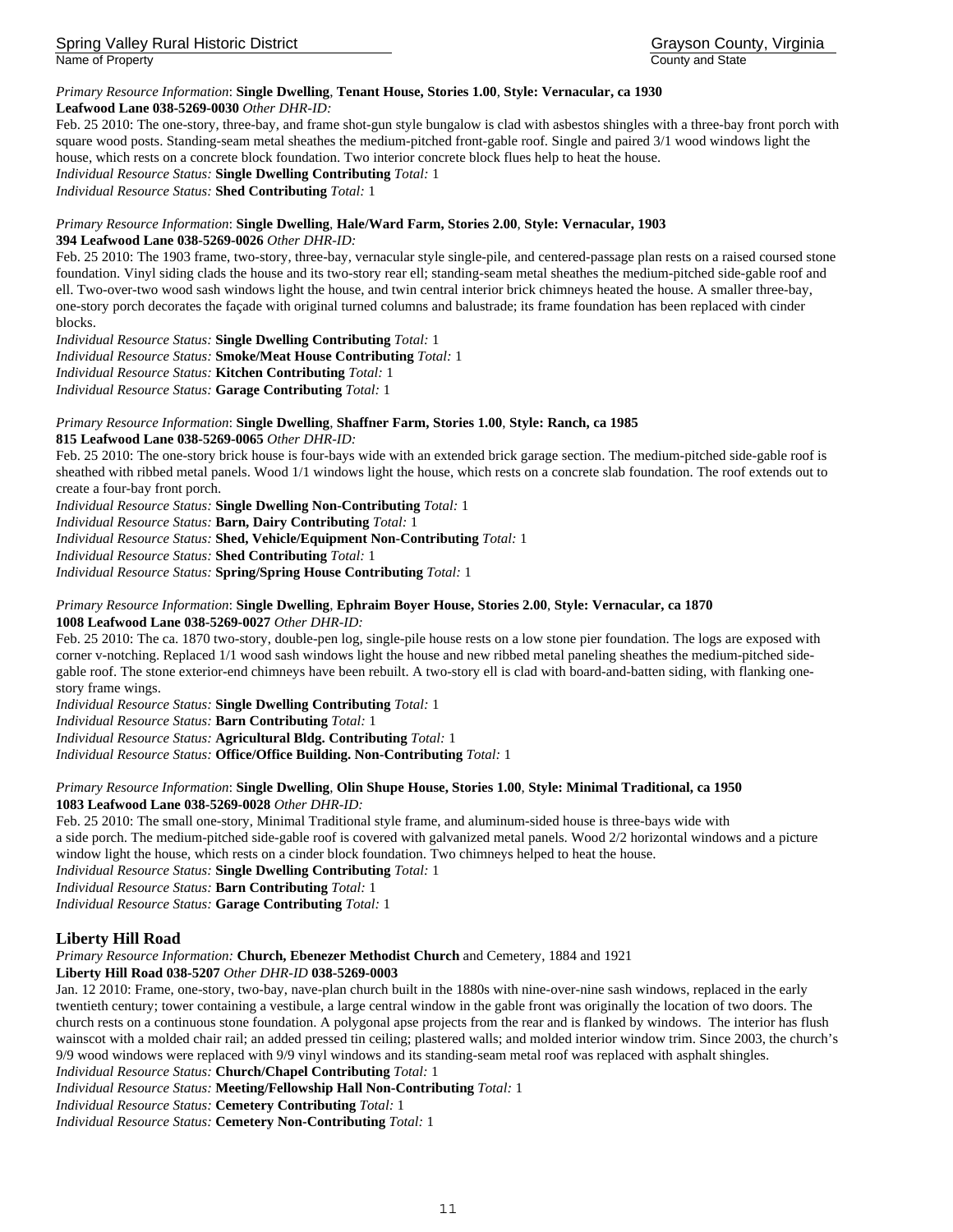## *Primary Resource Information*: **Single Dwelling**, Ray Poole's Place**, Style: No Discernable Style, ca 1917**

#### **Liberty Hill Road 038-5269-0004** *Other DHR-ID:*

Jan. 12 2010: The frame, two-story, three-bay, single-pile, central-passage-plan dwelling built ca. 1917 features a full-width five-bay porch with tapered chamfered posts. The house features a rear two-story ell that is slightly recessed on one side. The medium-pitched roof is sheathed with asphalt shingles with a centered gable sheathed with staggered wood shingles. The house rests on a cinderblock foundation with stone piers.

*Individual Resource Status:* **Single Dwelling Contributing** *Total:* 1 *Individual Resource Status:* **Barn Contributing** *Total:* 1

*Individual Resource Status:* **Shed Contributing** *Total:* 1

*Individual Resource Status:* **Workshop Contributing** *Total:* 1

#### *Primary Resource Information*: **Single Dwelling**, **Mallory Log House, Stories 1.50**, **Style: No Discernable Style, ca 1850 Liberty Hill Road 038-5151** *Other DHR-ID:* **038-5269-0009**

This house is a two-story, square, single-pen, log dwelling with tightly fitted, v-notched log walls; two-story exterior end chimney at the north end; six-over-six sash windows; weatherboard as siding and in gables; asphalt roll gable roof; garage door added on the first floor. Interior includes an enclosed corner stair. Evidence shows that there was a two-story addition to the south gable end. *Individual Resource Status:* **Single Dwelling Contributing** *Total:* 1

#### *Primary Resource Information:* **Single Dwellilng, Parsonage**, 1897

#### **Liberty Hill Road 038-5269-0050** *Other DHR-ID*

April 6 2010: The frame, two-story, three-bay, intersecting gable dwelling on a coursed rubble foundation with large stones. Uncharacteristically small two-over-two horizontal wood windows with inappropriate shutters light the house and twin brick chimneys once heated it. Standing-seam metal sheaths the medium-pitched gable roof. The three-bay recessed front porch has been modified with a replaced concrete block foundation, and inappropriate wood steps and porch railings; the turned wood porch columns remain. *Individual Resource Status:* **Single Dwelling Contributing** *Total:* 1

*Individual Resource Status:* **Garage Contributing** *Total:* 1

#### *Primary Resource Information:* **School, Spring Valley Academy**, ca 1880

#### **Liberty Hill Road 038-5269-0051** *Other DHR-ID*

April 6 2010: The frame, weatherboarded building was set on a coursed stone foundation with hewn sills, from which it appears to have been T-shaped originally, but an early 20<sup>th</sup>-century, one-room addition with a concrete foundation gave it a cruciform plan of three rooms. Its steeply pitched gable roof is clad with pressed metal shingles and is accented with a centrally located pyramidal-roofed cupola with its original school bell. The east school room (the first) is sheathed with flush boards and is lit by a row of five six-over-six windows on its south elevation. The middle room is also sheathed with flush boards, while the west room (the second) has a lath and plaster finish with vertical T&G wainscoting.

*Individual Resource Status:* **School Contributing** *Total:* 1

#### *Primary Resource Information*: **Single Dwelling**, **Nic Vaughan Homeplace, Stories 2.00**, **Style: Vernacular, ca 1910 Liberty Hill Road 038-5269-0055** *Other DHR-ID:*

Jan. 20 2010: The ca. 1910 frame, two-story, three-bay, Vernacular style single-pile, central-passage plan dwelling features a tall centered gable. Standing-seam metal sheathes the medium- pitched side-gable roof and the rear two-story ell. A strong cornice line and wide corner boards accent the house, which rests on a low continuous foundation that is covered with bricktex siding. Weatherboard siding clads the house, two-over-two wood sash windows light it, and two central interior brick chimneys heated the house. A five-bay, one-story porch decorates the façade with original turned columns and balustrade.

*Individual Resource Status:* **Single Dwelling Contributing** *Total:* 1 *Individual Resource Status:* **Smoke/Meat House Contributing** *Total:* 1 *Individual Resource Status:* **Workshop Contributing** *Total:* 1 *Individual Resource Status:* **Privy Contributing** *Total:* 1 *Individual Resource Status:* **Chicken House/Poultry House Contributing** *Total:* 1 *Individual Resource Status:* **Shed, Wood Contributing** *Total:* 1 *Individual Resource Status:* **Shed Contributing** *Total:* 3 *Individual Resource Status:* **Agricultural Outbuildings Contributing** *Total:* 1

#### *Primary Resource Information*: **Single Dwelling**, **Virgil Moore Farmstead, Stories 1.00**, **Style: Vernacular, ca 1920 Liberty Hill Road 038-5269-0057** *Other DHR-ID:*

Jan. 14 2010: The ca. 1920 house site depicts a former two-story frame dwelling clad in german siding with a gable roof clad in standingseam metal--which has collapsed. Six-over-six wood windows lit the house. The rear one-story gable-roof addition remains with a wood

pier foundation. German siding clads the addition with 4/4 wood windows light it.

*Individual Resource Status:* **Single Dwelling Contributing** *Total:* 1

*Individual Resource Status:* **Barn Contributing** *Total:* 1

*Individual Resource Status:* **Spring/Spring House Contributing** *Total:* 1

*Individual Resource Status:* **Granary Contributing** *Total:* 1

*Individual Resource Status:* **Shed, Vehicle/Equipment Contributing** *Total:* 1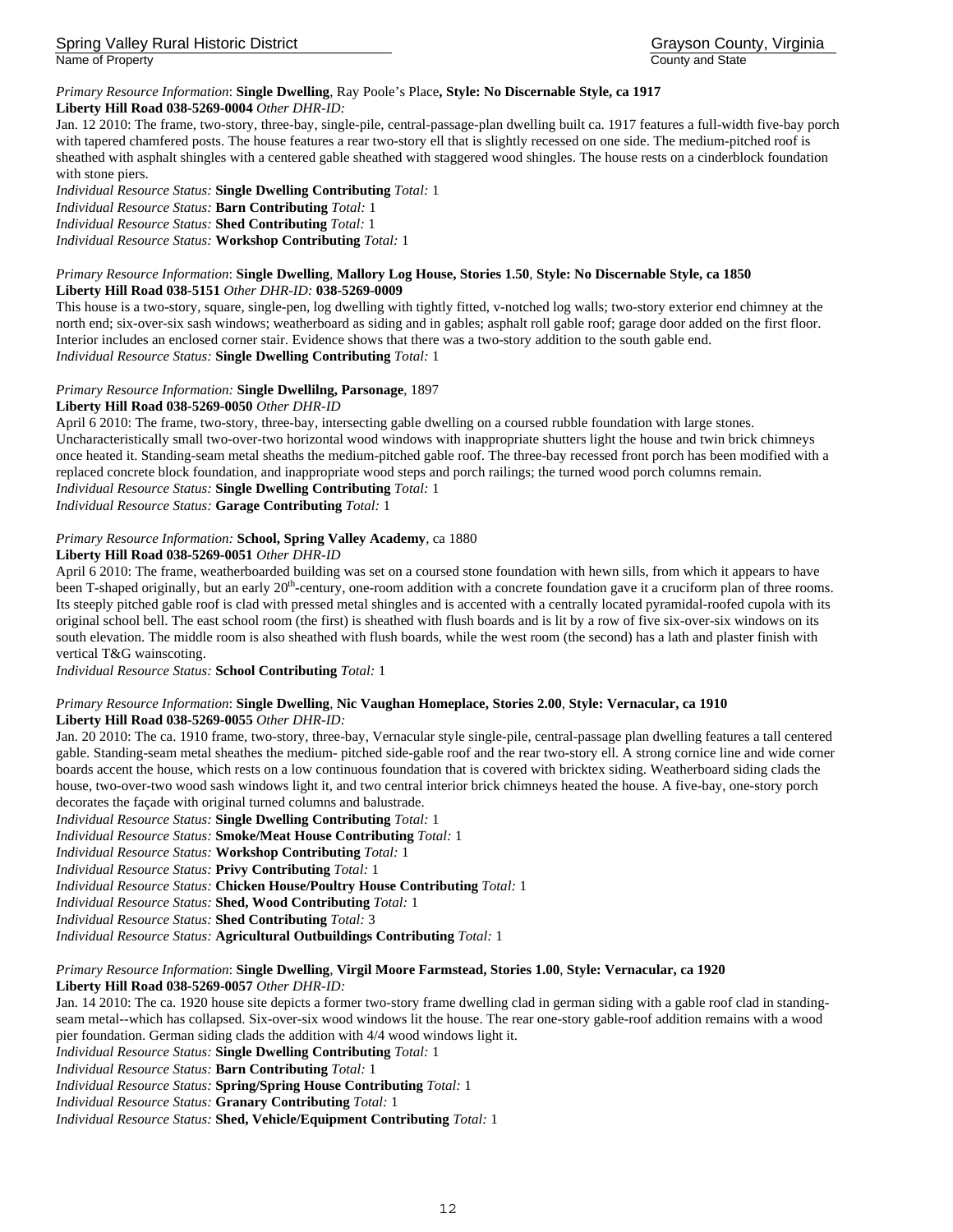Spring Valley Rural Historic District Grayson County, Virginia Name of Property **County and State** County and State County and State

#### *Primary Resource Information*: **Single Dwelling**, **Pugh Tenant House, Stories 1.00**, **Style: Vernacular, ca 1920 Liberty Hill Road 038-5269-0068** *Other DHR-ID:*

Jan. 20 2010: This house is a one-story, three-bay, double-pile, frame dwelling with both three-over-one and two-over-two wood sash windows. The vertical board house sheathing is covered with rolls of bricktex siding, and the shallow-pitched side gable roof is clad with rolled asphalt. The front section of the house rests on fieldstone piers infilled with concrete blocks while the rear section rests on wood piers infilled with concrete block. Two brick chimney flues heated the building. The front four-bay extended shed roof porch is supported by 4x4 posts.

*Individual Resource Status:* **Single Dwelling Contributing** *Total:* 1 *Individual Resource Status:* **Privy Contributing** *Total:* 1 *Individual Resource Status:* **Workshop Contributing** *Total:* 1

#### *Primary Resource Information*: **Single Dwelling**, **Steve Williams House, Stories 2.00**, **Style: Colonial Revival, ca 1910 3050 Liberty Hill Road 038-5269-0014** *Other DHR-ID:*

Jan. 14 2010: The frame, two-story, three-bay, double-pile, dwelling built ca. 1910 features a tall hipped roof with twin brick chimneys. The house has been modified with vinyl siding and trim, 6/6 vinyl windows with aluminum shutters, and a new front door. The wraparound front porch has replaced columns and the roof has received new metal shingle panels.

*Individual Resource Status:* **Single Dwelling Contributing** *Total:* 1

*Individual Resource Status:* **Barn Contributing** *Total:* 1

*Individual Resource Status:* **Shed Contributing** *Total:* 1

*Individual Resource Status:* **Garage Non-Contributing** *Total:* 1

## *Primary Resource Information*: **Single Dwelling**, **Stories 1.00**, **Style: Ranch, ca 1975**

**3181 Liberty Hill Road 038-5269-0013** *Other DHR-ID:* 

Jan. 14 2010: The one-story brick ranch house is six-bays wide with a centered gable four-bay wide extended porch. Asphalt shingles cover the medium-pitched roofs and vinyl 6/9 windows light the house. The wood centered door has sidelights. The east end of the house has an attached two-door garage.

*Individual Resource Status:* **Single Dwelling Non-Contributing** *Total:* 1

*Individual Resource Status:* **Garage Non-Contributing** *Total:* 1

*Individual Resource Status:* **Monument/Marker Non-Contributing** *Total:* 1

## *Primary Resource Information*: **Single Dwelling**, **Stories 1.00**, **Style: Ranch, ca 2000**

**3451 Liberty Hill Road 038-5269-0012** *Other DHR-ID:* 

Jan. 20 2010: The one-story frame, log-kit house is four-bays wide. The medium-pitched side-gable roof is covered with galvanized metal panels. Wood 1/1 windows light the house, which rests on a concrete foundation with stone veneer. The full-width front porch is constructed of wood posts and balustrade with a lattice skirting. A centered brick flue rises from the roof ridge. *Individual Resource Status:*  **Single Dwelling Non-Contributing** *Total:* 1

*Individual Resource Status:* **Workshop Contributing** *Total:* 1

*Individual Resource Status:* **Shed Non-Contributing** *Total:* 1

#### *Primary Resource Information*: **Single Dwelling**, **O'Donnell Place**, **Stories 2.00**, **Style: Vernacular, ca 1850 3600 Liberty Hill Road 038-5150** *Other DHR-ID:* **038-5269-0011**

2001: This house is a two-story, three-bay, brick, single-pile, central-passage-plan dwelling with exterior end chimneys; six-over-six sash windows; central two-story porch with turned posts, sawn brackets, and sawn rail; shallow asphalt shingle gable roof with overhang on gable ends; long one-story offset ell, single-leaf door with sidelights on first floor, single-leaf door on the second floor. Decorative false windows originally flanked the northeast chimney on the second floor. The fixed blinds that probably filled the openings have apparently deteriorated. Currently in good condition - built circa 1870 and under no apparent threat.

2007: This circa 1850 building is currently in good to fair condition, but is vacant and deteriorating. The windows are boarded up and at least 3 of the 4 window openings in the south end of the house are bricked up. It has a side gable main roof with a central front gable over the two-story porch. There are exterior brick chimneys at each end of the house. The front Flemish bond brickwork appears, at a distance, to be of high quality, with unusually small bricks. There is an elongated, one-story brick rear ell extending west from the north end of the house, with walls laid up in 7-course common bond.

*Individual Resource Status:* **Single Dwelling Contributing** *Total:* 1

*Individual Resource Status:* **Smoke/Meat House Contributing** *Total:* 1

*Individual Resource Status:* **Barn Contributing** *Total:* 1

## *Primary Resource Information*: **Single Dwelling**, **Stories 1.00**, **Style: Colonial Revival, Cape Cod, ca 1940**

**3662 Liberty Hill Road 038-5269-0015** *Other DHR-ID:* 

Jan. 14 2010: The house is a one-story, three-bay, and single-pile, frame dwelling clad with asbestos shingles. The medium-pitched sidegabled roof is clad with asphalt shingles and has an extended shed roof for the three-bay front porch. Paired wood posts support the porch roof. Wood 6/6 and 9/9 sash windows light the house, which rests on a concrete block foundation. Twin brick chimney flues rise from the roof ridge. A one-story frame, gabled-roof addition clad with wood siding was added to the east gable end ca. 1980. *Individual Resource Status:* **Single Dwelling Contributing** *Total:* 1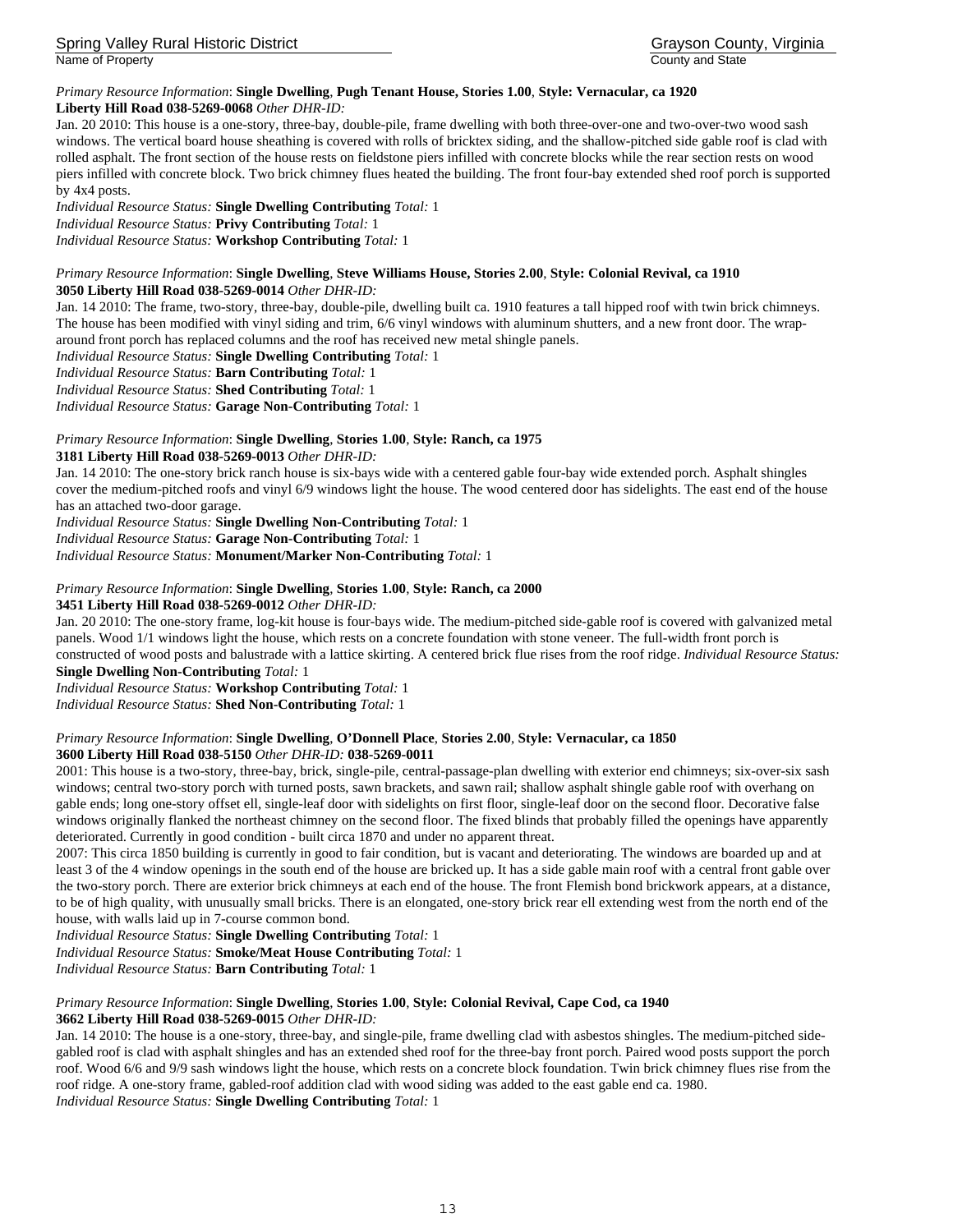Spring Valley Rural Historic District Grayson County, Virginia Name of Property **County and State** 

#### *Primary Resource Information*: **Single Dwelling**, **Floyd Bud House, Stories 2.00**, **Style: Victorian, Queen Anne, ca 1880 3833 Liberty Hill Road 038-5269-0010** *Other DHR-ID:*

Jan. 20 2010: The ca. 1880 frame, two-story, three-bay, Queen Anne style dwelling features a hipped roof with lower cross gables and a corner tower in the rear ell. Corrugated metal sheathes the steeply pitched roofs. The large house rests on a semi-coursed ashlar stone foundation. Weatherboard siding clads the house and two-over-two wood sash windows light it. Two central interior brick chimneys and one exterior-end American bond chimney heated the house. A five-bay, one-story inset porch decorates the façade with original turned columns and balustrade, a bracketed cornice accented with intact spindlework. Elaborate bargeboards accent all three main gable ends. The house requires immediate repairs and paint in order to maintain the original wooden features that accent this house and delineate it from others in the district.

*Individual Resource Status:* **Single Dwelling Contributing** *Total:* 1

*Individual Resource Status:* **Kitchen Contributing** *Total:* 1

*Individual Resource Status:* **Stable Contributing** *Total:* 1

*Individual Resource Status:* **Shed Contributing** *Total:* 2

*Individual Resource Status:* **Stable Non-Contributing** *Total:* 1

## *Primary Resource Information*: **Single Dwelling**, **Carrico House, Stories 1.00**, **Style: Vernacular, ca 1905**

**4286 Liberty Hill Road 038-5269-0054** *Other DHR-ID:* 

Jan. 13 2010: The house was built as a one-story, three-bay, and single-pile, frame dwelling and was remodeled in the 1960s. The medium-pitched side-gabled roof is clad with asphalt shingles and features a centered gable. The façade has two added window openings flanking the centered front door. Added vinyl siding over the original wood siding and an added front porch with 4x4 posts and a deck give the house a modern look. Wood one-over-one sash windows with flat pediments light the house. The house rests on a cinder block foundation

*Individual Resource Status:* **Single Dwelling Contributing** *Total:* 1 *Individual Resource Status:* **Dairy. Contributing** *Total:* 1 *Individual Resource Status:* **Barn Contributing** *Total:* 1

## *Primary Resource Information*: **Single Dwelling**, **Herb Porter House, Stories 1.50**, **Style: Other, 1923**

## **4395 Liberty Hill Road 038-5269-0008** *Other DHR-ID:*

Jan. 13 2010: The house is a one-story, three-bay, double-pile, frame Bungalow-plan dwelling with replaced one-over-one wood sash windows, wood siding, and pressed metal shingle roof. The side-gable roof with pedimented gables features twin hipped-roof dormers. The house rests on a stone foundation with a central single-leaf entry, and a four-bay, shed-roofed porch supported by 6 x 6 posts.

*Individual Resource Status:* **Single Dwelling Contributing** *Total:* 1

*Individual Resource Status:* **Barn Contributing** *Total:* 1

*Individual Resource Status:* **Granary Contributing** *Total:* 1

*Individual Resource Status:* **Cemetery Contributing** *Total:* 1

## *Primary Resource Information*: **Single Dwelling**, **Stories 1.50**, **Style: Other, 1995**

## **4396 Liberty Hill Road 038-5269-0031** *Other DHR-ID:*

Jan. 20 2010: The one-and-one-half story brick Neo-Colonial Revival style house is five-bays wide with an attached hyphen and two-car garage extended off the south gable-end. The steeply pitched side-gable roof is covered with fiberglass shingles. Wood 6/9 and 6/6 windows light the house, which rests on a brick foundation. A raised brick stoop with wood handrails accents the front door and transom. Triple gable front dormers highlight the tall roof. Brick chimneys accent the gable ends.

*Individual Resource Status:* **Single Dwelling Non-Contributing** *Total:* 1

#### *Primary Resource Information*: **Single Dwelling**, **Old Porter Place, Stories 2.00**, **Style: Vernacular, ca 1910 4610 Liberty Hill Road 038-5152** *Other DHR-ID:* **038-5269-0007**

2001: This house is a two-story, three-bay, single-pile, frame, central-passage-plan dwelling with two-over-two sash windows; weatherboard siding; standing seam metal gable roof with a central gable; internal chimneys flanking the passage; paired brackets at the main cornice; returned cornice in gables; stone foundation; a central single-leaf entry with sidelights; and one-story, five-bay, hip-roofed porch across the front (east) with diagonal lattice below, small ornamental sawn brackets, and German siding on wall below porch. An offset two-story ell extends to the rear, with a one-story porch along the north side.

*Individual Resource Status:* **Single Dwelling Contributing** *Total:* 1

*Individual Resource Status:* **Smoke/Meat House Contributing** *Total:* 1

*Individual Resource Status:* **Shed Contributing** *Total:* 1

*Individual Resource Status:* **Spring/Spring House Contributing** *Total:* 1

*Individual Resource Status:* **Barn Contributing** *Total:* 1

*Individual Resource Status:* **Granary Contributing** *Total:* 1

*Individual Resource Status:* **Workshop Contributing** *Total:* 1

## *Primary Resource Information*: **Single Dwelling**, **Dixon Ranch House, Stories 1.00**, **Style: Ranch, ca 1975**

**4671 Liberty Hill Road 038-5269-0070** *Other DHR-ID:* 

Jan. 20 2010: The one-story brick ranch-style house is four-bays wide with an extended one-car garage. The low-pitched side-gable roof has new galvanized metal sheathing. Wood picture and clearstory windows light the house, which rests on a concrete slab foundation. *Individual Resource Status:* **Single Dwelling Non-Contributing** *Total:* 1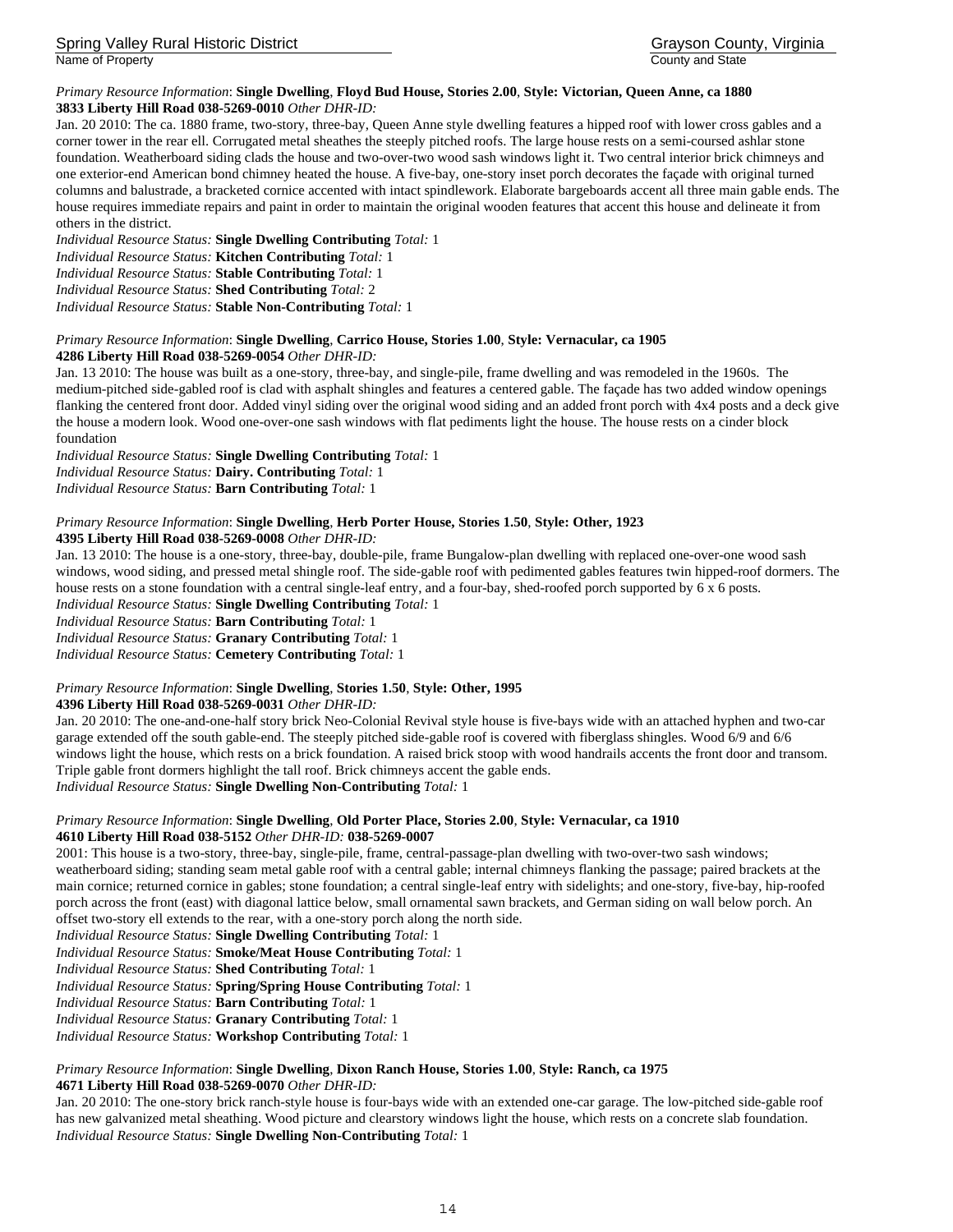Spring Valley Rural Historic District Grayson County, Virginia Name of Property **County and State** County and State

#### *Primary Resource Information*: **Single Dwelling**, **Richard Vaughan House, Stories 1.00**, **Style: Ranch, 2000 5021 Liberty Hill Road 038-5269-0006** *Other DHR-ID:*

Jan. 20 2010: The one-story with basement brick house is seven-bays wide with a side-gable roof and a separated and taller gable roof in the center of the house that extends over a wide four-bay porch supported by 6x6 wood posts. Asphalt shingles cover the medium-pitched roofs and vinyl 1/1 windows light the house. The east end of the house serves as a garage and basement entrance from the gravel driveway and parking area.

*Individual Resource Status:* **Single Dwelling Non-Contributing** *Total:* 1 *Individual Resource Status:* **Barn Non-Contributing** *Total:* 1

## *Primary Resource Information*: **Single Dwelling**, **Stories 1.00**, **Style: No Discernable Style, 2000**

**5701 Liberty Hill Road 038-5269-0069** *Other DHR-ID:* 

Jan. 20 2010: The one-story frame, board-and-batten sided house is four-bays wide with an attached hyphen and two-bay garage off the north gable-end. The medium-pitched side-gable roof is covered with galvanized metal panels. Wood 1/1 windows light the house, which rests on a concrete slab foundation. The full-width front porch is extended off from the main gable roof.

*Individual Resource Status:* **Single Dwelling Non-Contributing** *Total:* 1

*Individual Resource Status:* **Garage Non-Contributing** *Total:* 1

#### *Primary Resource Information*: **Single Dwelling**, **Hale-Vaughan House**, **Stories 2.00**, **Style: Vernacular, ca 1880 6462 Liberty Hill Road 038-5206** *Other DHR-ID:* **038-5269-0001**

Frame, two-story, three-bay, single-pile, central-passage-plan dwelling built in ca. 1880 with sidelights and transom on both floors at entry in center bay; one-story, Doric wrap-around porch with angled corners and a central two-story part with gable, sawn brackets, and square paired posts; an elaborate molded cornice with paired sawn brackets and returns in the gables; interior chimneys flanking the passage; gabled asphalt-shingle roof; an offset two-room ell; louvered half-circular vents in gables, and replaced vinyl sashes in windows with shallow pointed pediments over the windows. A one-story enclosed porch that runs along the east side of the ell with a beaded lath ceiling connects to the main porch. The interior is plastered and finish trim includes a beaded wide vertical board wainscot with a beaded chair rail with bull nose top and a high beaded base. A parlor on the west side of the passage has a Federal-form mantel with sawn Gothic details and no firebox, just a stove flue. The central passage holds an open-stringer stair with massive turned newel, turned balusters, and sawn decorative brackets on step ends. The east room contains a simple Federal-form mantel with reeded pilasters. The first room in the ell contains a plain Federal-form mantel. It is connected to the parlor by an added glass door. The modern kitchen in the outer ell was the original dining room. It contains a large fireplace with a Federal-form mantel.

*Individual Resource Status:* **Single Dwelling Contributing** *Total:* 1

*Individual Resource Status:* **Shed, Wood Contributing** *Total:* 1

*Individual Resource Status:* **Granary Contributing** *Total:* 1

*Individual Resource Status:* **Dairy Contributing** *Total:* 1

*Individual Resource Status:* **Storage Contributing** *Total:* 1

*Individual Resource Status:* **Foundation Contributing** *Total:* 1

*Individual Resource Status:* **Barn Contributing** *Total:* 1

#### *Primary Resource Information*: **Single Dwelling**, **Vaughan Tenant House**, **Stories 1.00**, **Style: Vernacular, ca 1925 7612 Liberty Hill Road 038-5269-0049** *Other DHR-ID:*

April 6 2010: The one-story frame house is three-bays wide with a front gable roof. The medium-pitched gable roof is sheathed with ribbed metal panels. Vinyl 1/1 windows light the house, which rests on concrete block piers. A cinder block flue helps to heat the house. Thick square wood posts support an added wrap around porch.

*Individual Resource Status:* **Single Dwelling Contributing** *Total:* 1

## **Lonesome Oak Lane**

#### *Primary Resource Information*: **Single Dwelling**, **William Bourne House, Stories 1.50**, **Style: Vernacular, ca 1790 719 Lonesome Oak Road 038-0010** *Other DHR-ID:* **038-5269-0033**

The William Borne House is a one-story, three-bay frame house with a central door on both facades, dating from the late eighteenth century. The house was expanded in the early nineteenth century by the addition of a three-bay, log room at the west end and on a lower level, also with a central door. The wing was further expanded in the antebellum era by addition of a frame ell to the log section with an exterior brick chimney on the end. A porch runs along the south front of the entire building, steeping down from the earliest part to the log section. The porch, equipped with modern square posts, probably dates from the mid-nineteenth century. A similar porch, now enclosed, runs along the exposed portion of the north façade and meets an enclosed porch along the east side of the small ell. The visible exterior of the entire building is sheathed with plain weatherboard, probably added in the early twentieth century, with a later layer of vinyl siding. The area under the porch is sheathed with flush board siding. The brick foundation and large brick exterior end chimney at the east end dates from the mid-nineteenth century. The house is covered by a metal clad gable roof, pierced by a row of dormers seemingly added in the late nineteenth- or early twentieth century to light the garret rooms. There is no evidence that these are early in date.

A full coursed rubble stone basement underpins the frame section otherwise with vertically barred cellar events under the four original north and south first-floor window locations. The brick east foundation and chimney probably date from a collapse or deterioration of the foundation at that end. The former exterior end chimney on the west is incorporated into the log section and serves a fireplace there as well. This alteration may suggest that the original west chimney was replaced at the time the log wing was added.

The south facade of the frame section features a central doorway with a high transom much shortened to accommodate the porch ceiling and filled with a mid-nineteenth-century four-panel door. The two six-over-six sash windows have also been altered. That on the east was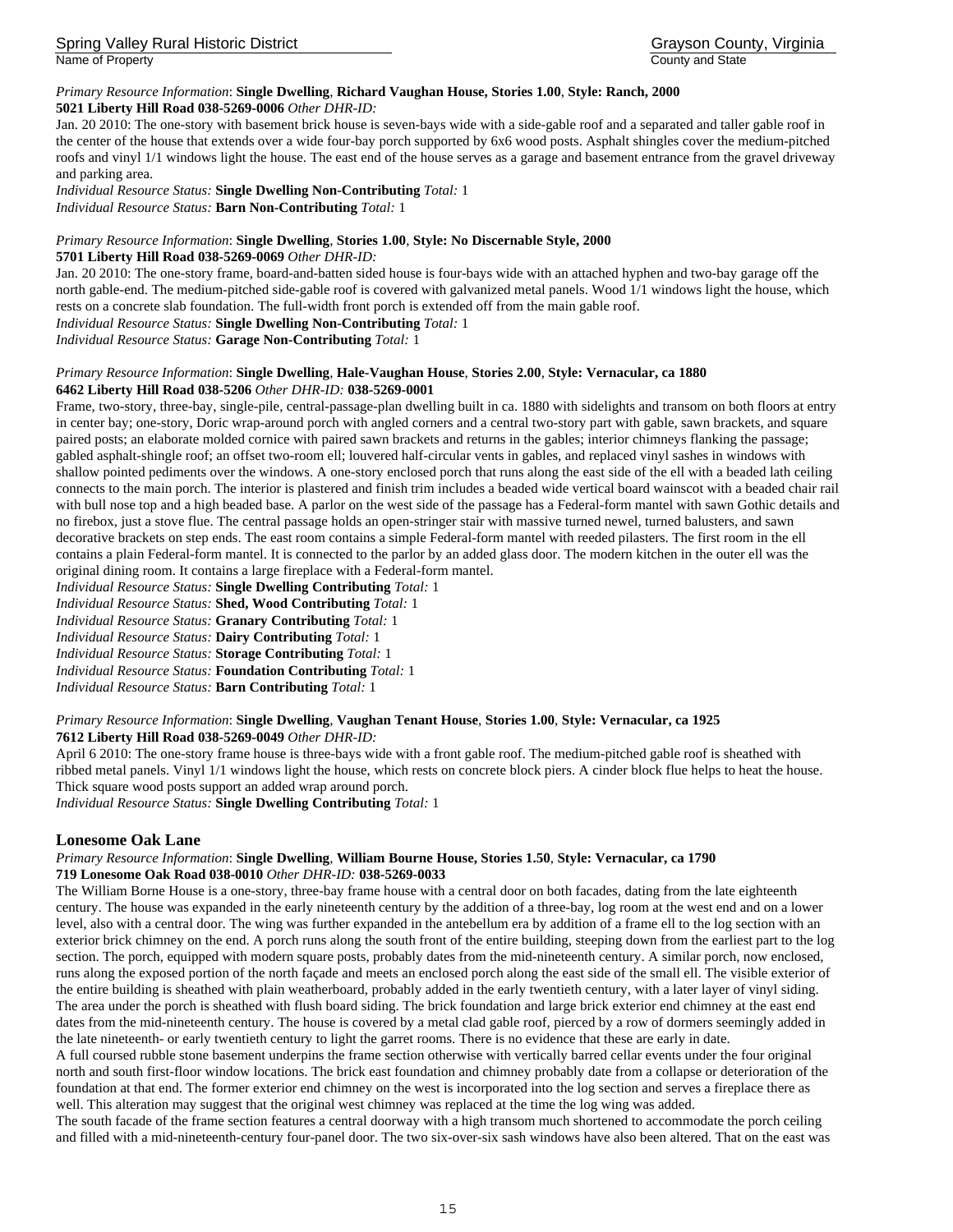Spring Valley Rural Historic District Grayson County, Virginia Name of Property **County and State** 

used as a door in the mid-nineteenth century. The east chimney is flanked by a tall window on the north of early form and date and by a window on the right that appears to have been a door, based on a seam in the interior wainscot. The east chimney is also flanked by two garret casements that originally provided the only light to the upper floor. All windows have been replaced with vinyl windows.

*Individual Resource Status:* **Single Dwelling Contributing** *Total:* 1 *Individual Resource Status:* **Cemetery Contributing** *Total:* 1 *Individual Resource Status:* **Corncrib Contributing** *Total:* 1

#### *Primary Resource Information*: **Single Dwelling**, **Cornett House, Stories 2.00**, **Style: Victorian, Queen Anne, 1904 761 Lonesome Oak Lane 038-5269-0032** *Other DHR-ID:*

April 6 2010: The two-story frame house, cross-gable Queen Anne house has three asymmetrical three-bays with a wrap-around porch. The steeply pitched gable and hipped roofs are sheathed with pressed metal shingles. Paired 2/2 wood windows light the house, which rests on low, coursed stone foundation. Twin brick chimneys once heated the house. The house is in good condition and is preserved with its original materials. The rear features a two-story porch with original turned baluster and spindle trim.

*Individual Resource Status:* **Single Dwelling Contributing** *Total:* 1

*Individual Resource Status:* **Barn Contributing** *Total:* 1

*Individual Resource Status:* **Pump House Contributing** *Total:* 1

## **Mapleton Lane**

*Primary Resource Information*: **Single Dwelling**, Austin King Farmstead, **Stories 2.00**, **Style: Vernacular, 1857 Mapleton Lane 038-5269-0018** *Other DHR-ID:* 

April 6 2010: The single-pen, one-and-one-half story log house was built prior to 1850 on a coursed stone foundation. The side-gable roof features a rarely found interior-end brick chimney. A west-side frame side bay was added to the house and weatherboard siding added to the log structure. The interior is trimmed with Federal-style trim and mantel with a corner side-winder staircase. The nails are square headed. The rear of the house features a single-pen log kitchen. A full-width four-bay front porch was added with chamfered posts. Sixover-six windows light the house. The gable roof is covered with corrugated metal with a coating of rolled asphalt.

*Individual Resource Status:* **Single Dwelling Contributing** *Total:* 1

*Individual Resource Status:* **Barn Contributing** *Total:* 1

*Individual Resource Status:* **Secondary Dwelling Non-Contributing** *Total:* 1

#### **Old Colonial Road**

#### *Primary Resource Information*: **Single Dwelling**, **Stories 1.00**, **Style: No style, 1990**

**Old Colonial Road 038-5269-0021** *Other DHR-ID:* 

Feb. 24 2010: The one-and-one-half-story, A-frame week-end house is three-bays wide with a wraparound deck. Wood siding clads the house and the medium-pitched front-gable roof is covered with wood shingles. Paired 1/1 wood windows light the house, which rests on a raised concrete block foundation. No chimneys are evident.

*Individual Resource Status:* **Single Dwelling Non-Contributing** *Total:* 1

#### *Primary Resource Information*: **Single Dwelling**, **Fielder House Ruins**, **Stories 2.00**, **Style: Vernacular, ca 1875 Old Colonial Road 038-5269-0019** *Other DHR-ID:*

April 6 2010: The house appears to have been a two-story, three-bay, center-passage plan, and single-pile house with a rear two-story ell. The house rests on a coursed stone foundation and featured a full-width front porch. The medium-pitched side-gable roof currently only has rolled asphalt on it with no evidence of a historic material such as metal; perhaps the poorly maintained roof led to its demise. Weatherboard siding clads the house, and 2/2 wood windows once lit it. A rare exterior-end stone chimney heated the house. *Individual Resource Status:* **Single Dwelling Contributing** *Total:* 1

*Primary Resource Information*: **Single Dwelling**, **Killinger House**, **Stories 2.00**, **Style: Vernacular, ca 1920** 

#### **Old Colonial Road 038-5269-0017** *Other DHR-ID:*

Feb. 24 2010: The frame, two-story, symmetrical three-bay, double-pile, dwelling was built between 1915 and 1920 and features a tall hipped roof with twin brick chimneys with a shed-roofed dormer. The house rests on a coursed rubble foundation with large stones. The house has been modified with vinyl siding and trim and 1/1-vinyl windows. The front door remains front door. The centered front door is the original wood door with an Arts-and-Crafts detail flanked by half sidelights. The wrap-around porch has been modified with square wood replacement columns and pickets; the foundation is replaced with concrete block and the steps have been replaced with standard lumber steps and railing.

*Individual Resource Status:* **Single Dwelling Contributing** *Total:* 1

*Individual Resource Status:* **Garage Contributing** *Total:* 1

#### *Primary Resource Information*: **Single Dwelling**, **Greer Bungalow Farmstead, Stories 1.50**, **Style: Vernacular, ca 1925 321 Old Colonial Road 038-5269-0056** *Other DHR-ID:*

Feb. 24 2010: The one-and-one-half-story, brick Bungalow style house is three-bays wide with an extended full-width front porch with splayed brick columns. The medium-pitched side-gable roof is covered with asphalt shingles. Paired and triple set 3/1 wood windows light the house, which rests on a poured-in-place concrete foundation. Two interior brick chimneys help to heat the house.

*Individual Resource Status:* **Single Dwelling Contributing** *Total:* 1

*Individual Resource Status:* **Barn Contributing** *Total:* 1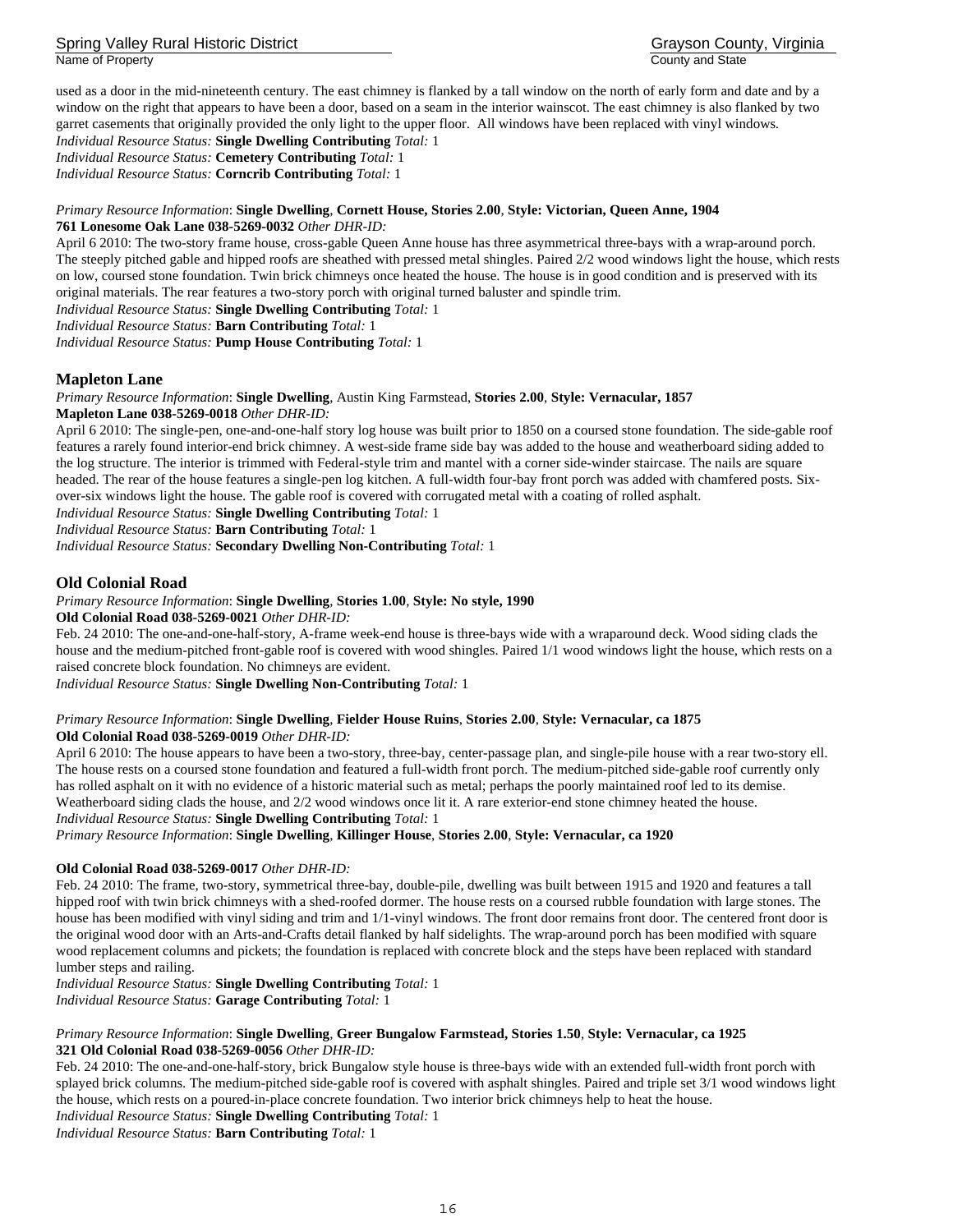## Spring Valley Rural Historic District Grayson County, Virginia Name of Property **County and State** County and State County and State County and State County and State County and State County and State County and State County and State County and State County and State County and State

*Individual Resource Status:* **Granary Contributing** *Total:* 1 *Individual Resource Status:* **Spring/Spring House Contributing** *Total:* 1 *Individual Resource Status:* **Shed, Vehicle/Equipment Non-Contributing** *Total:* 1

## *Primary Resource Information*: **Single Dwelling**, **Stories 1.00**, **Style: No Discernable Style, ca 1990**

**1223 Old Colonial Road 038-5269-0066** *Other DHR-ID:* 

Feb. 24 2010: The one-story vinyl-sided rectangular-shaped house is three-bays wide with an asphalt shingled side-gabled roof. The house rests on a concrete block foundation with vinyl picture windows lighting the house. *Individual Resource Status:* **Single Dwelling Non-Contributing** *Total:* 1

*Individual Resource Status:* **Barn Contributing** *Total:* 1

#### *Primary Resource Information*: **Single Dwelling**, **Lone Oak, Stories 2.00**, **Style: Victorian, Queen Anne, ca 1912 1290 Old Colonial Road 038-5153** *Other DHR-ID:* **038-5269-0016**

2001: Lone Oak Farm is a two-story, Queen Anne-style frame dwelling incorporating the double-pile T-plan form and a picturesque and complex, though not irregular, silhouette. The house incorporates a pressed metal shingle, pyramidal roof with offset projecting gabled elements on the front (east) and sides; one-over-one sash windows; added aluminum siding; internal chimneys; a stone foundation; a onestory, Doric, wrap-around porch; and a small, octagonal corner tower.

*Individual Resource Status:* **Single Dwelling Contributing** *Total:* 1

*Individual Resource Status:* **Smoke/Meat House Contributing** *Total:* 1

*Individual Resource Status:* **Garage Contributing** *Total:* 1

*Individual Resource Status:* **Granary Contributing** *Total:* 1

*Individual Resource Status:* **Spring/Spring House Contributing** *Total:* 1

*Individual Resource Status:* **Secondary Dwelling Contributing** *Total:* 1

*Individual Resource Status:* **Chicken House/Poultry House Contributing** *Total:* 1

## **Postal Lane**

#### *Primary Resource Information*: **Single Dwelling**, **T.C. Vaughan House and Store**, **Stories 2.00**, **Style: Vernacular, ca 1869 68 Postal Lane 038-5269-0002** *Other DHR-ID:*

Jan. 12 2010: The current frame, two-story, single-pile, T-shaped-plan dwelling developed in two stages: the first is a ca. 1869 hall-andparlor plan two-story house (that faces towards Postal Lane) with the front two-story house section that faces towards Liberty Hill Road being added around 1895. At this same time, the side two-story porch along the now recessed ell of the original hall-and-parlor section that serves as the primary. The two-story, Doric porch has round columns on the first floor and chamfered tapered posts on the second floor with a flat-sawn balustrade. The 1895 three-bay wide addition appears to have had a central door that was replaced with the current twostory tall angled bay window. The medium-pitched gable roofs are sheathed with new-galvanized metal. Vinyl windows with flat pediments have replaced the original windows and vinyl siding covers the house. Interior-end chimneys heat the house, which rests on a coursed stone foundation with brick piers. A frame one-room addition was connected to the west gable end.

*Individual Resource Status:* **Single Dwelling Contributing** *Total:* 1

*Individual Resource Status:* **Store Contributing** *Total:* 1

*Individual Resource Status:* **Barn Contributing** *Total:* 1

*Individual Resource Status:* **Storage Contributing** *Total:* 1

*Individual Resource Status:* **Spring/Spring House Contributing** *Total:* 1

*Individual Resource Status:* **Chicken House/Poultry House Contributing** *Total:* 1

## **Rabbit Hollow Lane**

*Primary Resource Information*: **Single Dwelling**, **Mont Vaughan's Place, Stories 1.00**, **Style: No Discernable Style, 1994 324 Rabbit Hollow Lane 038-5269-0005** *Other DHR-ID:* 

At the top of the cleared hill is a 1994 one-story vinyl sided house with vinyl sided garage.

*Individual Resource Status:* **Single Dwelling Non-Contributing** *Total:* 1

*Individual Resource Status:* **Blacksmith Shop Contributing** *Total:* 1

*Individual Resource Status:* **Storage Contributing** *Total:* 1

*Individual Resource Status:* **Spring/Spring House Contributing** *Total:* 1

*Individual Resource Status:* **Chicken House/Poultry House Contributing** *Total:* 1

*Individual Resource Status:* **Shed Contributing** *Total:* 1

## **Spring Valley Road**

#### *Primary Resource Information*: **Single Dwelling**, **Conn Bourne House, Stories 1.50**, **Style: Victorian, Queen Anne, ca 1890 Spring Valley Road 038-5269-0023** *Other DHR-ID:*

April 6 2010: The frame, one-and-one-half story, and symmetrical three-bay, vernacular Queen-Anne style house features twin front gable roofs. Its recessed side extension features a central front gable giving the house an illusion of triple gables. The house is clad with weatherboard siding and its low-pitched gable roofs are sheathed with standing-seam metal. A wrap-around porch decorates the entire façade with thick original turned columns and balustrade. Two-over-two wood sash windows light the house, and two central brick chimneys heated the house.

*Individual Resource Status:* **Single Dwelling Contributing** *Total:* 1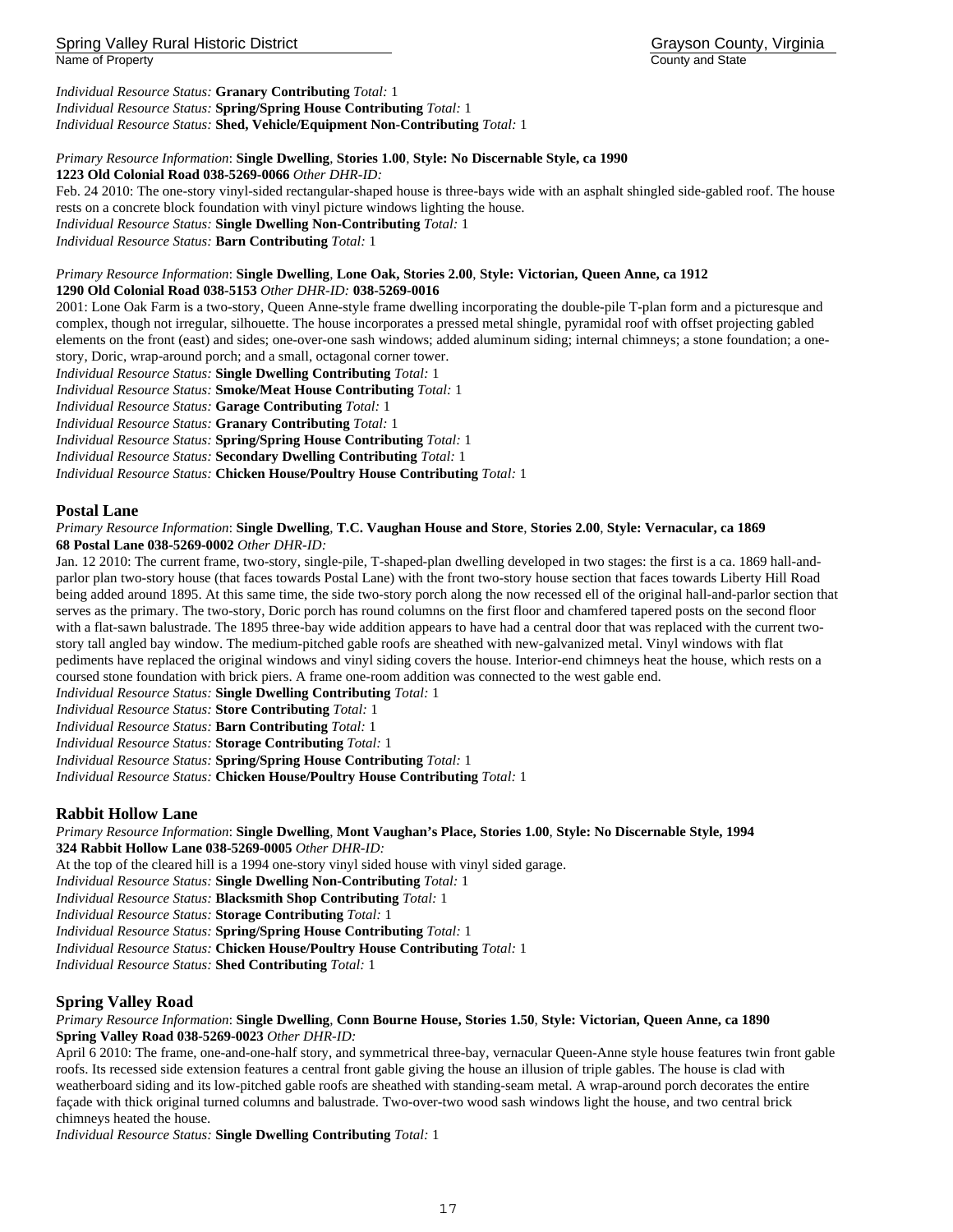Name of Property **County and State** County and State County and State County and State County and State County and State County and State County and State County and State County and State County and State County and State

#### *Individual Resource Status:* **Barn Contributing** *Total:* 1 *Individual Resource Status:* **Agricultural Outbuildings Contributing** *Total:* 2

## *Primary Resource Information*: **Single Dwelling**, **John Fielder Farmstead, Stories 1.00**, **Style: Vernacular, ca 1850**

## **4896 Spring Valley Road 038-5269-0035** *Other DHR-ID:*

April 6 2010: The current four-bay house was built in two campaigns: the rear ell was built first around 1850 and the front two-room section was added ca. 1870. The house rests on a raised brick foundation; its weatherboard siding has been covered with asbestos shingles. The medium-pitched gable roofs are sheathed with standing-seam metal. The one-story, two-room longitudinal 1850 section rests on a brick foundation and was heated with an exterior-end brick chimney. Its front gable is visible from the attic of the front two-room section: it's still clad with weatherboard siding (squared-headed nails) with a shadow from the rake board. The ca. 1870 one-story, four-bay singlepile two-room plan is divided by a large central brick chimney and is constructed with wood studs infilled with brick nogging. The cellar has 6/6 wood windows while the first floor has 3/1 wood windows. The interior features elaborate manufactured, not milled wood trim. *Individual Resource Status:* **Single Dwelling Contributing** *Total:* 1

*Individual Resource Status:* **Barn, Dairy Contributing** *Total:* 1

*Individual Resource Status:* **Granary Contributing** *Total:* 1

*Individual Resource Status:* **Garage Contributing** *Total:* 1

*Individual Resource Status:* **Chicken House/Poultry House Contributing** *Total:* 1

*Individual Resource Status:* **Shed Contributing** *Total:* 1

#### *Primary Resource Information*: **Single Dwelling**, **Mastin House, Stories 2.00**, **Style: Vernacular, ca 1850 5562 Spring Valley Road 038-5269-0020** *Other DHR-ID:*

April 6 2010: The log and frame, two-story, four-bay, single-pile with ell, house is clad with vinyl siding. It foundation is covered with metal skirting, but stone piers were evident. The low-pitched side gable roof, with gable-end returns and a centered front gable, is sheathed with pressed metal shingles. Two-over-two wood sash windows light the house, and an exterior-end brick chimney with a 5-to-1 common bond heated the house. A four-bay porch decorates the façade with original turned columns. The interior plan appears to have been a twostory single-pen log house with a later north side frame addition. The staircase was removed and the second floor is reached from the staircase and hallway of the ell. The north room (log) has been finished with modern material while the south frame room (walls and ceiling) is finished with flush board siding, as is both rooms of the second floor.

*Individual Resource Status:* **Single Dwelling Contributing** *Total:* 1

*Individual Resource Status:* **Barn Contributing** *Total:* 1

*Individual Resource Status:* **Agricultural Bldg. Contributing** *Total:* 1

#### *Primary Resource Information*: **Single Dwelling**, **Stories 1.00**, **Style: Ranch, 1979**

**5794 Spring Valley Road 038-5269-0022** *Other DHR-ID:* 

April 6 2010: The house is a one-story brick Ranch-style house with paired vinyl sash windows and multiple side gable roofs sheathed with asphalt shingles.

*Individual Resource Status:* **Single Dwelling Non-Contributing** *Total:* 1

#### *Primary Resource Information*: **Single Dwelling**, **Stephen Bourne House, NRHP, Stories 2.00**, **Style: ca 1830 6707 Spring Valley Road 038-0018** *Other DHR-ID:* **038-5269-0025**

The Stephen G. Borne House is a two-story , three-bay, log, two-room or hall-chamber house with a two-story, modern, brick, exterior end chimney at the west end (rebuilt) and an early American bond brick exterior end chimney at the east with random glazed headers and a stone base; nine-over-six sash windows with molded trim and inner bead; added vinyl siding; and modern gable roof with projecting eaves added on the front (south). The principal (south) façade is unusual in the widely spaced asymmetry of its first- floor door and window openings. A nine-over-six sash window near the west end of the south front and an opening just to the east of it and filled with a modern six-panel door both serve the western room, while a door near the eastern end gives access to the eastern room. The western openings retain their early molded trim, consisting of an outer molding and an inner bead, while the eastern door has trim dating from the midnineteenth century, when what was probably a window was altered to its present function.

A one-story three-bay porch dating from the early twentieth century with square columns spans the south front, while the rear façade is completely concealed behind a two-story shed. The second floor was added in the 1940s to an earlier one-story shed addition dating from as early as the 1840s. A one-story American bond brick chimney of different brick than the main chimney rises on the east side of the shed addition, flanked on the south by a nineteenth-century exterior door. There is a trace of board-and-batten siding above the door. A window on the north side of the west chimney has early nine-over-six sashes. A window on the south side of the east chimney now serves as a door to a small one-story bath addition made in 1969. These windows were either original or were relocated to replace the light lost when the rear shed was built. The house stands on a rough coursed rubble foundation. A modern porch stands at the east end of the rear shed.

## *Individual Resource Status:* **Single Dwelling Contributing** *Total:* 1

*Individual Resource Status:* **Smoke/Meat House Contributing** *Total:* 1

*Individual Resource Status:* **Barn Contributing** *Total:* 1

*Individual Resource Status:* **Granary Contributing** *Total:* 1

*Individual Resource Status:* **Garage Contributing** *Total:* 1

*Primary Resource Information*: **Single Dwelling**, **Young/Clark/Ward House, Stories 2.00**, **Style: Vernacular, ca 1850 6868 Spring Valley Road 038-5269-0048** *Other DHR-ID:*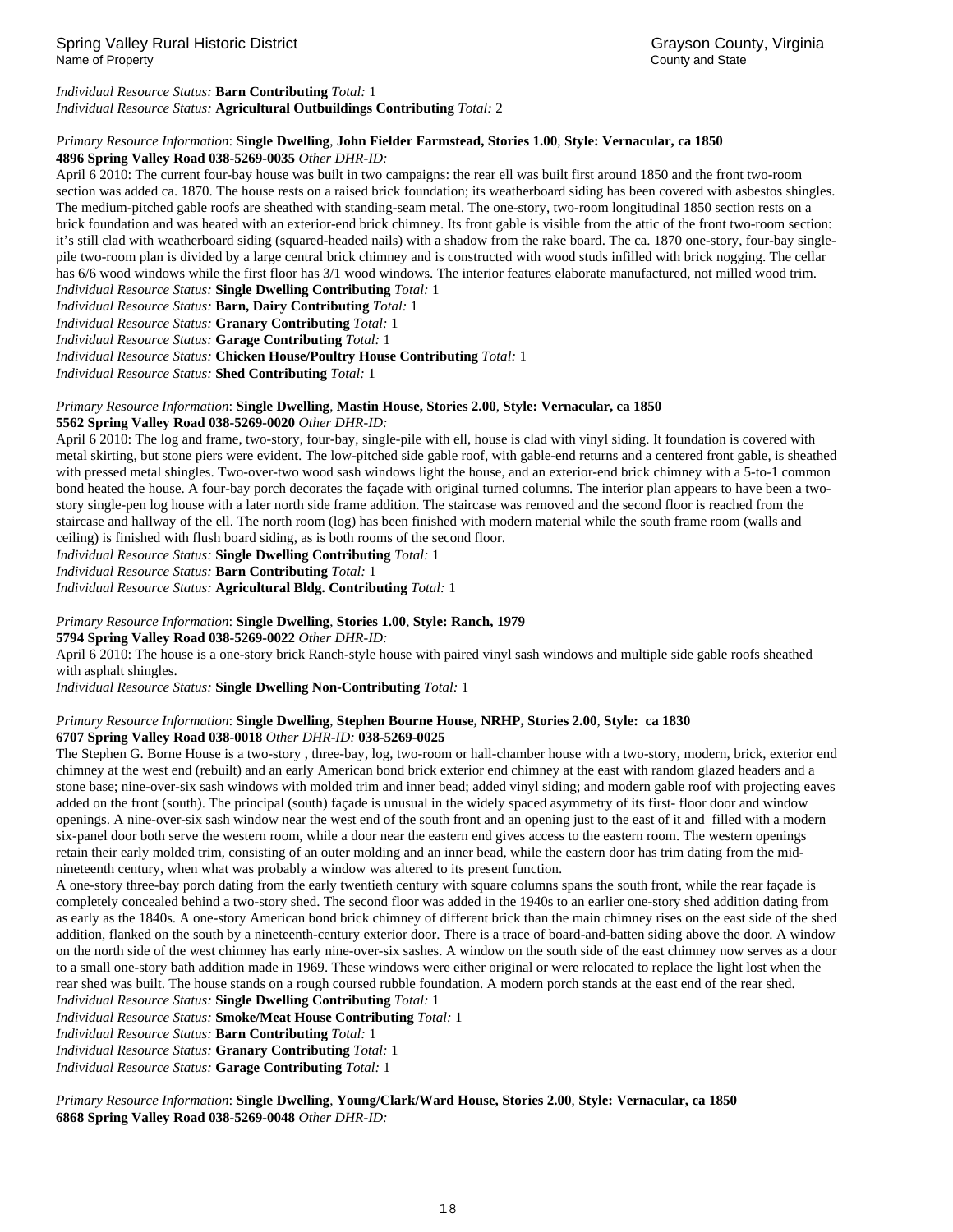Spring Valley Rural Historic District Grayson County, Virginia Name of Property **County and State** County and State County and State

June 17 2010: The two-story, three-bay, single-pile, ell-shaped house was built in several campaigns: the first section appears to the left or west side with the one-to-four common bond exterior-end brick chimney and federal-style interior trim. The first section was built in ca. 1850 with chestnut logs. The second section was added ca. 1880 with a more elaborate interior trim; this section appears to be log as well. The rear ell was probably added around the turn-of-the-20th-century when the windows were replaced with 2/2 wood windows. Both gabled roofs of the main section as well as the rear ell have a layer of wood shakes underneath asphalt shingles. These are the only wood shakes seen in the project area. The house rests on a continuous coursed fieldstone foundation, as well as both chimneys. The exterior-end chimney on the east section has a seven-to-one common bond pattern. *Individual Resource Status:* **Single Dwelling Contributing** *Total:* 1

*Individual Resource Status:* **Spring/Spring House Contributing** *Total:* 1

*Individual Resource Status:* **Smoke/Meat House Contributing** *Total:* 1

*Individual Resource Status:* **Storage Contributing** *Total:* 1

*Individual Resource Status:* **Silo Contributing** *Total:* 1

*Individual Resource Status:* **Granary Contributing** *Total:* 1

*Individual Resource Status:* **Office/Office Building. Contributing** *Total:* 1

*Individual Resource Status:* **Shed, Wood Contributing** *Total:* 1

*Individual Resource Status:* **Barn Contributing** *Total:* 1

## *Primary Resource Information*: **Single Dwelling**, **Frank Tomlinson House, Stories 1.50**, **Style: Vernacular, ca 1830 7811 Spring Valley Road 038-5269-0046** *Other DHR-ID:*

April 6 2010: The house was built in two campaigns; the first ca. 1830 section is a one-story-with-loft, single-pen section with a replaced exterior-end brick chimney (common bond). The original chimney was probably stone. A two-story, log pen section was built perpendicular and separate to the original; this breezeway was frame infilled ca. 1850 with a Greek Revival style centered door surround. Its side-gable chimney also replaced with brick; the original was probably stone. A full-width porch was added to the east elevation of the house, and is currently supported with cast-iron posts. Wood 6/6 windows light the house. *Individual Resource Status:* **Single Dwelling Contributing** *Total:* 1

*Individual Resource Status:* **Dairy Contributing** *Total:* 1

#### *Primary Resource Information*: **Single Dwelling**, **Stories 1.00**, **Style: Other, 2000**

**7981 Spring Valley Road 038-5269-0059** *Other DHR-ID:* 

Feb. 25 2010: The one-story, five-bay modular house with a two-bay garage is clad with vertical vinyl sided panels; and asphalt shingles cover its low-pitched side-gable roof. Vinyl 1/1 windows light the house, which rests on a concrete block foundation. One interior brick flue helps to heat the house.

*Individual Resource Status:* **Single Dwelling Non-Contributing** *Total:* 1

### *Primary Resource Information*: **Single Dwelling**, **Stories 1.00**, **Style: No Discernable Style, ca 1990 8055 Spring Valley Road 038-5269-0064** *Other DHR-ID:*

Feb. 25 2010: The one-story, four-bay, and brick ranch-style house has a side extended one-bay garage. Asphalt shingles cover the lowpitched side-gable roof. Wood 2/2 horizontal windows light the house, which rests on a brick basement. One interior brick chimney helps to heat the house.

*Individual Resource Status:* **Single Dwelling Non-Contributing** *Total:* 1 *Individual Resource Status:* **Barn Non-Contributing** *Total:* 1

#### *Primary Resource Information*: **Single Dwelling**, **Stories 1.00**, **Style: Ranch, ca 1980 8175 Spring Valley Road 038-5269-0045** *Other DHR-ID:*

Feb. 25 2010: The one-story, four-bay, and brick ranch-style house has a side extended garage with faux stone veneer. Asphalt shingles cover the medium-pitched side-gable roof. Wood 2/2 horizontal windows and a picture window light the house, which rests on a concrete slab foundation. One interior brick chimney helps to heat the house.

*Individual Resource Status:* **Single Dwelling Non-Contributing** *Total:* 1

## *Primary Resource Information*: **Single Dwelling**, **Stories 1.00**, **Style: Ranch, ca 1980**

**8188 Spring Valley Road 038-5269-0044** *Other DHR-ID:* 

Feb. 25 2010: The one-story, four-bay, and brick ranch-style house has a side extended one-bay garage. Asphalt shingles cover the lowpitched side-gable roof with an interior brick chimney. Wood 2/2 horizontal windows light the house, which rests on a brick basement. *Individual Resource Status:* **Single Dwelling Non-Contributing** *Total:* 1 *Individual Resource Status:* **Barn Contributing** *Total:* 1

*Individual Resource Status:* **Scale/Scale Building Contributing** *Total:* 1

#### *Primary Resource Information*: **Single Dwelling**, **Lundy House, Stories 1.00**, **Style: Vernacular, ca 1940 8445 Spring Valley Road 038-5269-0034** *Other DHR-ID:*

June 17 2010: The modest one-story frame house is three-bays wide with a side gable roof covered with asphalt shingles. Vinyl siding covers the house and 1/1 windows and facade vinyl multi-light picture windows light the house, which rests on a concrete block foundation. A cinder block flue extends from the roof ridge. Square wood posts support an extended front porch. *Individual Resource Status:* **Single Dwelling Contributing** *Total:* 1

*Individual Resource Status:* **Shed Contributing** *Total:* 1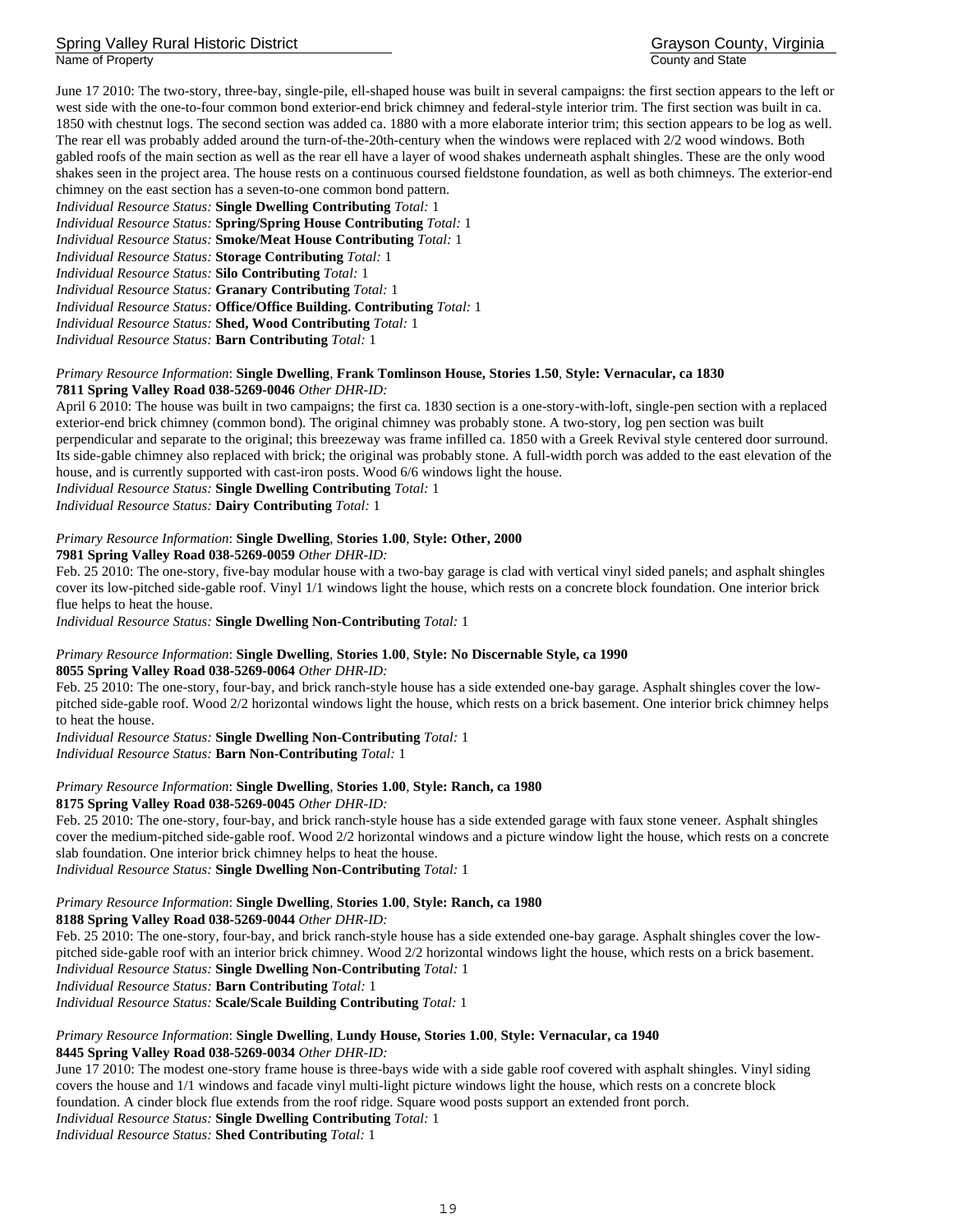Spring Valley Rural Historic District Grayson County, Virginia

Name of Property **County and State** County and State County and State

## *Primary Resource Information*: **Single Dwelling**, **Vaughan House**, **Stories 1.50**, **Style: Colonial Revival, ca 1950**

**8478 Spring Valley Road 038-5269-0043** *Other DHR-ID:* 

June 17 2010: The modest Colonial Revival style one-and-one-half-story brick house is four-bays wide with a side gable roof covered with asphalt shingles. An open side porch, 1/1-vinyl and picture windows light the house, which rests on a concrete slab.

*Individual Resource Status:* **Single Dwelling Contributing** *Total:* 1

*Individual Resource Status:* **Barn, Dairy Contributing** *Total:* 1

*Individual Resource Status:* **Barn Contributing** *Total:* 1

## *Primary Resource Information*: **Single Dwelling**, **McKenzie Farmstead, Stories 1.50**, **Style: Vernacular, 1940**

**8527 Spring Valley Road 038-5269-0042** *Other DHR-ID:* 

June 17 2010: The one-and-one-half-story frame house is three-bays wide with a side gable roof covered with standing-seam metal and a front-gabled dormer. Vinyl siding covers the house and 1/1 vinyl windows light the house, which rests on a concrete block foundation. Turned wood posts support an extended three-bay front porch. One exterior-end brick chimney and concrete block flue is on east side. *Individual Resource Status:* **Single Dwelling Contributing** *Total:* 1

*Individual Resource Status:* **Barn, Dairy Contributing** *Total:* 1

*Individual Resource Status:* **Shed Contributing** *Total:* 2

## *Primary Resource Information*: **Single Dwelling**, **Stories 1.00**, **Style: Colonial Revival, Cape Cod, ca 1950 8557 Spring Valley Road 038-5269-0040** *Other DHR-ID:*

June 17 2010: The modest Colonial Revival style one-story frame house is three-bays wide with a side gable roof covered with asphalt shingles. Asbestos siding covers the house and 1/1 aluminum windows light the house, which rests on a concrete block foundation. Turned wood posts support a one-bay centered front porch. One brick flue is on back slope of the gable roof. *Individual Resource Status:* **Single Dwelling Contributing** *Total:* 1

#### *Primary Resource Information*: **Single Dwelling**, **Tomlinson House, Stories 1.00**, **Style: Colonial Revival, Cape Cod, ca 1950 8564 Spring Valley Road 038-5269-0041** *Other DHR-ID:*

June 17 2010: The one-story frame house is four-bays wide with a side gable roof covered with asphalt shingles. Asbestos siding covers the house and 6/6 vinyl windows light the house, which rests on a concrete block foundation. A brick flue extends from the roof ridge. An extended front porch is supported by metal posts.

*Individual Resource Status:* **Single Dwelling Contributing** *Total:* 1

#### *Primary Resource Information*: **Single Dwelling**, **Caudell House, Stories 1.50**, **Style: Vernacular, ca 1950 8597 Spring Valley Road 038-5269-0039** *Other DHR-ID:*

June 17 2010: The one-one-half-story frame house is three-bays wide with a side gable roof with a shed roofed gable are clad with metal roofing. Aluminum siding covers the house and 1/1-vinyl windows and a large picture window light the house, which rests on a brick foundation. Tapered synthetic posts support an extended four-bay front porch. A large double-flue brick chimney rises beyond the roof ridge.

*Individual Resource Status:* **Single Dwelling Contributing** *Total:* 1

## *Primary Resource Information*: **Single Dwelling**, **Poole House, Stories 1.00**, **Style: Colonial Revival, Cape Cod, ca 1950 8614 Spring Valley Road 038-5269-0037** *Other DHR-ID:*

June 17 2010: The house is a one-story brick Ranch-style house with double-hung 1/1 vinyl windows. The brick veneer house is built on a concrete slab. The medium-pitched side gabled roof is clad with asphalt shingles. The house features two brick chimneys and a one-bay porch with metal posts supports.

*Individual Resource Status:* **Single Dwelling Contributing** *Total:* 1

#### *Primary Resource Information*: **Single Dwelling**, **Stories 1.00**, **Style: Colonial Revival, Cape Cod, ca 1950 8625 Spring Valley Road 038-5269-0038** *Other DHR-ID:*

June 17 2010: The modest Colonial Revival style one-story frame house is three-bays wide with a side gable roof covered with asphalt shingles. Aluminum siding covers the house and 6/6 wood windows light the house, which rests on a parged brick foundation. A carport extends from the east side. Square wood posts support a one-bay front porch.

*Individual Resource Status:* **Single Dwelling Contributing** *Total:* 1

## *Primary Resource Information*: **Single Dwelling**, **Stories 1.00**, **Style: Ranch, ca 1950**

**8704 Spring Valley Road 038-5269-0036** *Other DHR-ID:* 

June 17 2010: The house is a one-story brick and vinyl sided Ranch-style house with double-hung vinyl windows. The brick veneer house is built on a concrete slab. The medium-pitched side gabled roof is clad with asphalt shingles. The house has two brick chimneys. *Individual Resource Status:* **Single Dwelling Contributing** *Total:* 1

## **Springwood Road**

## *Primary Resource Information*: **Single Dwelling**, **Stories 1.00**, **Style: No Discernable Style, 2000**

**7238 Springwood Road 038-5269-0067** *Other DHR-ID:* 

Feb. 25 2010: The ca. 2000 one-story brick house has a center block with flanking wings and garage. Asphalt shingles sheath the steeply pitched gable roofs. Vinyl 6/6 windows light the house, which rests on a concrete slab foundation.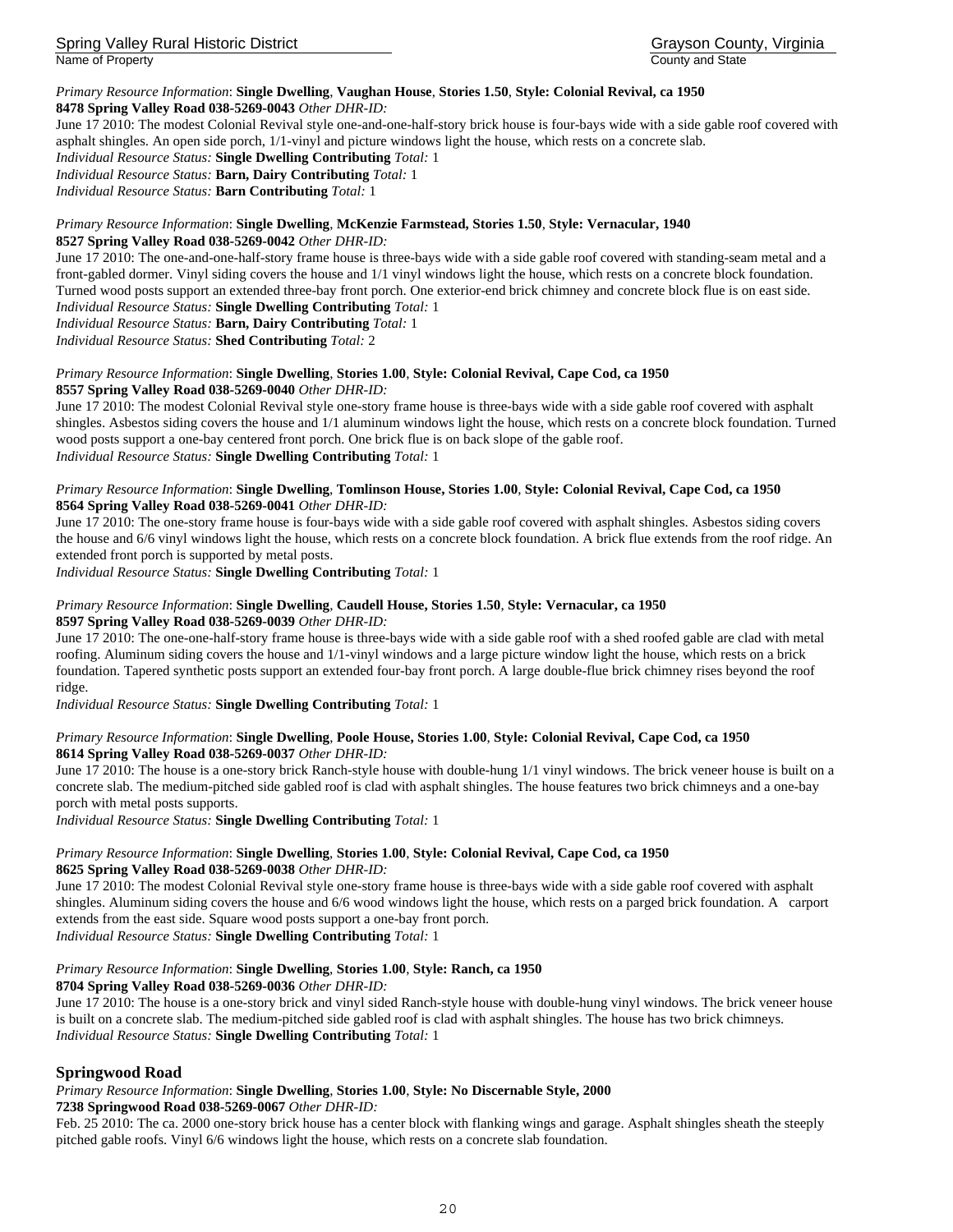*Individual Resource Status:* **Single Dwelling Non-Contributing** *Total:* 1 *Individual Resource Status:* **Barn Contributing** *Total:* 2 *Individual Resource Status:* **Granary Contributing** *Total:* 1

## **Wayside Lane**

## *Primary Resource Information*: **Single Dwelling**, **Noblett Farmstead, Stories 2.00**, **Style: Vernacular, ca 1910**

**225 Wayside Lane 038-5269-0052** *Other DHR-ID:* 

Jan. 20 2010: The ca. 1910 frame, two-story, three-bay, vernacular style single-pile, central-passage plan dwelling has a two-story rear ell. A strong cornice line and wide corner boards accent the house, which rests on a low continuous foundation of coursed and uncoursed ashlar. Weatherboard siding clads the house and two-over-two wood sash windows with flat pediments light it. New galvanized metal sheathes the medium-pitched side-gable roof. One exterior-end chimney on the north elevation heated the house; this chimney appears to have been replaced with a newer brick stack on the remains of a wider stone foundation. The south elevation of the ell has a brick flue. A three-bay, one-story porch shades the house with thick tapered post and no balustrade.

*Individual Resource Status:* **Single Dwelling Contributing** *Total:* 1

*Individual Resource Status:* **Smoke/Meat House Contributing** *Total:* 1

*Individual Resource Status:* **Dairy Contributing** *Total:* 1

*Individual Resource Status:* **Stable Contributing** *Total:* 1

*Individual Resource Status:* **Shed, Vehicle/Equipment Contributing** *Total:* 1

*Individual Resource Status:* **Chicken House/Poultry House Contributing** *Total:* 1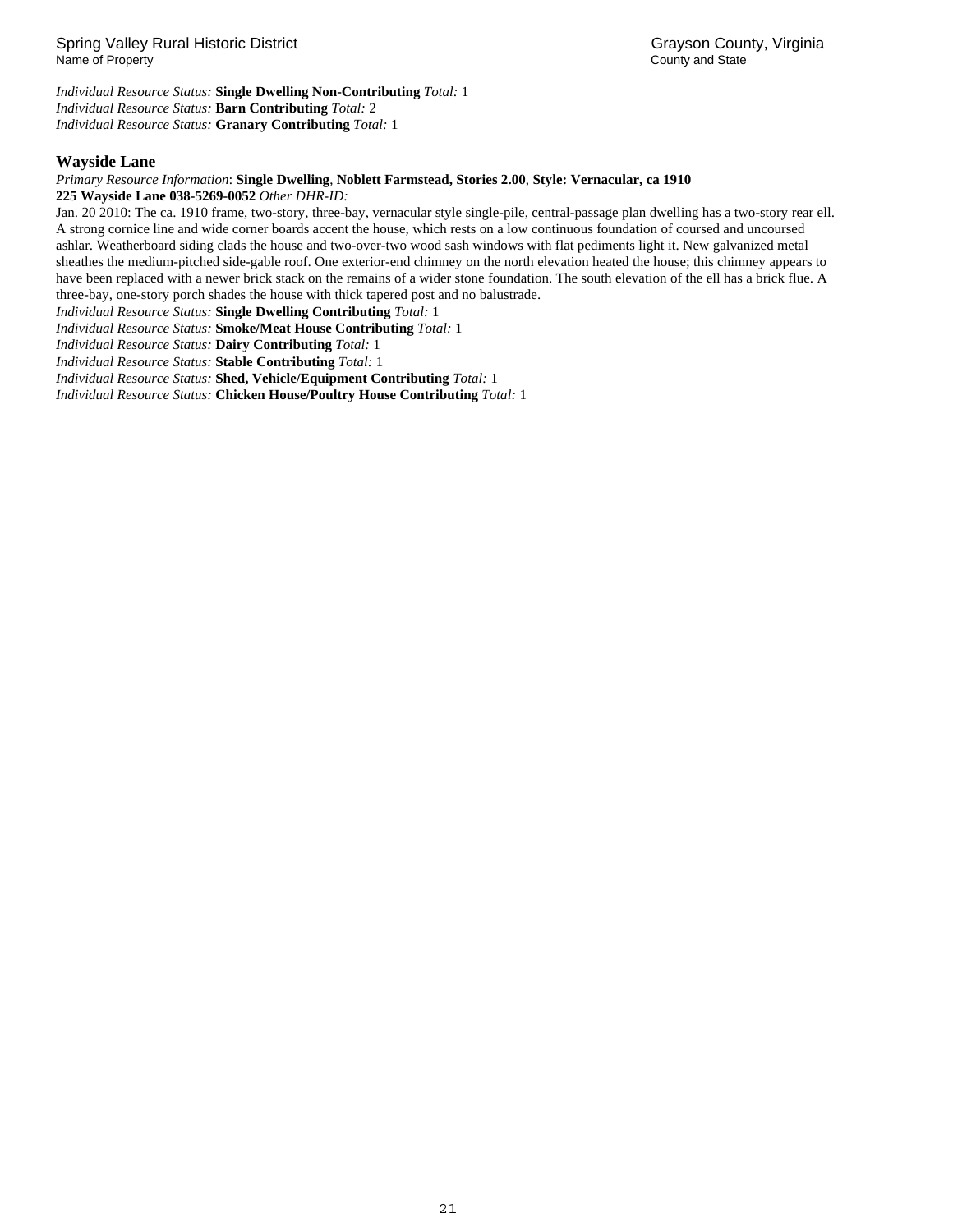## **8. Statement of Significance**

#### **Applicable National Register Criteria**

(Mark "x" in one or more boxes for the criteria qualifying the property for National Register listing)

A Property is associated with events that have made a significant contribution to the broad patterns of our history.

B Property is associated with the lives of persons significant in our past.

C Property embodies the distinctive characteristics of a type, period, or method of construction or represents the work of a master, or possesses high artistic values, or represents a significant and distinguishable entity whose components lack individual distinction.

D Property has yielded, or is likely to yield, information important in prehistory or history.

### **Areas of Significance**

(Enter categories from instructions)

Agriculture

Architecture

## **Period of Significance**

Ca. 1800-1950

## **Significant Dates**

Ca. 1800

## **Criteria Considerations**

(Mark "x" in all the boxes that apply)

## Property is:



F a commemorative property.

G less than 50 years old or achieving significance within the past 50 years.

## **Period of Significance (justification)**

See below.

## **Criteria Consideratons (explanation, if necessary)**

N/A

## **Significant Person**

(Complete only if Criterion B is marked above)

N/A

## **Cultural Affiliation**

N/A

## **Architect/Builder**

unknown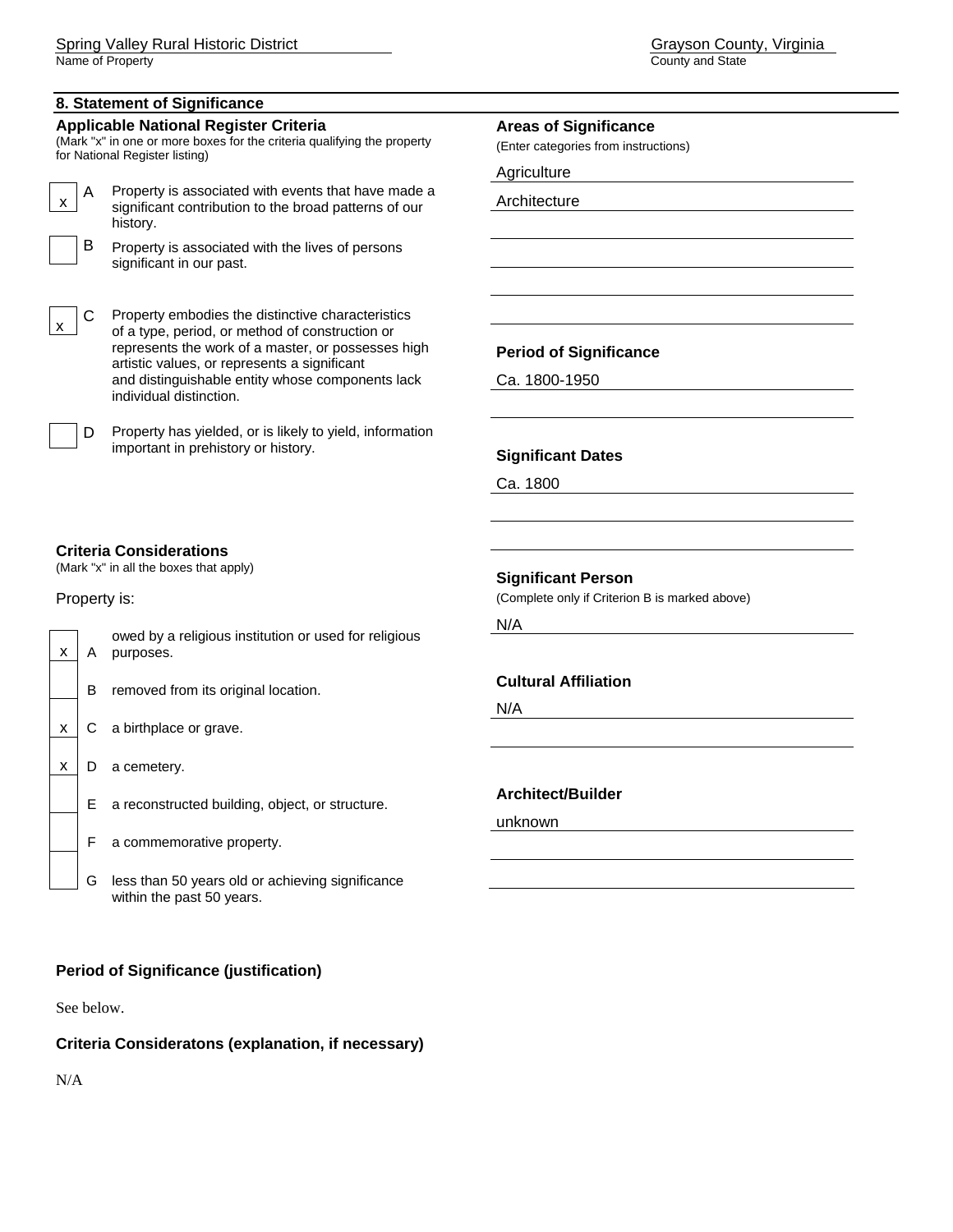**Statement of Significance Summary Paragraph** (provide a summary paragraph that includes level of signficance and applicable criteria)

The Spring Valley Rural Historic District comprises the Knob Fork bottomlands, the northern flanks of Iron Mountain and Jefferson National Forest, and the southern flanks of Brierpatch Mountain, a total of approximately 4,220 acres in northeast Grayson County. Beginning in the 1760s, the district was occupied by the Bourne family, among others who had received land grants. The families of Hale and Vaughan soon followed, and by 1800 log and timber frame houses with various agricultural outbuildings were built along the valley floor and terraces of the surrounding hillsides. Two general stores, a post office, a school, and a church and cemetery, supplemented by grist and saw mills, blacksmiths, tanners, and carpenters, were established in the core of Spring Valley, originally called Knob Fork, by  $1880$ .<sup>[12](#page-30-2)</sup> The arrival of the railroad in Fries six miles to the east, in 1903, solidified the community through the mid-twentieth century. With original land grants intact and few modern intrusions, the picturesque valley illustrates the evolution of farming and commercial agricultural practices in this remote corner of Grayson County. The Spring Valley Rural Historic District is eligible at the local level under Criteria A (Agriculture) and C (Architecture) with a ca. 1800-1950 period of significance. The period of significance occurs from ca. 1800 because of the earliest standing structure, and ends in 1950 because no signficant construction occurred after this time.

#### \_\_\_\_\_\_\_\_\_\_\_\_\_\_\_\_\_\_\_\_\_\_\_\_\_\_\_\_\_\_\_\_\_\_\_\_\_\_\_\_\_\_\_\_\_\_\_\_\_\_\_\_\_\_\_\_\_\_\_\_\_\_\_\_\_\_\_\_\_\_\_\_\_\_\_\_\_\_\_\_\_\_\_\_\_\_\_\_\_\_\_\_\_\_\_\_\_\_\_\_\_\_\_\_\_\_\_\_\_\_\_\_\_ **Narrative Statement of Significance** (provide at least **one** paragraph for each area of significance)

The Spring Valley Rural Historic District is eligible under Criterion A in the area of Agriculture. The district illustrates the evolution of local agricultural practices from ca. 1800 to the present with a rich aggregate of buildings and landscape features, including intact farmhouses, dairies, barns, springhouses, granaries and corncribs, as well as the church and cemetery, school, and general store, amid the rolling hills framing the many tributaries and bottomlands of Knob Fork. The primary farming activity has been dairy operations, growing beef cattle, hay, corn for silage, and food for the family. The continued livestock production consists of cattle and calves, some milk cows, sheep and lambs, and some newly established Christmas tree farms. An estimated 75% of the farms are managed by their respective owners and about 25% are leased, with most owners still involved with the management of the leased  $f$ arms.<sup>13</sup> $f$ arms.<sup>13</sup> $f$ arms.<sup>13</sup>

The district is also eligible under Criterion C in the area of Architecture. The strong integrity of historic properties and viewsheds characterize the rural community of households interrelated by the exchange of agricultural and locally manufactured goods. The majority of resources are historic farmhouses, either vernacular or designed with the then popular Queen Anne or Italinate styles. The farmsteads have remained undeveloped along rural roads and wooded paths. The district features timber frame construction, log construction, brick (and brick nogging) construction, and the predominate frame construction. Many houses retain their weatherboard siding, metal roofs, wood windows, chimneys, and foundation plantings in the midst of their historic landscape features. A variety of typical house styles punctuate the district including Greek Revival, Queen Anne, Colonial Revival, and Ranch styles alongside the vernacular I-House form.

## **Developmental history/additional historic context information** (if appropriate)

## **Integrity Statement**

While the district predominately contains intact and contributing farmsteads, some large farmsteads are vacant and deteriorating, while others are for sale. As farming declines throughout rural areas, such as

\_\_\_\_\_\_\_\_\_\_\_\_\_\_\_\_\_\_\_\_\_\_\_\_\_\_\_\_\_\_\_\_\_\_\_\_\_\_\_\_\_\_\_\_\_\_\_\_\_\_\_\_\_\_\_\_\_\_\_\_\_\_\_\_\_\_\_\_\_\_\_\_\_\_\_\_\_\_\_\_\_\_\_\_\_\_\_\_\_\_\_\_\_\_\_\_\_\_\_\_\_\_\_\_\_\_\_\_\_\_\_\_\_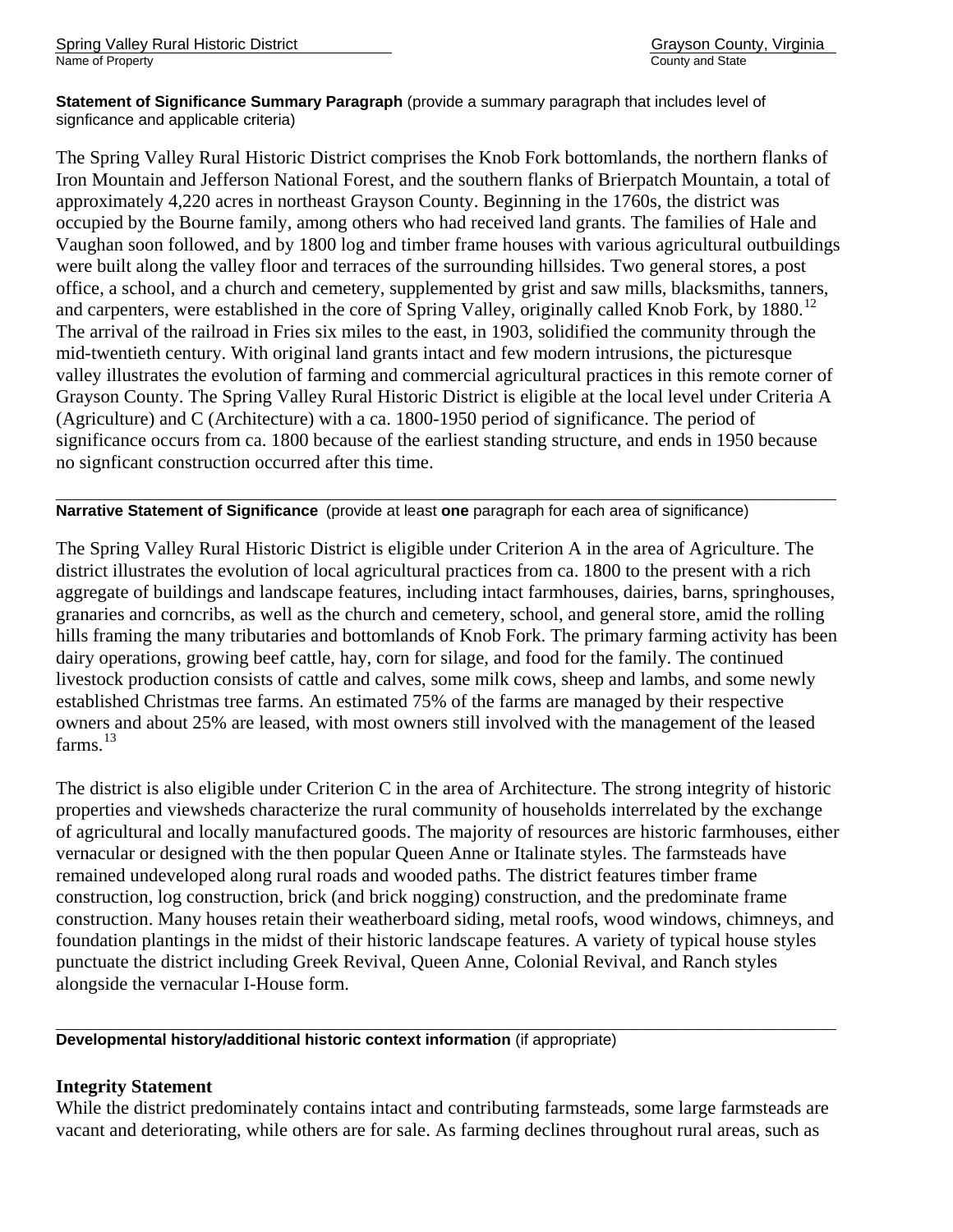Spring Valley Rural Historic District Grayson County, Virginia Name of Property County and State County and State County and State County and State County and State County and State County and State County and State County and State County and State County and State County and State C

Spring Valley, the replacement of historic houses is more of a threat than is modern development. However, all contributing resources throughout the district represent the strong agricultural and architectural heritage of the past 160 years of Spring Valley.

## **Acknowledgments**

The author is grateful to Spring Valley property owner Donald Philen who, with his wisdom and foresight and love of this intimate farming community, privately sponsored this important project. Further, the author acknowledges all of the hospitable and caring property owners of Spring Valley who opened their doors and hearts to this project and to the author. The author is also grateful to Michael Pulice of the Roanoke Regional Preservation Office of the Department of Historic Resources for his vision and preparation of the Preliminary Information Form for this project and for his support and review of this nomination.

## **Historical Background**

The early settlement of Spring Valley began in the 1760s, before Grayson County was formed in 1792 from a portion of Wythe County. Prior to settlement by Europeans, part of the area was hunting grounds for various Native American populations, as evidenced by Indian artifacts found in plowed fields and along stream banks. William Bourne and his wife Rosamond Jones Bourne were among the first to settle in the area around 1765. They were from Hanover County, Virginia, and arrived shortly after their wedding. They had travelled as far as Fort Chiswell in Wythe County before descending south over Iron Mountain.[14](#page-30-2) William Bourne and his brother Stephen Bourne (also called "Devil Steve"), William Bird, and William Vaughan all received land grants from the Commonwealth of Virginia prior to 1800. The area at that time was called Knob Fork for the creek, but the name had to be changed in 1853 when the community applied for a post office station and there already was a Knob Fork in Tazewell County.<sup>[15](#page-30-2)</sup>

The home of William Bourne was reportedly used as the first county court in May of 1793, thus suggestting as Gibson Worsham noted, that "William Bourne (ca. 1745-1836) was the county's most substantial, influential, and perhaps its most educated resident." Bourne also became the county's first clerk, a position he held for 15 years. He also operated two forges and a furnace for iron work on Peach Bottom Creek, two miles from Independence. Though slaveholding was minimal in Spring Valley, all of the Bourne family owned slaves from 1810 to 1860. William Bourne's will of 1835 allows for each of his nine children to receive a male and female slave. <sup>[16](#page-30-2)</sup>

The William Bourne House (038-0010) was built as a frame, three-bay, hall-and-chamber house. Worsham noted that the original section was built in the more expensive eastern Tidewater tradition than in the regional log tradition. Built for Bourne and his wife Rosamond, the house was next door to her father, Minitree Jones. Ownership of the house was turned over to their youngest son William, Jr. who may have expanded the house in the early-nineteenth century for his family with a three-bay log room to the west end. Worsham concludes that this "important and unique dwelling was built for one of the county's most important and moneyed families." [17](#page-30-2) A ca. 1790 construction date could not be determined by this author, thereby establishing a ca. 1800 beginning date for the period of significance.

Stephen Bourne, the younger brother of William Bourne, grew large peach orchards from which brandy was made. Stephen and his wife Rosamand Mallory raised a large family and many of the current Bournes are descended from them. Although Stephen and his wife are buried in a tiny graveyard on land that is owned by the heirs of the Porter, Carrico, and O'Donnell famililes, their house no longer stands.

The Stephen G. Bourne House (Bourne-Hale House) (038-5269-0025, NRHP 2004), a substantial log house, was built for the first son of William Bourne and his wife Patsy Mays ca. 1829. Steven and Patsy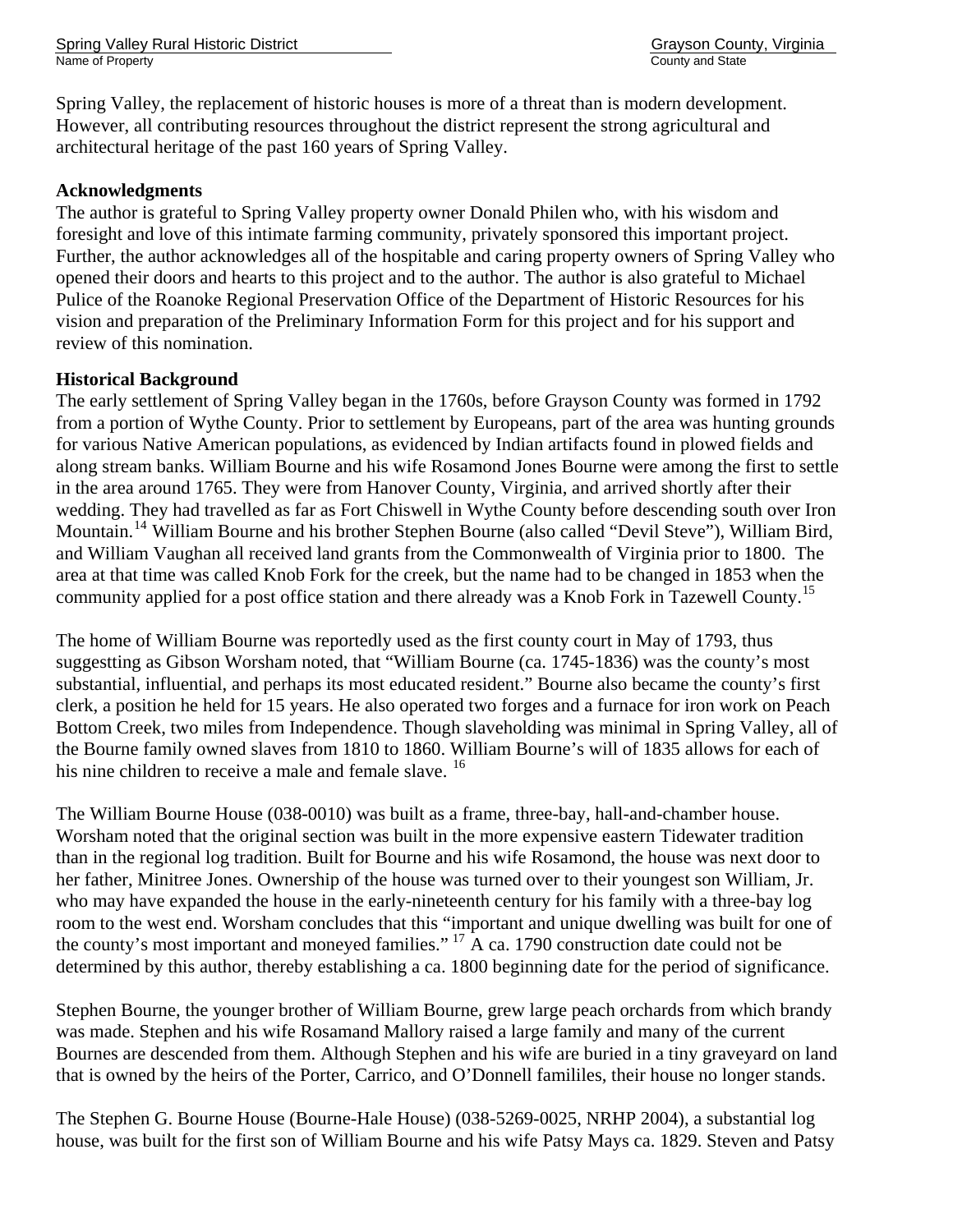had a self-supporting farm with a barn, wellhouse, springhouse, kitchen, blacksmith shop, and smokehouse. Stephen is listed with one slave in  $1824$  $1824$ .<sup>18</sup> The existing smokehouse is a well-crafted heartwood log building with dovetail corner notching. The two-story, three-bay, two-room (hallchamber) house is a regionally popular house type with early decorative details. June Piper Hale bought the house at auction in 1908 and he and his wife lived in the house the rest of the lives after their mariage in 1910. He was a fifth generation great grandson of two of the original settlers of Spring Valley, Lewis Hale and his wife Mary Burwell Hale. Several additional Scots-Irish settlers arrived in Spring Valley between 1765 and 1800. These settlers were farmers, most of whom had obtained several hundred acres of land through land patents and grants.<sup>[19](#page-30-2)</sup>

The community continued to grow as an agricultural area, and gradually community needs were met through the establishment of a log Primitive Baptist Church and a small log school, which only held sessions three to five months a year during the winter. When the first Ebenezer Methodist Church was established in 1843, children attended classes there. Although the log school no longer remains, the former Knob Fork Primitive Baptist Church (038-5269-0029) is perhaps the earliest log structure in Spring Valley. The massive log structure with hardwood logs up to 24 inches in diameter with halfdovetailed corner notching, still stands over the south bank of Knob Fork as a barn. No other buildings survive from this time period until up to about 1830.

In the 1830s, this area, Grayson and surrounding counties were considered "remote, picturesque, and backwards in comparison to the rest of the state." The southwest counties were hindered by lack of transportation and access over the mountains. However, the Southwestern Turnpike, which followed the Wilderness Road, was completed from Salem to Wytheville in 1848, and the Virginia and Tennessee Railroad was chartered in 1849. By 1856, the railroad was completed to Bristol and roads from Grayson County were designed to reach to these important transportation routes, but it still proved difficult to get local products to market.<sup>[20](#page-30-2)</sup> Around 1850 in Spring Valley, houses were still being constructed of log, as demonstrated by the Mallory Log House (038-5269-0009), a two-story, two-bay, single-pen house fronting Spring Valley Road. According to the 1853 application for the first Spring Valley Post Office, the population of Spring Valley at that time was  $25.^{21}$  $25.^{21}$  $25.^{21}$ 

The second half of the nineteenth century marked a period of continued railroad development with the establishment of the Norfolk and Western Railway in 1881, and a depot located at Rural Retreat nine miles north of the Wythe county line. And in 1903, an extension of the railway was located at the newly established company mill town of Fries on the New River, only six miles east of Spring Valley.<sup>[22](#page-30-2)</sup> This improvement in transportation during the post-Civil War period spurred the growth of stores in Spring Valley as well as other remote areas across the county. The greatest economic growth and expansion occurred in the historic district from about 1875 to 1920.

Spring Valley was a thriving and mostly self-sufficient agricultural community with multiple commercial and civic enterprises that included two general stores, one with a post office and Odd Fellows Lodge, a cheese factory, a school, a church, a flour and grist mill, a saw mill, an undertaker, and tanners, carpenters, and blacksmiths. Most items were still locally made. Clothing for the families was made in the home. Leather was tanned in big troughs for shoes and moccasins, and nails, hinges, and tools were still made by the blacksmiths.

The most successful merchant was Thomas C. Vaughan, whose general store and post office, in front of his house on his cattle farm, operated from November 1, 1875 until June 30, 1944. He had two stores- the extant store is the second store. His smaller first store operated opposite the extant, vacant store, where a 1920s cinder block storage building now stands. The extant store operated from ca. 1896, when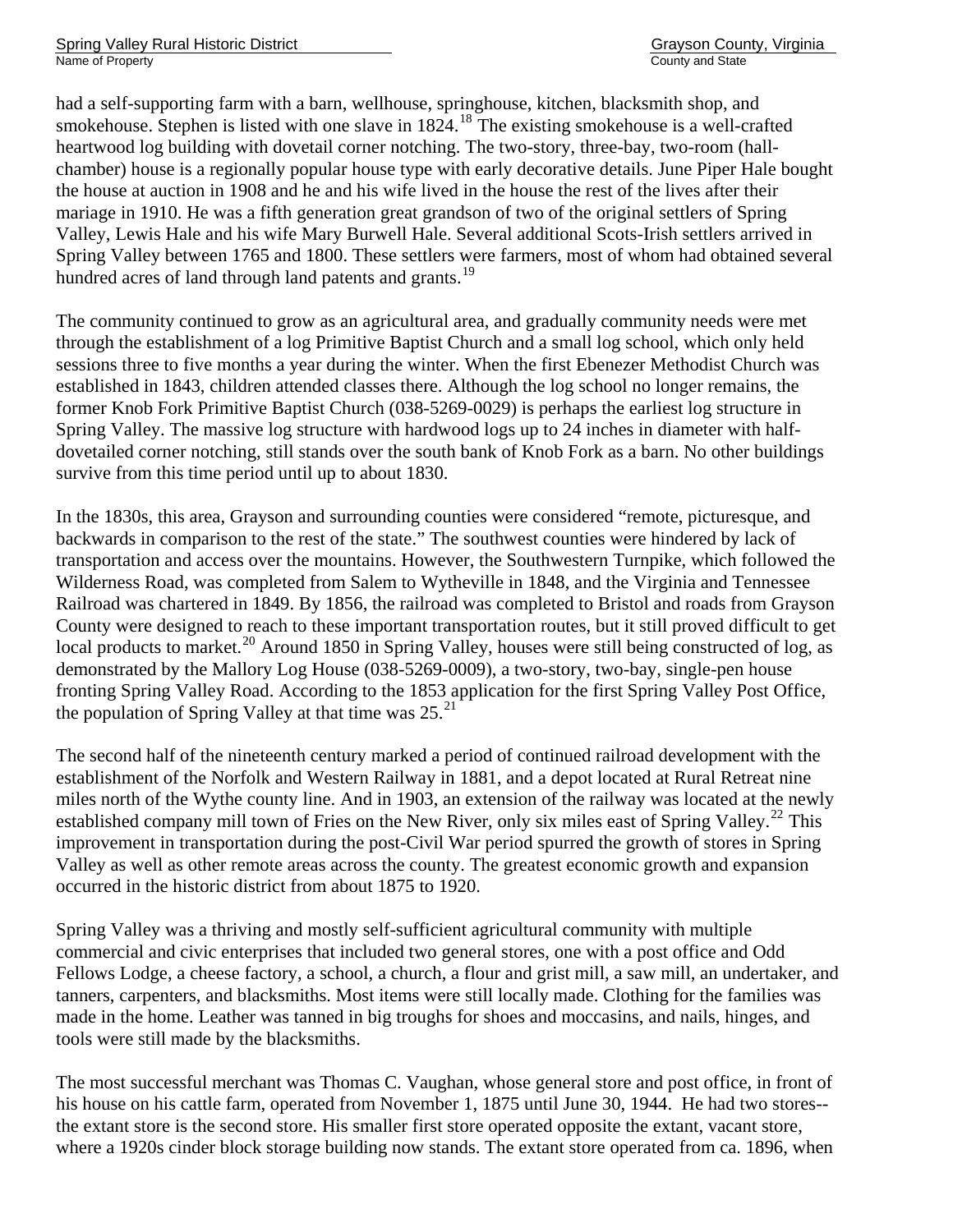he had the post office in the back of the store, until 1944, when the post office was relocated to Fries and the store permanately closed. The T.C. Vaughan House (038-5269-0002) is located in the heart of Spring Valley with this parcel being denoted on maps as "Spring Valley" because of the post office. The store and post office were operated continously by Vaughan and his two sons, C.M. and John B. Vaughan. Prior to the Fries Depot of 1903, goods were hauled in horse-drawn wagons from the Norfolk & Western Railway depot towns of either Wytheville, 26 miles to the north over Iron Mountain or Rural Retreat, nine miles north of the Wythe County line. "Drummers" from these depot towns took at least two days to ride over Iron Mountain into Grayson County to try and sell their wares to owners of various general stores throughout the county. After the railroad's arrival in Fries in 1903, however, T.C. Vaughan's store became a local depot of sorts because farmers could not only drive their wagons there for ordered supplies but, more importantly, to ship their wares of butter, eggs, chickens, turkeys, chestnuts, and dried fruit, among others, to be sold to cities. The store began to decline when the advent of the automobile diverted traffic to town and the store completely ceased operating when the post office station was transferred to Fries in 1944.<sup>[23](#page-30-2)</sup>

The Vaughans' ca. 1896 two-story frame General Store and Post Office remains in good condition with weatherboard siding and new galvanized metal clad roof. The interior is well-preserved as an open room with various merchandise compartments. The second floor is divided into several rooms and was used for a then newly organized Independent Order of Odd Fellows (I.O.O.F.) Lodge #211, of which Vaughan was a charter member. More recently, one of the rooms was used for quilting. Thomas C. Vaughan (and family) was one of the most prominent residents during the nineteenth- and twentieth centuries in Spring Valley as well as in the Town of Fries. In Fries, he served most of his life as minister to the 1905 First Methodist Church, as Vice-President and then President to the newly established Washington Banking and Trust Company, and as President of the newly founded New River Grocery Company. He remained active in Spring Valley as grocer, postmaster, and public notary (many weddings were performed at his store). This active beef cattle farm in the heart of Spring Valley continues to serves as a strong anchor to the community. $^{24}$  $^{24}$  $^{24}$ 

Another important family to the Spring Valley community was Charles Reece Hale and his wife Theresa Cornett Hale. The ca. 1880 C.R. Hale/T. J. Vaughan House (038-5269-0001) faces east on Liberty Hill Road towards the T.C. Vaughan farmstead on a 63-acre working cattle farm in the center of the district. Chas. Hale is denoted in the 1888-1889 *Chataigne's Virginia Gazetteer* as a Principal Farmer. The Spring Valley Cheese Company was organized in 1916 on his property to help farmers market their milk, and operated until 1933. During its operation, the cheese factory received about 3,000 pounds of milk daily during the summer months, producing eight to ten 25-30 pound cheese rounds daily which were shipped by train from Fries to Wisconsin to be sold under Wisconsin names.<sup>[25](#page-30-2)</sup> The author believes that the operation was established in this store, because the store already existed. The 1906 *Chataigne Gazetteer* (its last year in publication) lists C.R. Hale as a Merchant, and the 1911 Hill's Virginia Gazetteer lists C. R. Hale as a general store owner. An undated historic photograph depicts the store as a narrow, gable-fronted frame building. Charles Reece Hale was a vital farmer to the aspiring latenineteenth century growing agricultural community. The intact and centrally-located ca. 1880 C. R. Hale/T. J. Vaughan House is a good example of a regionally popular dwelling form. The farm and former Cheese Factory and General Store were a central landmark in the Spring Valley community. Heirs of the Vaughan family continues to operate this important farm.<sup>[26](#page-30-2)</sup>

On a 1 ¾-acre lot just west of both the T. C. Vaughan House and the C.R. Hale House stands the ca. 1884 Ebenezer Methodist Church and Cemetery (038-5269-0003). The church property straddles the Yintersection of Liberty Hill Road and Old Colonial Road near the center of the district. The first Ebenezer Methodist Church was established in 1846 on a one-acre deeded lot where the community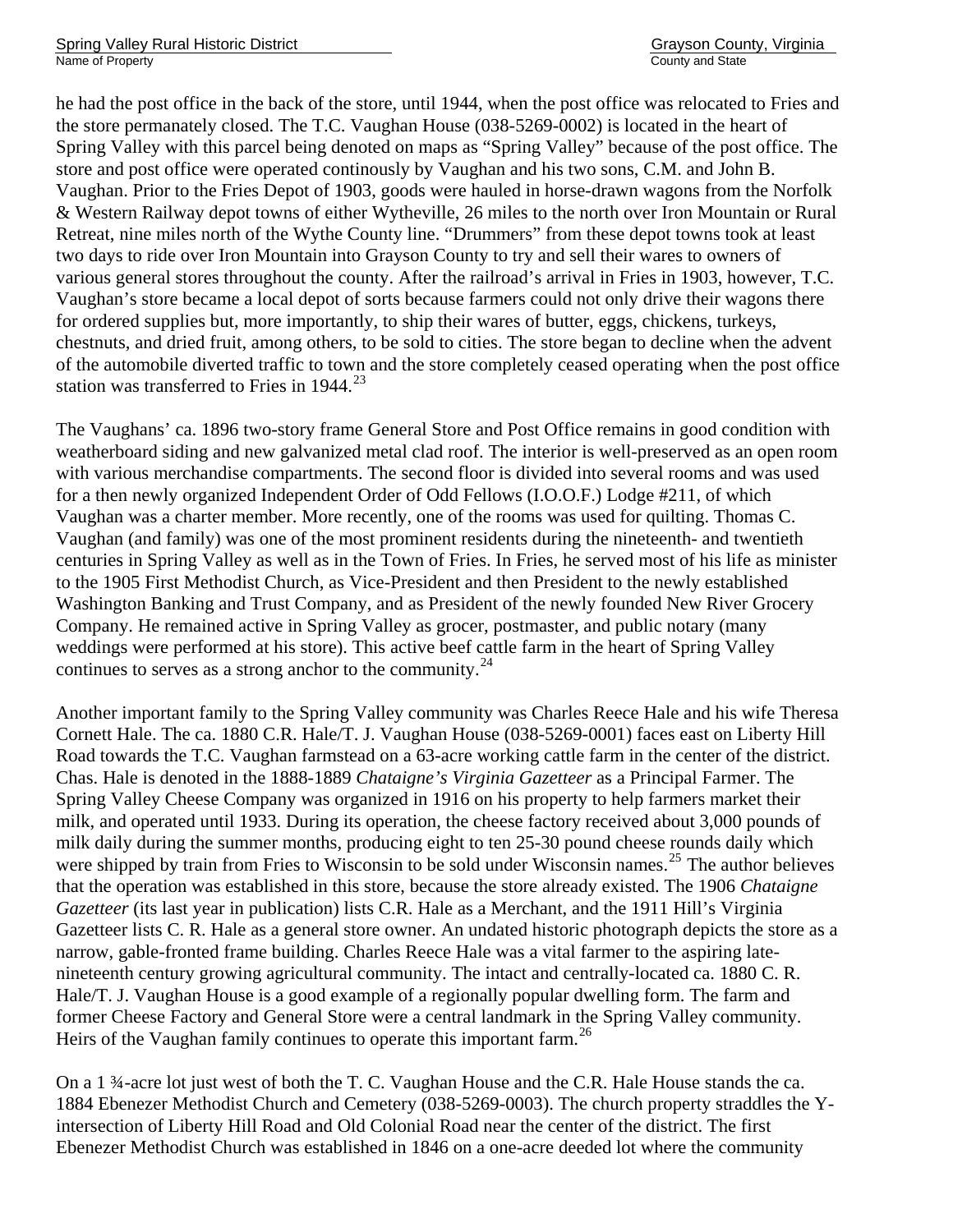cemetery is now located. Across the street, the current 1884 church originally served as a simple naveplan church that was remodeled around 1921. Several changes and alterations have occurred up until recently. The community cemetery, known as the "Old Cemetery," covers a low-sloping hill east of the church—a tall stone retaining wall (reportedly from a demolished local mill) lines the curve of the road. All of the founding and influential families of Spring Valley rest here. The two-acre Vaughan Memorial Cemetery was donated in the early 1960s west of the church when the "Old Cemetery" became filled.<sup>[27](#page-30-2)</sup>

The first school in Spring Valley was reportedly a small log structure located near the center of the district, and only functioned three to five winter months a year. After the Ebenezeer Church was established in 1844, school was then held there. The first records of the Spring Valley Academy (038- 5269-0051) are the 1893-94 edition of *Chataigne's Virginia Gazetter* and as denoted on the 1897 *C. R. Boyd Grayson County* map as "Academy." Physical evidence suggests that the school was built prior to 1890, andwas moved to this current wooded hilltop known as "The Grove" across from the C. R. Hale House. In 1898, the Hales deeded the two-acres for the school. The school originally had two teachers for seven grades (about 88 students), but by 1927 was reduced to one teacher. With a ca. 1915 one-room addition, the school served until 1952 when all local one-and-two-room schools were consolidated into the new Providence Elementary School. After consolidation, Spring Valley Academy became known as the "Club House" and served as a community landmark and center.<sup>[28](#page-30-2)</sup> Currently vacant, the schoolhouse is a rare survivor and resource to the historic district.

The fertile and "unbroken forests" and abundant springs that provided for farming, saw and grist mills, dairy and beef cattle, and orchards, still sustains farmers today.<sup>[29](#page-30-2)</sup> Spring Valley is one of the few rural areas in Grayson County where original land grants have been passed on and protected by family members. In a few situations land has been sold or passed outside the family, but none has been sold for smaller lots or developed into subdivisions. In the central area of Spring Valley, property owners have placed their land in conservation easements. Contiguous properties of about 1,000 acres include the Ebenezer Methodist Church and Cemetery (active), the T.C. Vaughan House and General Store, and the C.R. Hale/T.J. Vaughan House and site of the Cheese Factory/Store.<sup>[30](#page-30-2)</sup> The agricultural and architectural heritage of Spring Valley remains evident today.

## **Endnotes**

1. Mike Pulice, *Spring Valley Rural Historic District PIF*, 2. 2. Janie Hale Gentry, " Stephen G. Bourne House Nomination," 5. 3. Grayson County 1850 Federal Census; Grayson County 1863 Land Tax List; and Chataigne's Virginia Gazetteer 1884-85 and 1888-89. 4. Grayson County 1863 Land Tax List. 5. *Bicentennial Heritage*. 6. Chataigne's Virginia Gazetteer, 1884-1894. 7. Janie Hale Gentry, *Spring Valley: Yesterday-Today*, 70. 8. F. Clyde Bedsaul, *Spring Valley*, 145. 9. F. Clyde Bedsaul, cover jacket. 10. Gentry, *Spring Valley*, 77. 11. Gentry, *Spring Valley*, 111. 12. Chataigne's Virginia Gazetteer, 1877-1906. 13. Hale, 71. 14. Hale, nomination, 4.<br>15. Bicentennial Heritage. 15. *Bicentennial Heritage*. 16. Gibson Worsham, Grayson County Architectural Survey, 23-24. 17. Ibid. 18. Grayson County 1824 Persoanl Property Tax List. 19. Hale, nomination. 20. Worsham, 30, 31, and 38. 21. Janie Hale Gentry, 50.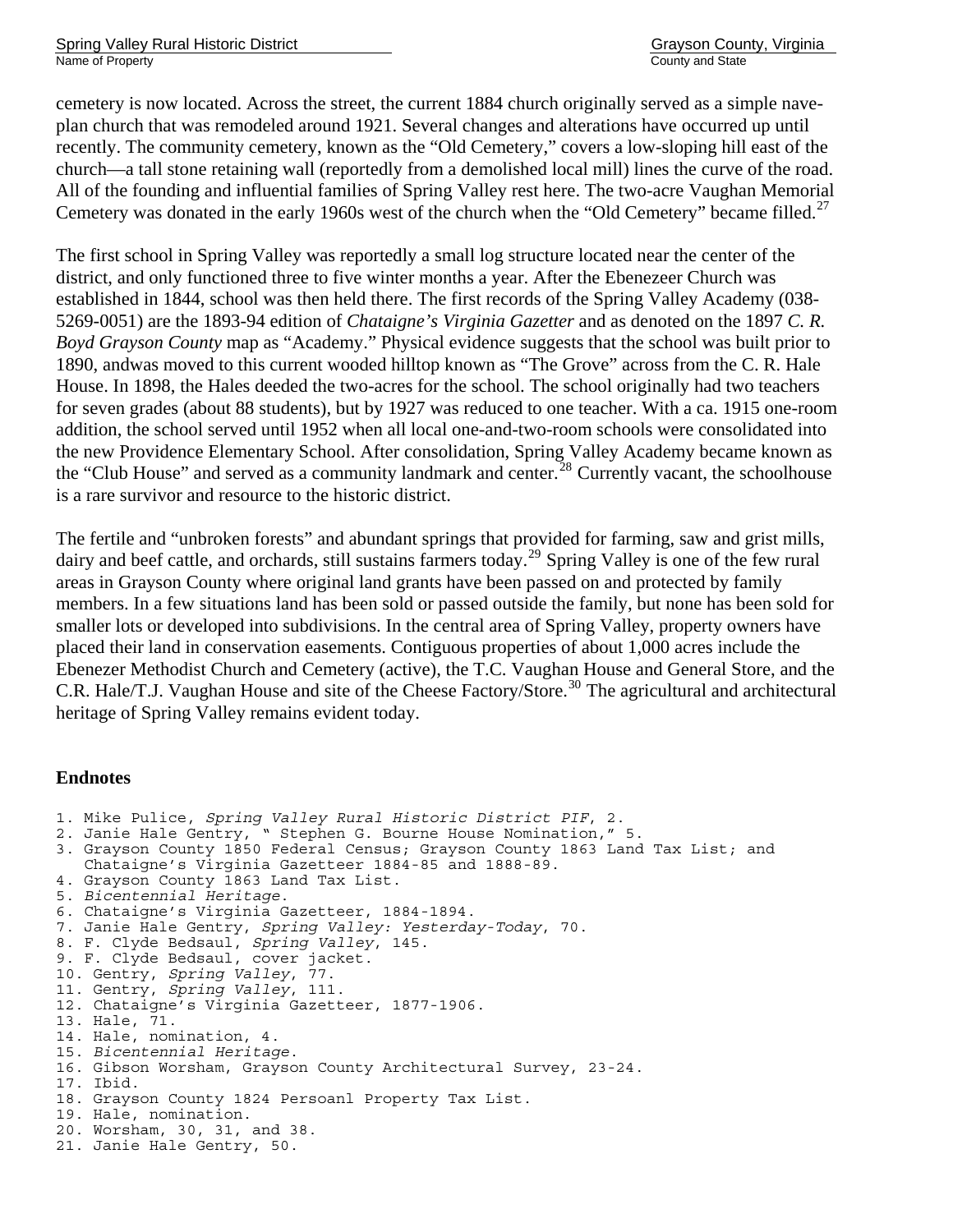Spring Valley Rural Historic District Grayson County, Virginia Name of Property County and State County and State County and State County and State County and State County and State County and State County and State County and State County and State County and State County and State C

22. Ibid, 39. 23. Bettye-Lou Fields, Grayson County: 358; and Bedsaul. 24. Bedsaul, 200 and 201. 25. Gentry, 133. 26. Donald Philen, personal interview. 27. Ibid. 28. Gentry, 41,67,78, and 90. 29. Bettye-Lou Fields, 357. 30. Philen.

## **9. Major Bibliographical References**

**Bibliography** (Cite the books, articles, and other sources used in preparing this form on one or more continuation sheets)

- Bedsaul, F. Clyde. *Spring Valley.* Commonwealth Press, Inc., Radford, Virginia, 1975.
- Boyd, C.R.. "Map of Grayson County, Virginia." Wytheville Community College, Keagly Library. 1897.
- Chataigne, J.H. *Chataigne's Virginia Gazetteer and Classified Business Directory*, 1884-85 and 1888-89 found at [www.newrivernotes.com](http://www.newrivernotes.com/).
- Fields, Bettye-Lou and Jane Hughes. *Grayson County: A History in Words and Pictures.* Independence, Virginia: Grayson County Historical Society, 1976.
- Gentry, Janie Hale. "Stephen G. Bourne House National Register of Historic Places Form," 2004, Virginia Department of Historic Resources.
- Gentry, Janie Hale. *Spring Valley Yesterday Today*. Wytheville, Wythe House Press, 1994.
- Gordon, Shirley, ed. *Bicentennial Heritage: Grayson County, Virginia 1793-1995.* 1908 Courthouse Foundation, Independence, Virginia. 1995.
- Grayson County, Virginia Tax List 1800 and 1810, found at [www.newrivernotes.com](http://www.newrivernotes.com/).
- Grayson County Personal Property Tax List 1824, found at [www.newrivernotes.com.](http://www.newrivernotes.com/)
- Grayson County Federal Census 1850 and 1870, Elk Creek District, found at [www.newrivernotes.com.](http://www.newrivernotes.com/)
- Grayson County Land Tax List 1863 Eastern District, found at [www.newrivernotes.com.](http://www.newrivernotes.com/)
- Grayson County Land Tax List 1890 Elk Creek District, found at [www.newrivernotes.com.](http://www.newrivernotes.com/)
- Philen, Donald. Personal interviews, December 2009 and January through May 2010.
- Philen, Donald and Michael. "Spring Valley Rural Historic District" Preliminary Information Form for the Virginia Department of Historic Resources 2007.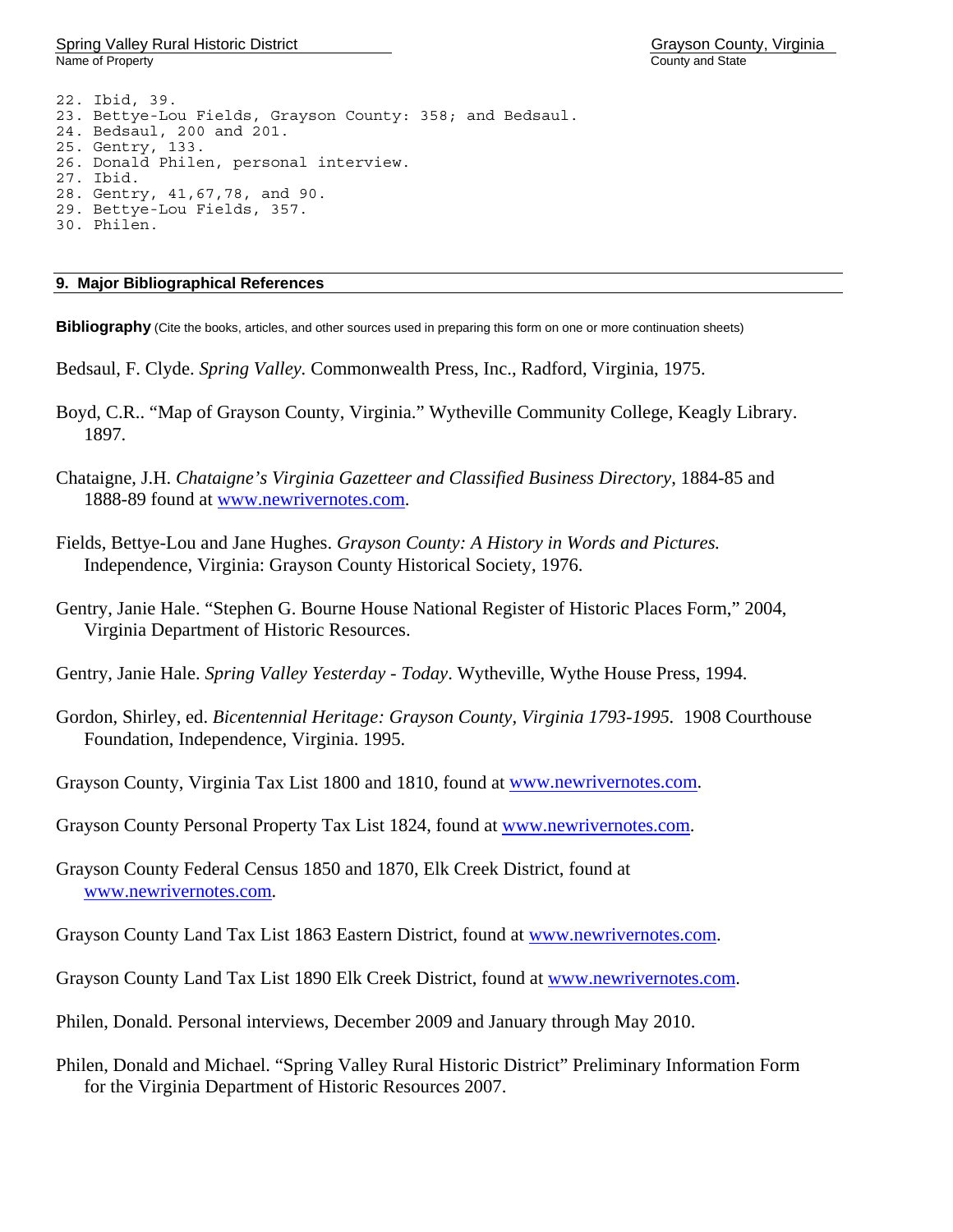Spring Valley Rural Historic District Grayson County, Virginia Name of Property **County and State** 

Nuckolls, Benjamin Floyd. *Pioneer Settlers of Grayson County, Virginia*, 1914 found at [www.newrivernotes.com.](http://www.newrivernotes.com/)

Worsham, Gibson, Architect. *A Survey of Historic Architecture in Grayson County, Virginia including the Towns of Independence and Fries.* Survey Report for the Virginia Department of Historic Resources, Richmond, Virginia 2001-2002.

| Previous documentation on file (NPS):                                                                                                                                                                                                                                                    | Primary location of additional data:                                                                                                                                  |
|------------------------------------------------------------------------------------------------------------------------------------------------------------------------------------------------------------------------------------------------------------------------------------------|-----------------------------------------------------------------------------------------------------------------------------------------------------------------------|
| preliminary determination of individual listing (36 CFR 67 has been<br>requested<br>previously listed in the National Register<br>previously determined eligible by the National Register<br>designated a National Historic Landmark<br>recorded by Historic American Buildings Survey # | X State Historic Preservation Office<br>Other State agency<br>Federal agency<br>Local government<br>University<br>Other<br>Virginia Department of Historic Resources, |
| recorded by Historic American Engineering Record #                                                                                                                                                                                                                                       | Name of repository: <b>Richmond, Virginia</b>                                                                                                                         |

Historic Resources Survey Number (if assigned):

## **10. Geographical Data**

**Acreage of Property** 4,220 (Do not include previously listed resource acreage)

#### **UTM References**

(Place additional UTM references on a continuation sheet)

| $\overline{ }$       | -47<br>Zone | 721747<br>Easting | 3443874<br><b>Northing</b> | 17<br>Zone | 742298<br>Easting | 3429125<br>Northing |
|----------------------|-------------|-------------------|----------------------------|------------|-------------------|---------------------|
| $\mathbf{2}^{\circ}$ | 17<br>Zone  | 742248<br>Easting | 3443272<br>Northing        | 17<br>Zone | 721439<br>Easting | 3429740<br>Northing |

**Verbal Boundary Description** (describe the boundaries of the property)

 $\_$  , and the set of the set of the set of the set of the set of the set of the set of the set of the set of the set of the set of the set of the set of the set of the set of the set of the set of the set of the set of th

The Spring Valley Rural Historic District is located in the northeast corner of Grayson County, Virginia. The rural historic district is located on the southern side of Iron Mountain and the Jefferson National Forest along the aluvial slopes of Knob Fork. This area reflects the early settlement and growth of this part of the county from ca. 1850 to 1950. The rural historic district occupies 4,220 acres and contains 70 primary resources (a total of 225 resources). The boundary is noted by the polygon drawn on the accompanying full-size USGS Brierpatch Mountain and Cripple Creek quadrangle maps whose four vertices are marked by the above referenced UTM points. The boundary is also noted on the accompanying Grayson County tax parcel map (drawn at 1"= 400" and reduced to 1"= 800'). The boundary line follows legally recorded parcel lines and not roads.

The northern boundary follows parcels below the southern boundary line of the Jefferson National Forest at the foot of Iron Mountain. The boundary then extends south and east following individual parcel lines across Route 604 and then east down to Route 773 above its intersection with Route 651 and then in a southwesterly pattern along parcel lines to Route 650. At this southeast corner, the boundary turns west along parcel lines that are adjacent to the southside of Route 651, crossing over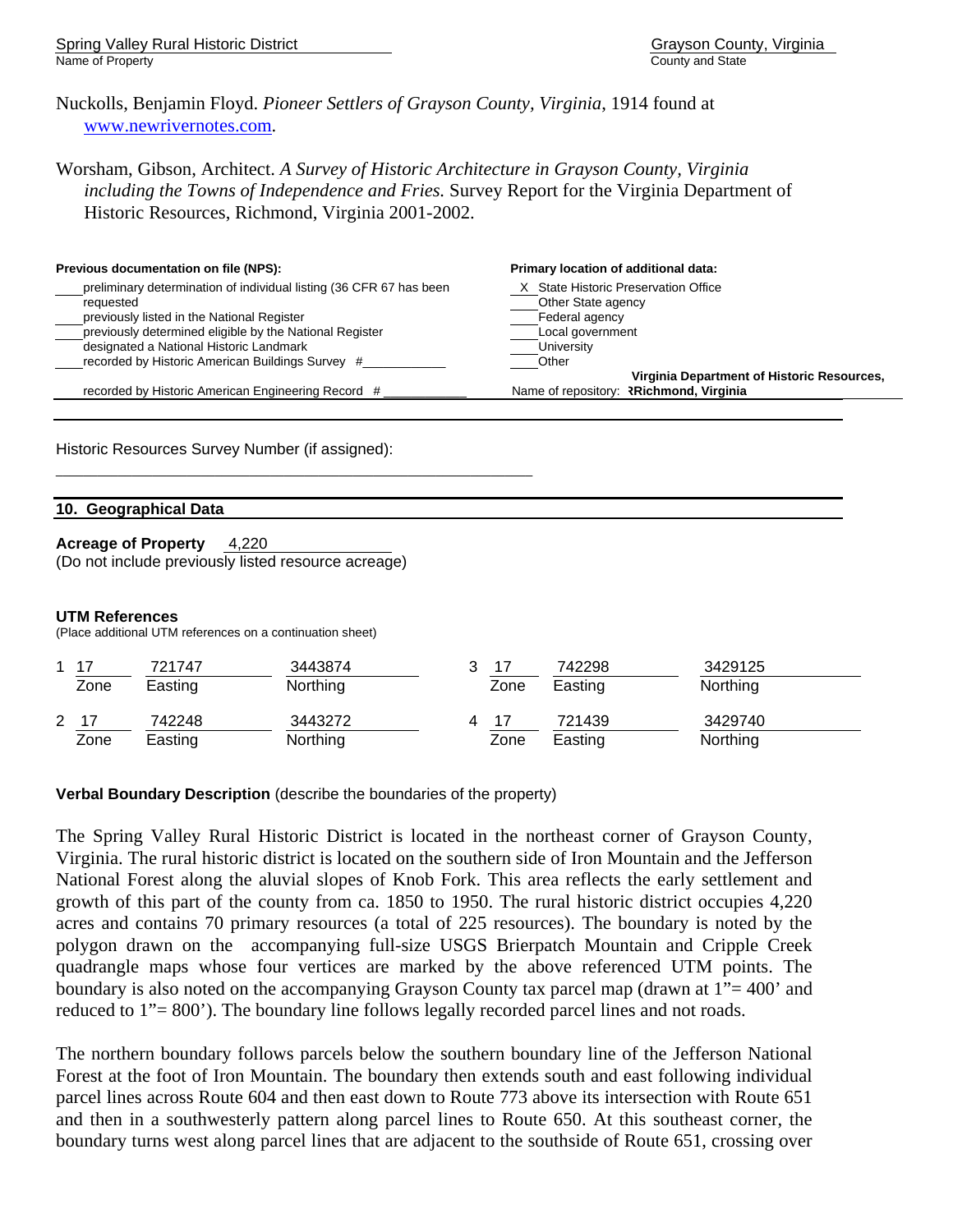Route 652, and continuing west following the southern boundary of parcel lines, then crossing over Route 654 and the Farmers Branch Creek. The boundary then wraps around a large parcel and heads north up along parcels that are adjacent to the west side of Route 805. The western edge of the district boundary line then continues north to just east of Fallville, crossing over Route 805 along parcel lines and continuing north to a large parcel at the northwest corner of the district at the base of the Jefferson National Forest along the district's northern boundary line.

## **Boundary Justification** (explain why the boundaries were selected)

The NRHP boundary of the Spring Valley Rural Historic District is defined so as to include the 70 contributing and non-contributing resources plus associated fields, streams, farms, orchards, and forested mountain land of this historically intact geographical area. The boundaries follow the legally recorded property lines of the included parcels and Jefferson National Forest that are amid natural features such as ridgelines, watersheds, and creeks.

| 11. Form Prepared By                                   |                    |                |  |  |  |
|--------------------------------------------------------|--------------------|----------------|--|--|--|
| Anne Stuart Beckett/Alison Stone Blanton<br>name/title |                    |                |  |  |  |
| organization Hill Studio, P.C.                         | date July 20, 2010 |                |  |  |  |
| street & number 120 W. Campbell Avenue, SW             | telephone          | 540-342-5263   |  |  |  |
| city or town Roanoke                                   | State VA           | zip code 24011 |  |  |  |
| abeckett@hillstudio.com<br>e-mail                      |                    |                |  |  |  |

## **Additional Documentation**

Submit the following items with the completed form:

• **Maps:** A **USGS map** (7.5 or 15 minute series) indicating the property's location.

A **Sketch map** for historic districts and properties having large acreage or numerous resources. Key all photographs to this map.

- **Continuation Sheets**
- **Additional items:** (Check with the SHPO or FPO for any additional items)

## **Photographs:**

Submit clear and descriptive black and white photographs. The size of each image must be 1600x1200 pixels at 300 ppi (pixels per inch) or larger. Key all photographs to the sketch map.

**Name of Property: Spring Valley Rural Historic District (038-5269) City or Vicinity: Fries (Vicinity) County: Grayson State: Virginia Photographer: ASB/Hill Studio, PC Date Photographed: January through May, 2010 Location of Original Digital Files: Hill Studio, P.C., Roanoke, VA Description of Photographs and number:** 

1. View south on Route 805 facing the Spring Valley Academy (038-5269-0051).

2. T.C. Vaughan House and Store (038-5269-0002), General Store façade, west elevation.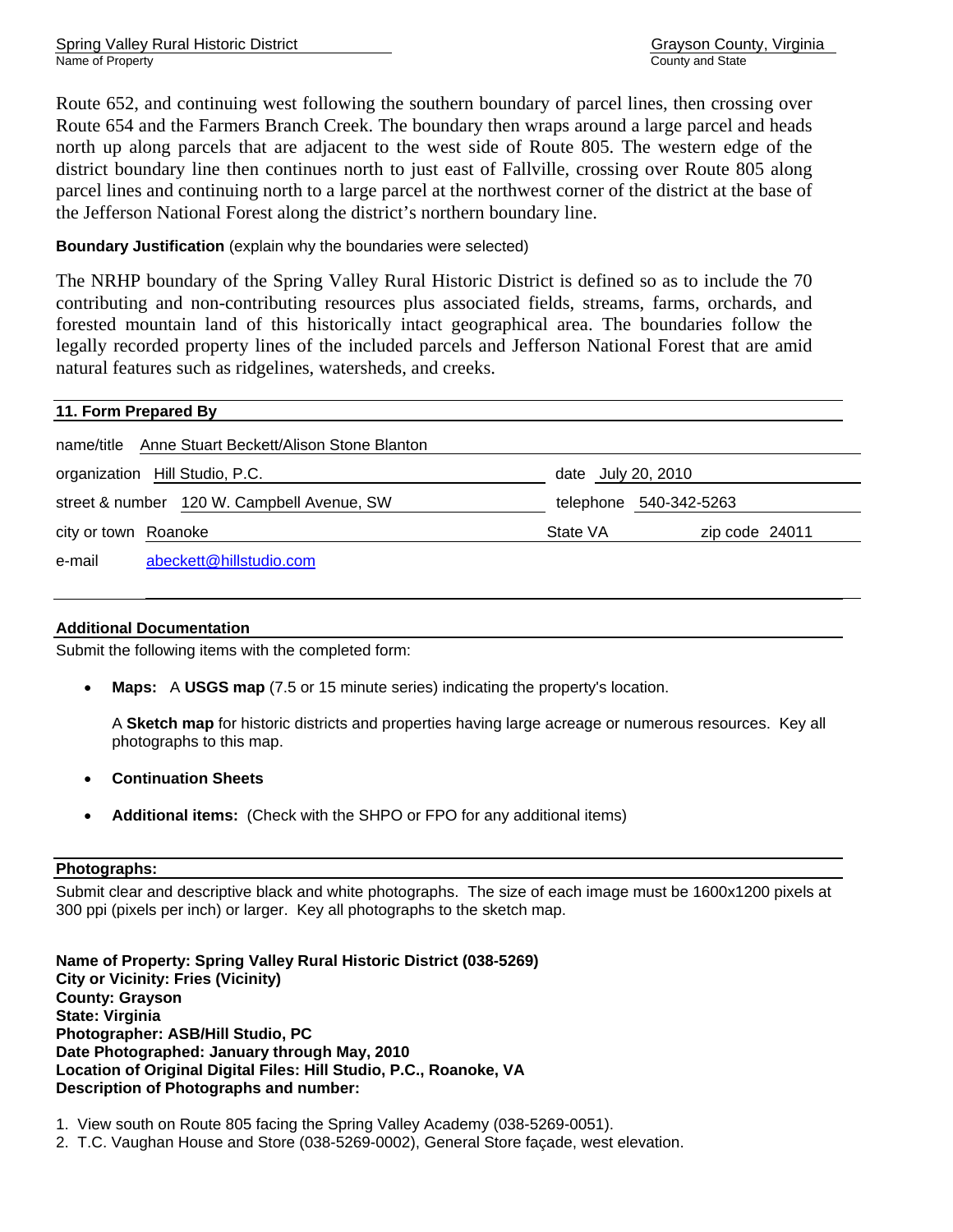- 3. View west of Hale-Vaughan House (038-5269-0001) with working farm.
- 4. View west of Vaughan House (038-5269-0043) along Knob Fork.
- 5. View south of Dixon Ranch House (038-5269-0070) as a non-contributing resource (outside the POS).
- 6. View south of Cornett House façade (038-5269-0032).
- 7. View northwest of Phipps Bourne House (038-5269-0024).
- 8. O'Donnell Place façade (038-5269-0011), view southwest.
- 9. View northwest of Old Porter Place (038-5269-0007).
- 10. View southwest of Spring Valley overlooking Hale-Vaughan House (038-5269-0001).

**Paperwork Reduction Act Statement:** This information is being collected for applications to the National Register of Historic Places to nominate properties for listing or determine eligibility for listing, to list properties, and to amend existing listings. Response to this request is required to obtain a benefit in accordance with the National Historic Preservation Act, as amended (16 U.S.C.460 et seq.). **Estimated Burden Statement**: Public reporting burden for this form is estimated to average 18 hours per response including time for reviewing instructions, gathering and maintaining data, and completing and reviewing the form. Direct comments regarding this burden estimate or any aspect of this form to the Office of Planning and Performance Management. U.S. Dept. fo the Interior, 1849 C. Street, NW, Washington, DC.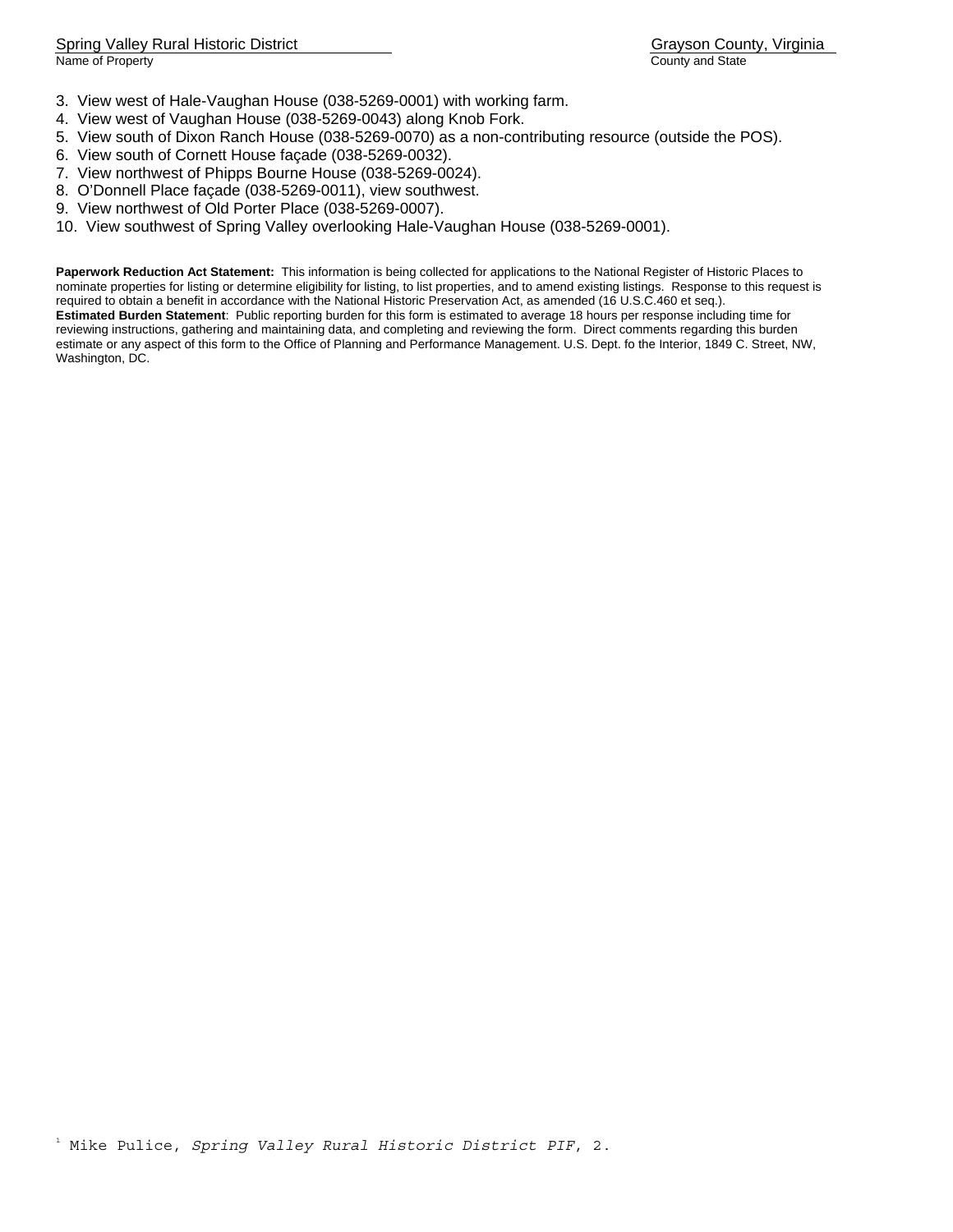<span id="page-30-2"></span><span id="page-30-1"></span><span id="page-30-0"></span> $\frac{1}{2}$  Janie Hale Gentry, " Stephen G. Bourne House Nomination," 5. 3 Grayson County 1850 Federal Census; Grayson County 1863 Land Tax List; and Chataigne's Virginia Gazetteer 1884-85 and 1888-89. 4 Grayson County 1863 Land Tax List. <sup>5</sup> *Bicentennial Heritage*. 6 Chataigne's Virginia Gazetteer, 1884-1894. <sup>7</sup> Janie Hale Gentry, *Spring Valley: Yesterday-Today*, 70. F. Clyde Bedsaul, *Spring Valley*, 145. F. Clyde Bedsaul, cover jacket.<br>
"Gentry, *Spring Valley*, 77. <sup>10</sup> Gentry, *Spring Valley*, 77.<br>
1<sup>1</sup> Gentry, *Spring Valley*, 111.<br>
12 Ghataigne's Virgina Gazetteer, 1877-1906.<br>
<sup>11</sup> Hale, 71.<br>
<sup>14</sup> Hale, nomination, 4.<br>
<sup>15</sup> Bicentemial Heritage.<br>
<sup>16</sup> Gibson Worsham, Grayson Count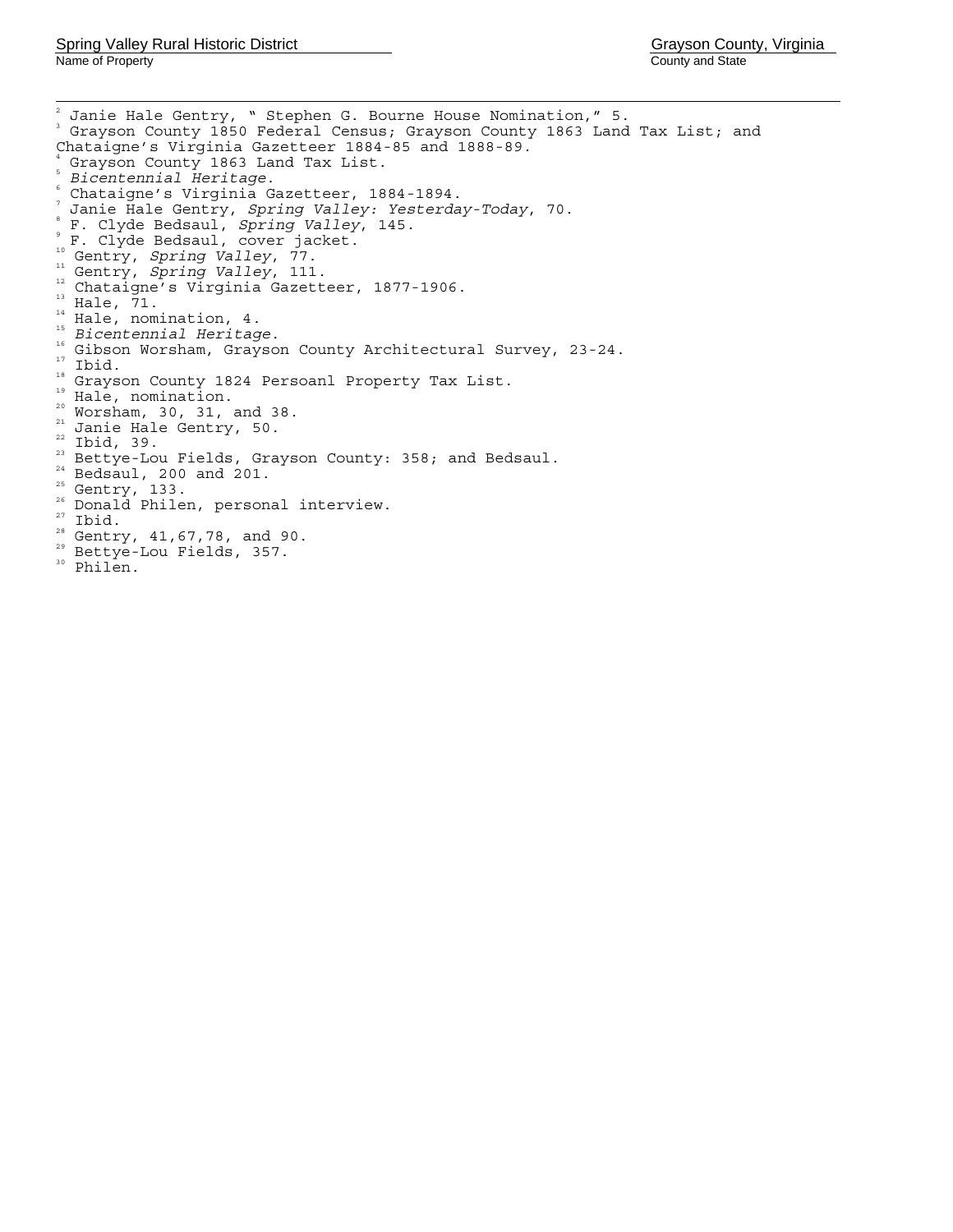